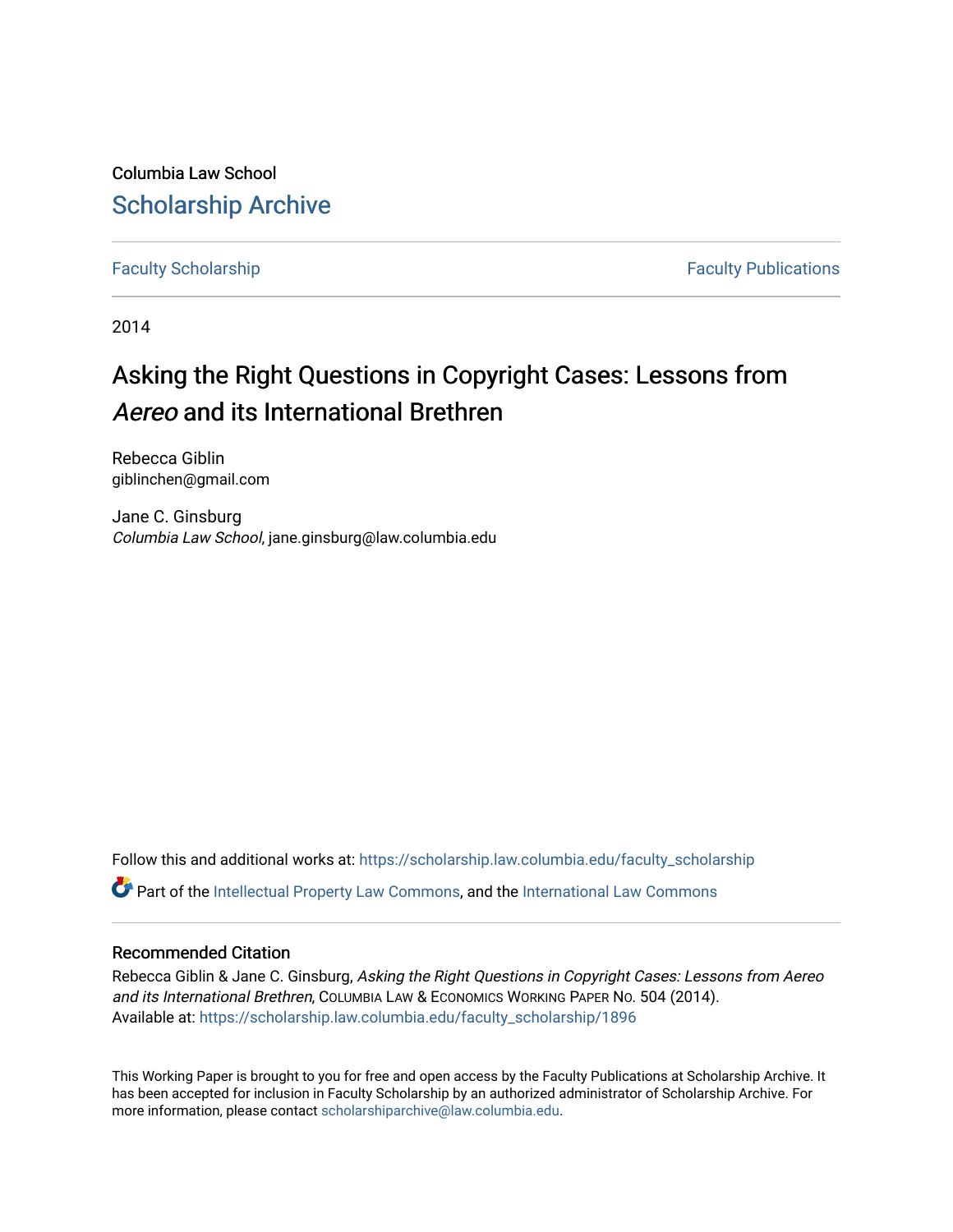**The Center for Law and Economic Studies Columbia University School of Law 435\$West\$116th Street New York, NY 10027-7201** 

**(212)\$854H3739**

## Asking the right questions in copyright cases: **Lessons\$from\$***Aereo* **and\$its\$international\$brethren**

Rebecca Giblin, Monash University Jane C. Ginsburg, Columbia University School of Law

Working Paper No. 504

December 16, 2014

An index to the working papers in the Columbia Law **School Working Paper Series is located at** http://web.law.columbia.edu/law-economic-studies/working-papers

Electronic copy available at: http://ssrn.com/abstract=2539142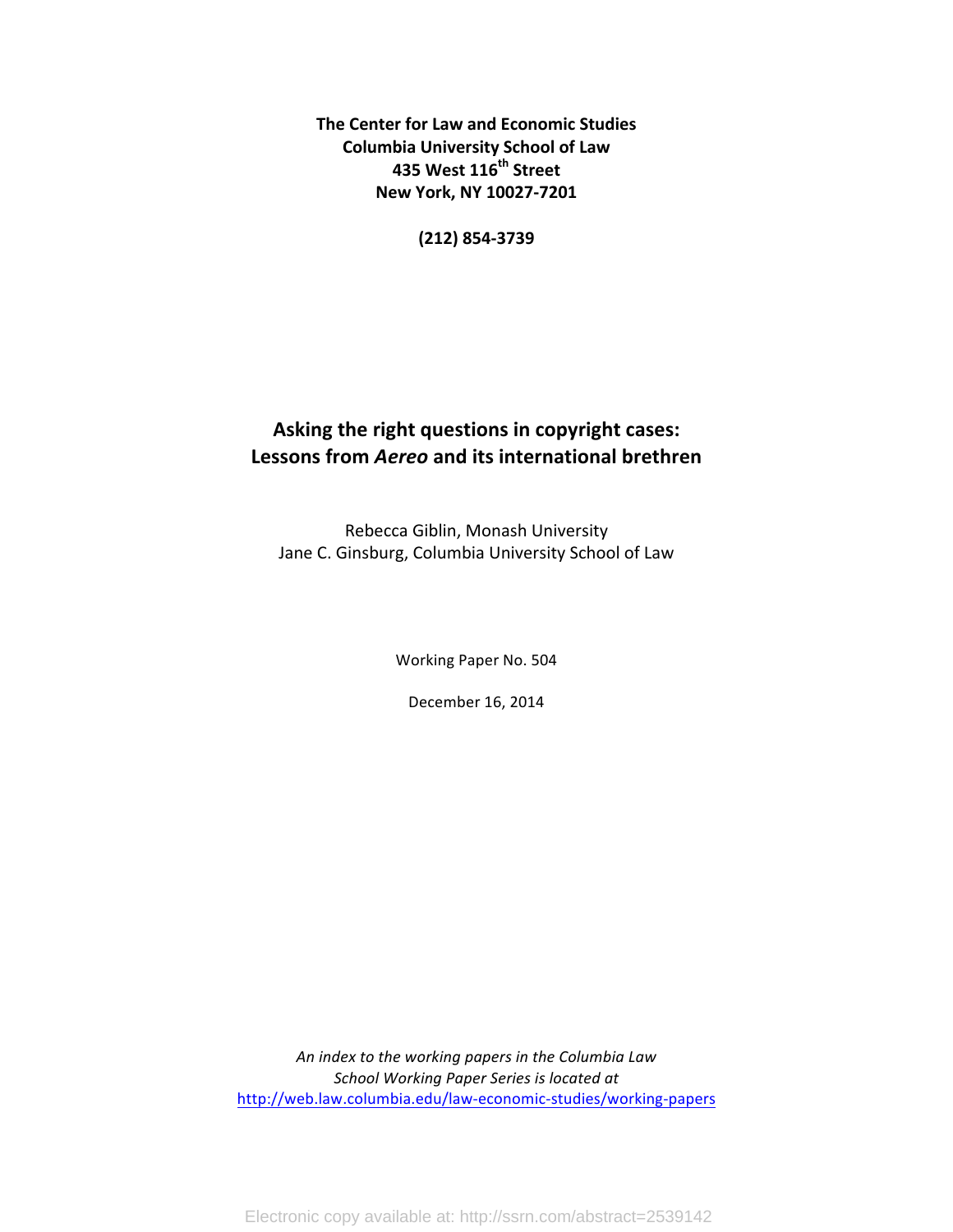#### **Asking the right questions in copyright cases:**

**Lessons from** *Aereo* **and its international brethren\***

**Rebecca Giblin\*\* and Jane C. Ginsburg\*\*\***

#### *Abstract*

*Aereo was a US-based service that made unique copies of broadcast programs from individual antennae for each requesting user, for individual retransmission near-live or at some point in the future. To the uninitiated, it makes no sense for a company to design a television transmission service that utilises thousands of tiny antennae and thousands of copies to deliver signals to users. Wouldn't it be much more efficient to use just one of each? And surely, when it comes to copyright liability, wouldn't more copies result in more infringement, not less? However, Aereo's strategy made a lot of sense when viewed through the prism of US copyright law as then interpreted. In this paper we argue that US judicial decisions focusing on the "wrong" questions in assessing liability for copyright infringement directly encouraged Aereo's business model. We then discuss the Supreme Court's recent ruling that Aereo's transmission of signals "near-live" does fall within the scope of the exclusive right of public performance, and argue that, in correcting the Second Circuit's erroneous inquiries, the Supreme Court raised some "wrong" questions of its own. We also examine the legal responses to Aereo's predecessors in Singapore, Japan, Australia, Germany, France and the EU to determine whether similarly "wrong" questions have* 

Some parts of this paper have been developed or drawn from the authors' previous work on this topic. *See* Rebecca Giblin & Jane C. Ginsburg, *We Need to Talk About Aereo: Copyright-Avoiding Business Models, Cloud Storage and a Principled Reading of the "Transmit" Clause*, Colum. L. & Economics Working Paper No. 480 (2014); Rebecca Giblin & Jane C. Ginsburg, *We (Still) Need to Talk About Aereo: New Controversies and Unresolved Questions After the Supreme Court's Decision* (forthcoming, 38 Columbia Journal of Law & the Arts (2015)); Jane C. Ginsburg, *Letter from the US: Exclusive Rights, Exceptions, and Uncertain Compliance with International Norms* (forthcoming, Revue Internationale du Droit d'Auteur (July 2014)); Rebecca Giblin, *Stranded in the Technological*  Dark Ages: Implications of the Full Federal Court's Decision in NRL v Optus 35 European Intellectual Property Review 632 (2012). Many thanks for research assistance to Taylor Jones, Columbia Law School class of 2014, and to Nell Ethridge, Columbia Law School class of 2015.<br>Senior Lecturer, Monash University (Melbourne, Australia). Thanks to Monash University's Research

Accelerator Grant, which partly supported the development of this work over 2013-2014.<br>Morton L. Janklow Professor of Literary and Artistic Property Law, Columbia University School of

Law. This article benefited from the support of the Philippe P. Dauman Faculty Research Fund.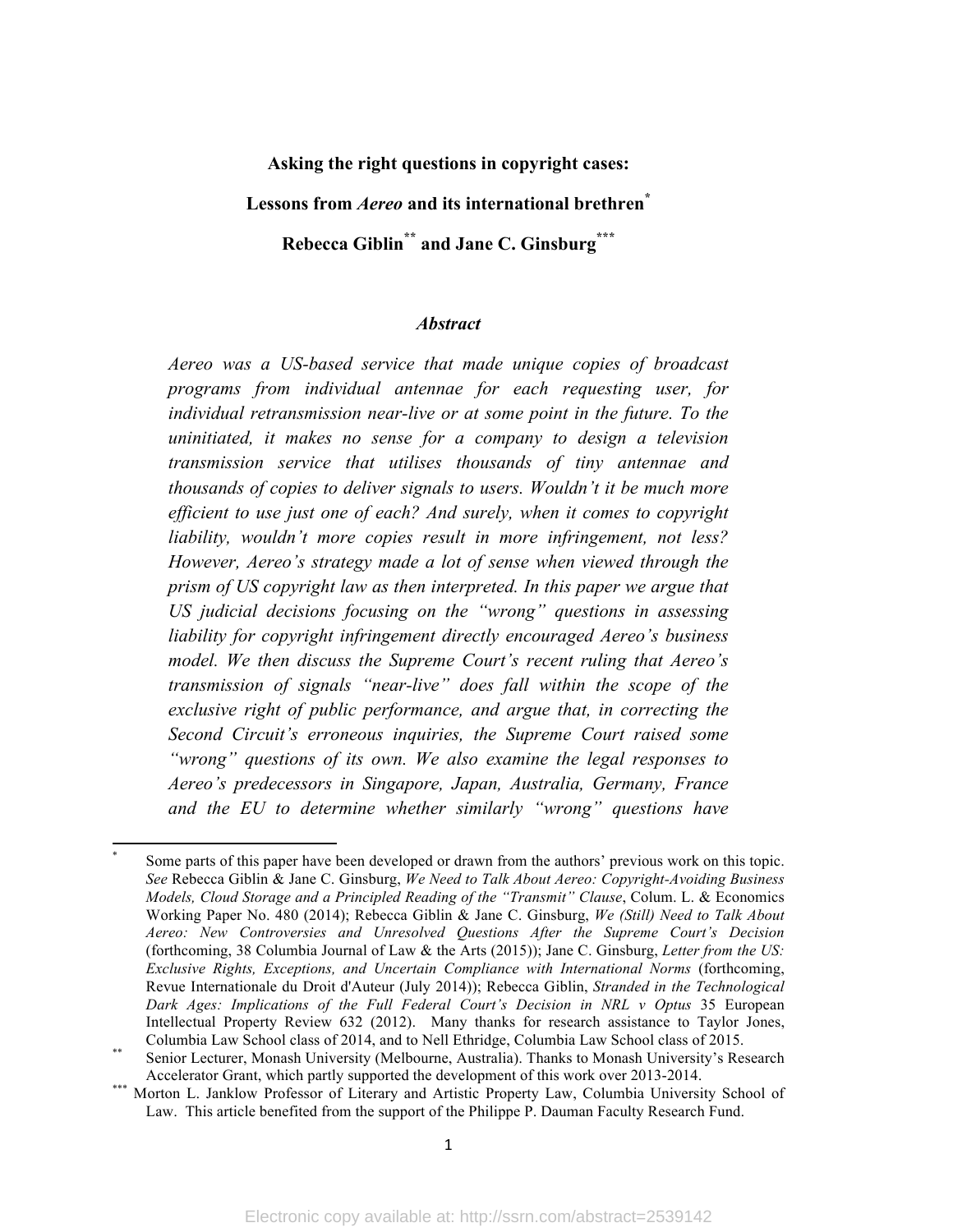*distorted copyright analysis elsewhere. Finally, we use the insights from that international study and Aereo to identify what the "right" questions might be.*

When Aereo began offering subscribers online access to broadcast TV in 2012, the peculiarities of its technical design attracted immediate attention. It set up arrays of thousands of thumbnail-sized antennae in its Brooklyn warehouse, and based its system around unique copies which were made regardless of whether a subscriber requested to "watch" a broadcast (for near-live viewing) or to "record" it (for future consumption). When a subscriber launched a request for either service, Aereo's servers would allocate her one of those tiny antennae.<sup>1</sup> The servers would then instruct the antenna to tune in to the relevant broadcast frequency and create a new directory in which to store the recording.<sup>2</sup> If 10,000 users all requested the same program be recorded, 10,000 tiny antennae would independently tune in, and  $10,000$  unique copies would be made.<sup>3</sup> Since Aereo typically assigned users a new antenna for each transaction, many individuals would access the same antenna over time.<sup>4</sup> However, no two users were ever assigned the same antenna simultaneously, and recordings made while an antenna was assigned to a particular user were never available to anyone else.<sup>5</sup> If a user selected 'watch', recordings would be automatically discarded after viewing (unless she later chose to keep it); 'recorded' programs would be retained. <sup>6</sup> Playback from each unique copy could be initiated as it was being made (ie while the program was still airing).<sup>7</sup>

To the uninitiated, it makes no sense for a company to design a television transmission service that utilises thousands of tiny antennae and thousands of copies to deliver signals to users. Wouldn't it be much more efficient to use just one of each? And surely, when it comes to copyright liability, wouldn't more copies result in *more* infringement, not less? Viewed through the prism of US copyright law, however, Aereo's strategy made a lot of sense. As we demonstrate below, ancillary considerations relating to how the service was designed, who made the copy, and who received the transmission could determine liability, leaving little room for principled considerations of whether the particular act in question *ought* to be permitted. Aereo's design was a rational response to this legal

<sup>&</sup>lt;sup>1</sup> Am. Broad. Cos., Inc. v. Aereo, Inc., 874 F. Supp. 2d 373, 377 (S.D.N.Y. 2012).<br><sup>2</sup> *Id.* at 378.<br><sup>3</sup> It appears that three different copies of each program are actually made, of different quality, allowing users to choose the one best suited to the internet connection they're using. Hearst Stations Inc. v. Aereo, Inc., No. 13–11649–NMG, 2013 WL 5604284, at \*1 (D. Mass Oct. 8, 2013).<br><sup>4</sup> Note however that users with 'static' subscriptions are generally assigned the same antennas on an

ongoing basis. *See id.* at 377-78<br> *Id.* at 378.<br>
Am. Broad. Cos., Inc. v. Aereo, Inc., 874 F. Supp. 2d 373, 377-78 (S.D.N.Y. 2012).<br> *Id.* at 377.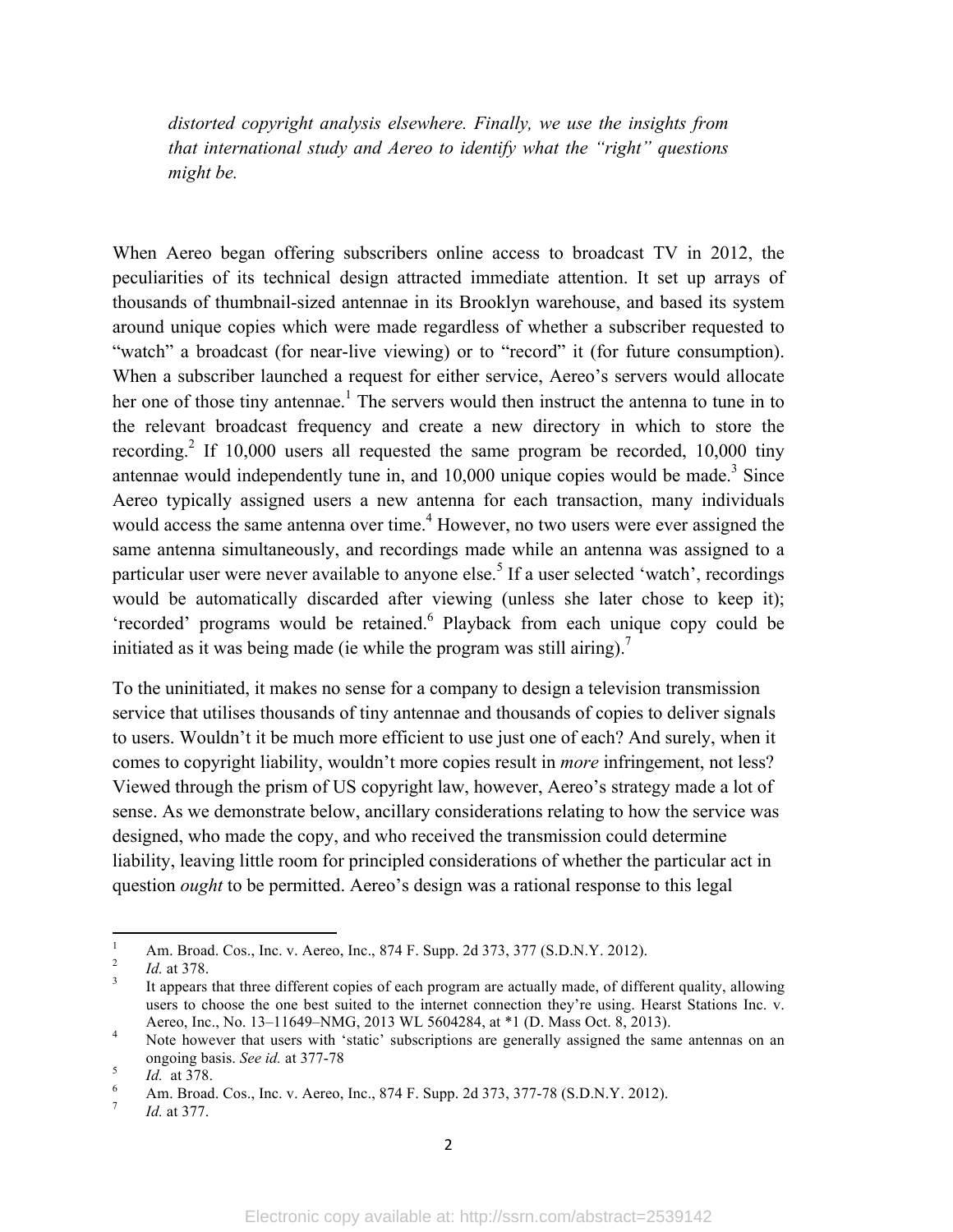framework: an attempt to exploit the contours of the existing law to enable the service to deliver copyrighted content online without infringing any of the owners' exclusive rights.

This article considers the challenges the *Aereo* controversy posed and argues that US judicial interpretations that have focused on the "wrong" questions in analysing liability for copyright infringement encouraged Aereo's business model. We then discuss the Supreme Court's recent decision that Aereo's transmission of signals "near-live" does fall within the scope of the right of public performance, and argue that, in correcting the Second Circuit's erroneous inquiries, the Supreme Court raised some "wrong" questions of its own. Later, we examine the legal responses to Aereo's international predecessors in Singapore, Japan, Australia, Germany, France and the EU to determine whether similarly "wrong" questions have distorted copyright analysis elsewhere. Finally, we use the insights from that international study and *Aereo* to identify what the "right" questions might be.

#### **Part 1: The pre-Aereo law (and its focus on the "wrong" questions)**

Aereo's service implicates two of the copyright owner's exclusive rights – of reproduction and of public performance.8 This section builds the case that, before *Aereo*, judicial interpretations of the scope of each of those rights directed courts to look at the "wrong" questions in determining liability. We define "wrong" questions as those which render the law vulnerable to "avoision" - conduct, combining aspects of law "evasion" and "avoidance", which exploits "the differences between a law's goals and its selfdefined limits".<sup>9</sup> As we will see, those questions tend to relate to ancillary considerations such as how a service is designed. The "right" questions, by contrast, allow courts to engage in principled consideration of whether a particular use *should* come within or fall outside the copyright owner's exclusive rights, regardless of the technical means employed.

At the time of writing, the only part of the case against Aereo to have proceeded to judgment concerns issuance of a preliminary injunction against providing access to streams of "near-live" television. Thus, the only "wrong" questions to have been asked so far in that litigation concern the scope of the right of public performance. However, it is nonetheless useful to identify the "wrong" questions in the context of the reproduction

<sup>8</sup> *See* 17 USC § 106(1), (4). The case against Aereo more broadly claims that Aereo has engaged in direct and contributory infringement of the public performance and reproduction rights. Am. Broad. Cos., Inc. v. Aereo, Inc., 874 F. Supp. 2d 373, 376 (S.D.N.Y. 2012). However, the reproduction right

and contributory infringement claims have not yet proceeded to judgment.<br><sup>9</sup> Tim Wu, "When Code Isn't Law" 89 *Virginia Law Review* 679, 692 (2003). See also Leo Katz, *Ill-Gotten Gains: Evasion, Blackmail, Fraud and Kindred Puzzles of the Law* (University of Chicago Press, Chicago, 1996). See also Susy Frankel, "The International Copyright Problem and Durable Solutions," 15 Vanderbilt J. Ent. And Tech. L.(forthcoming 2015).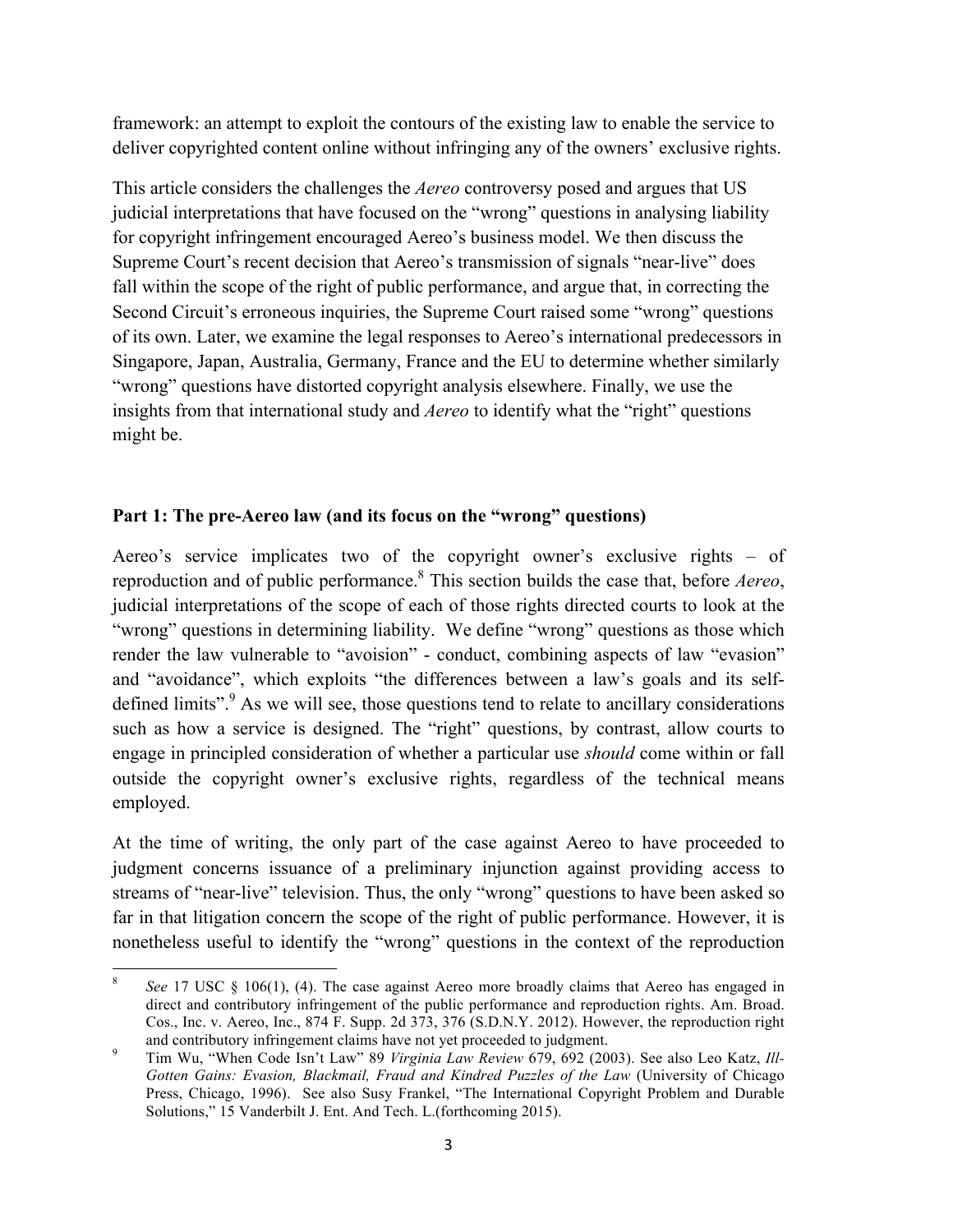right because their existence explains Aereo's design. They also reveal why, in a case involving so many copies, the plaintiff broadcasters chose to focus their attack on the right of public performance.

#### **The right to reproduce the work in copies**

""""""""""""""""""""""""""""""""""""""""""""""""""""""""""""

Copies of broadcasts were made when users instructed Aereo's system that they wished to "watch" or "record" a show. In determining whether these copies infringed the broadcasters' reproduction rights, the key preliminary question has been, "who made them?"

The answer to that question determines who may face direct liability for infringement of the reproduction right – and whether liability exists at all. Current US law tends to apply less favorably to commercial service providers who do an act on a user's behalf than to the user herself.<sup>10</sup> Thus, for example, a user might be entitled to make free copies of material for non profit educational uses under the fair use exception, but a for-profit copy shop making exactly the same copies on the user's behalf would be liable for infringement.<sup>11</sup>

If the court finds that the user committed the allegedly infringing act, the court will next address the affirmative defense that the fair use doctrine entitles the user to make the copies (or otherwise engage in prima facie infringing conduct). If the user's act is deemed a fair use, then courts do not consider whether the service provider's contribution to the commission of the act should be permitted for free. Logically, there can be no liability for enabling the commission of a lawful act. Thus, if Aereo's users "made" the copies, the broadcasters would have to persuade a court to distinguish that conduct from the consumer uses of Sony's Betamax VCR to timeshift free broadcast television programming, uses the Supreme Court in 1984 held were fair.<sup>12</sup> By contrast, if Aereo

<sup>10</sup> Jane C. Ginsburg, *Recent Developments in US Copyright Law – Part II, Caselaw: Exclusive Rights on the Ebb?* 17 (Columbia Pub. Law & Legal Theory, Working Paper No. 08158, 2008); WILLIAM F.

PATRY, PATRY ON FAIR USE § 7:3 (2014).<br><sup>11</sup> *See, e.g.*, Basic Books, Inc. v. Kinko's Graphics Corp., 758 F. Supp. 1522, 1531-32 (S.D.N.Y. 1991); Princeton Univ. Press v. Mich. Document Servs., Inc., 99 F.3d 1381 (6th Cir. 1996). However, courts have been more willing to find that uses on behalf of third parties are fair where they are done for non-profit purposes. *See e.g.*, Cambridge Univ. Press v. Becker. 863 F. Supp. 2d 1190 (N.D. Ga. 2012) (reversed on other grounds) (in which a Georgia district court held that the creation of electronic coursepacks by a nonprofit educational institution for nonprofit educational purposes was fair use); Williams & Wilkins Co. v. United States, 487 F.2d 1345 (Ct. Cl. 1973) (in which it was held that photocopying by the library of the National Institutes of Health of scholarly articles on behalf of

members was fair use).<br><sup>12</sup> *See* Brief for Respondents at 36-37, Am. Broad. Cos., Inc. v. Aereo, Inc., No. 13-461, (Mar. 26, 2014), 2014 WL 1245459, at \*36-37; Sony Corp. of Am. v. Universal City Studios, Inc., 464 U.S. 417 (1984). See *infra* TAN xx for discussion of whether *Sony* remains persuasive in the digital environment.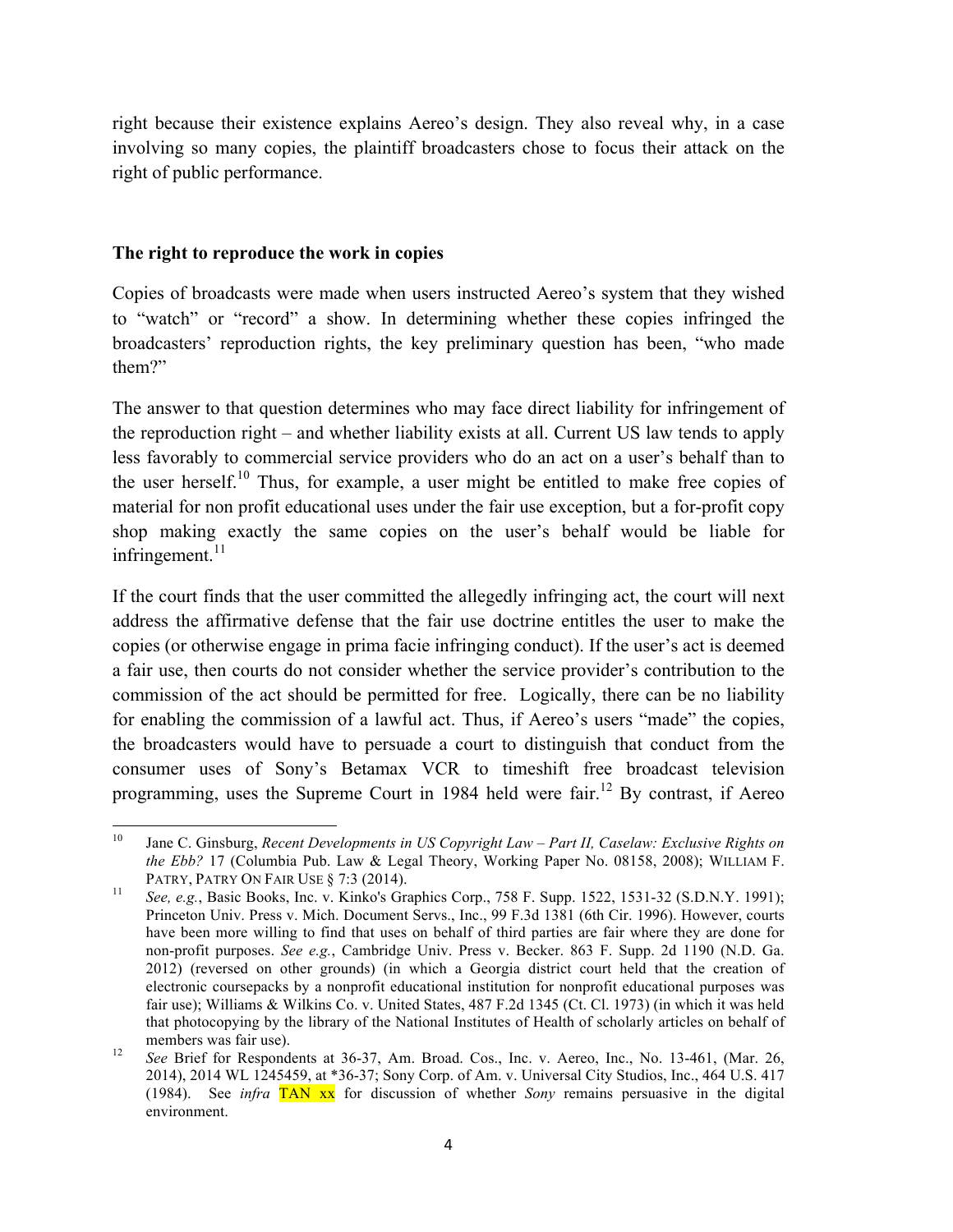"made" the copies, the arguable fair use entitlement of Aereo's customers to make the copies would be irrelevant; as the for-profit party committing the unauthorized act of reproduction, Aereo would clearly be an infringer.

The answer to "who makes?" also has important follow-on consequences. A person who does not herself engage in the legally relevant act, but encourages or contributes to someone else's infringement, may nonetheless incur secondary liability for that act. The principles governing the accrual of liability in such cases consider the nature and extent of the provider's contribution, and have been carefully calibrated in an attempt to preserve technologies with substantial non-infringing uses from secondary liability. If the subscriber's deliberate act is instead attributed to the technology provider, that provider may be liable under the broader principles governing direct infringement, without the safety valves that have accompanied secondary infringement analysis.

For each of these reasons Aereo had strong legal incentives to design its service in a way that prompted the conclusion that the user, rather than the service, made the copies. The precedent set by the Second Circuit Court of Appeals in *Cartoon Networks v CSC Holdings* strongly suggested that Aereo could do so. The technology there at issue was Cablevision's "Remote Storage DVR System" (RS-DVR), which worked the same way as a regular DVR, except that, instead of recording the programming onto the hard disk of a device in the consumer's home, the service would record the content onto a customer's allotted storage space on one of Cablevision's central servers, and stream the programming back on demand.<sup>13</sup> The Second Circuit held that, "[i]n determining who actually 'makes' a copy, a significant difference exists between making a request to a human employee, who then volitionally operates the copying system to make the copy, and issuing a command directly to a system, which automatically obeys commands and engages in no volitional conduct."<sup>14</sup> Though noting that Cablevision's discretion over the programming that it was making available for recording made its conduct "more proximate" to the creation of the copies than merely operating an ISP, the court concluded that Cablevision's involvement was not enough to justify a finding that Cablevision was itself a "maker" of the copies.<sup>15</sup>

This reference to "volition" can be traced to the 1995 district court decision in *Religious*  Technology Center v Netcom.<sup>16</sup> There, the court declined to hold an ISP or bulletin board provider directly liable for its facilities' automatic reproduction of a copyrighted work that one of its users had posted. The court reasoned that, despite copyright infringement's

<sup>&</sup>lt;sup>13</sup> Detailed descriptions of the Cablevision RS-DVR are set out at Twentieth Century Fox Film Corp. v. Cablevision Sys. Corp., 478 F. Supp. 2d 607, 612 (S.D.N.Y. 2007); *see also* Cartoon Network v. CSC Holdings, Inc., 536 F.3d 121, 124-25 (2d Cir. 2008).<br>
Cartoon Network v. CSC Holdings, Inc., 536 F.3d 121, 132 (2d Cir. 2008).<br>
Cartoon Network v. CSC Holdings, Inc., 536 F.3d 121, 132 (2d Cir. 2008).<br>
Religious Tech. Ctr.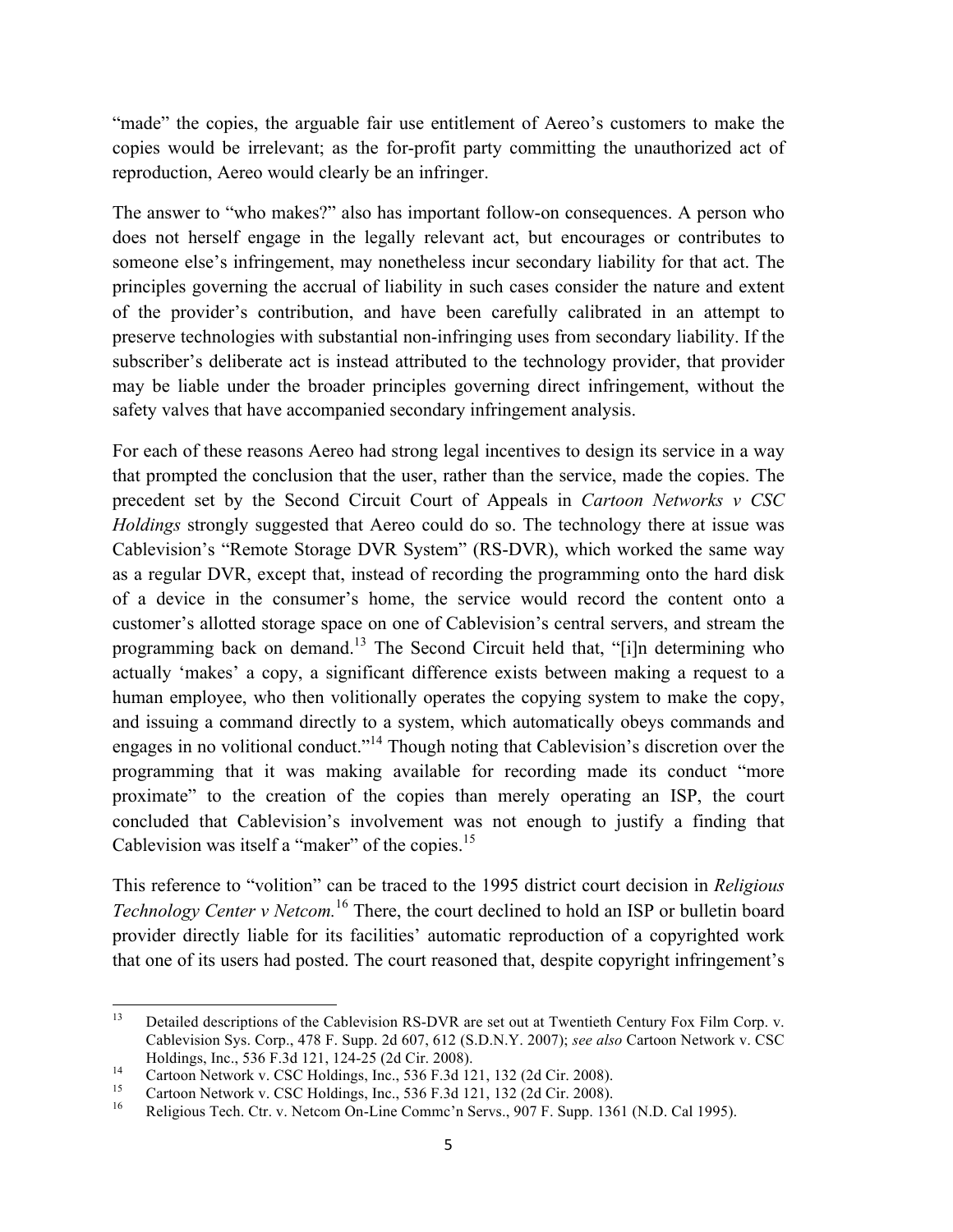strict liability standard, "there should still be some element of volition or causation which is lacking where a defendant's system is merely used to create a copy by a third party."<sup>17</sup> The Fourth Circuit subsequently endorsed that distinction in a case involving an internet service provider whose subscribers uploaded infringing photographs to its servers.<sup>18</sup> In *Cartoon Network*, the Second Circuit significantly expanded the ambit of the volition criterion from passive communication of third party content to proposing content to copy at the user's behest.

It should now be clear why Aereo designed its system to rely on copies. Under the *Cartoon Network* template, those copies would be made by the service's subscribers. If so, Aereo believed there was a strong case for those copies being unremunerable fair uses in accordance with the U.S. Supreme Court's 1984 holding that consumer uses of Sony's Betamax VCR to timeshift free broadcast television programming are lawful.<sup>19</sup> If that were so, none of those copies would give rise to direct liability (and there would be no infringement for which Aereo might potentially be held secondarily liable).

#### Why "who makes?" is the wrong question

As this analysis demonstrates, a great deal hangs on the answer to the question, "who makes?" In the case of Aereo, if the user made the copies then there is potentially no copyright liability at all (with no consideration given to whether the service provider's contribution to the commission of the act should be permitted for free). If it is the service provider, all of the copies would likely be infringing (with little room to consider whether the subscriber's ultimate use ought to be permitted). Such black-and-white distinctions may have been suitable and appropriate in the pre-digital world, where technologies required much more human input, making it easier to determine each party's contribution to the act. Today however, technology provides us with ever-more sophisticated assistance, making it much more difficult to separate the contributions of the service provider and the user. For example, we use backup software that automatically scans our hard drives for new content, and uploads copies to the cloud for safekeeping.<sup>20</sup> We use DVRs that helpfully record shows for us (without our asking) based on programs we've

<sup>17</sup> *Id.* at 1370.<br><sup>18</sup> CoStar Group, Inc. v. LoopNet, Inc., 373 F.3d 544, 550 (4th Cir. 2004)).<br><sup>19</sup> *See* Brief for Respondents at 36-37, Am. Broad. Cos., Inc. v. Aereo, Inc., No. 13-461, (Mar. 26, 2014), 2014 WL 1245459, at \*36-37; Sony Corp. of Am. v. Universal City Studios, Inc., 464 U.S. 417 (1984). However, see Rebecca Giblin & Jane C. Ginsburg, *We (Still) Need to Talk About Aereo: New Controversies and Unresolved Questions After the Supreme Court's Decision* (forthcoming, 38 Columbia Journal of Law  $\&$  the Arts (2015)) at 37-38 of pre-publication copy (arguing that the fair use case is by no means clear cut). See also infra  $TAN$  xx for analysis of differences between the Betamax, and "timeshifting" in the current digital environment.<br><sup>20</sup> See e.g. the Mozy backup software; http://mozy.com/product/features/online-backup.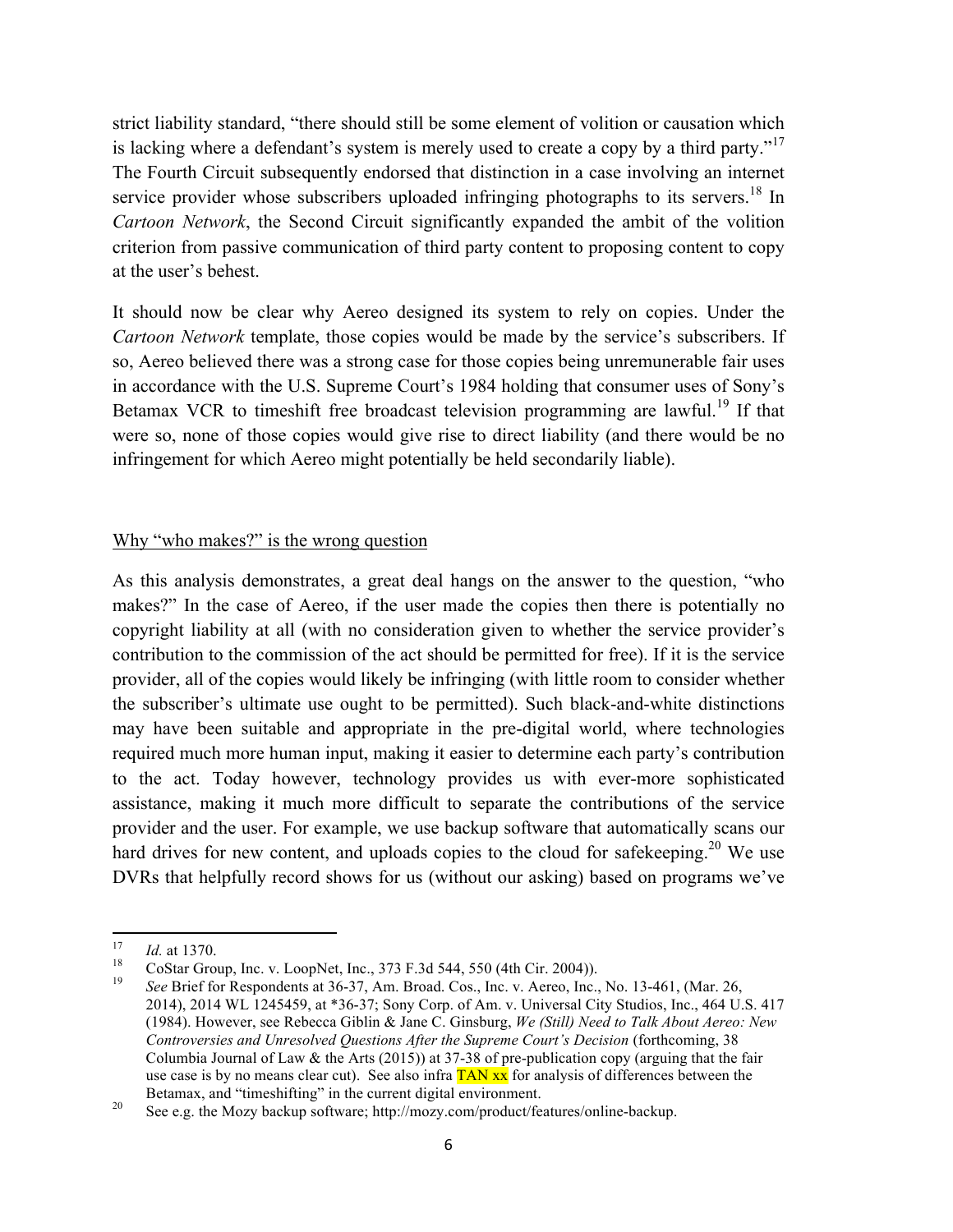previously enjoyed.<sup>21</sup> As technology evolves still further, judicial determination of who actually engages in the legally relevant act will require the making of increasingly finegrained and potentially unhelpful distinctions Our discussion of the Supreme Court's response to Aereo will identify examples of these sorts of distinctions. We will also see that such distinctions can lead to avoision: making the legal outcome depend on "who does the act?" simply incentivises technology providers to design their services so that the answer is "the user". Yet the act itself may ultimately result in the same market harm whether the answer is "the user" or "the service provider." Thus, when so much hangs on the answer to the 'who does?" question, and when the distinctions relied upon to support one conclusion or the other are so arbitrary, it should be clear that "who does?" is the wrong question.

#### **Transmissions**

In the case of liability for public performance, it is even more starkly apparent which questions are the "wrong" ones. The Copyright Act defines "perform" as "to recite, render, play, dance, or act [the work], either directly or by means of any device or process, or, in the case of a motion picture or other audiovisual work, to show its images in any sequence or to make the sounds accompanying it audible.<sup> $22$ </sup> Courts have ruled that a "performance" must be "simultaneously perceptible;" this condition puts downloads (viewed after their transmission) outside the scope of the right.<sup>23</sup> The definition of "to" perform publicly" has two limbs. To perform or display a work "publicly" means—

(1) to perform or display it at a place open to the public or at any place where a substantial number of persons outside of a normal circle of a family and its social acquaintances is gathered; or

(2) to transmit or otherwise communicate a performance or display of the work to a place specified by clause (1) or to the public, by means of any device or process, whether the members of the public capable of receiving the performance or display receive it in the same place or in separate places and at the same time or at different times. $24$ 

The act defines to "transmit" a performance or display of the work as meaning "to communicate it by any device or process whereby images or sounds are received beyond

<sup>&</sup>lt;sup>21</sup> See "TiVo Suggestions"; http://support.tivo.com/app/answers/detail/a\_id/205.<br><sup>22</sup> 17 U.S.C.A. § 101 (West, current through P.L. 113-66).<br><sup>23</sup> U.S. v. Am. Soc. of Composers, Authors, Publishers, 627 F.3d 64 (2d Cir. 2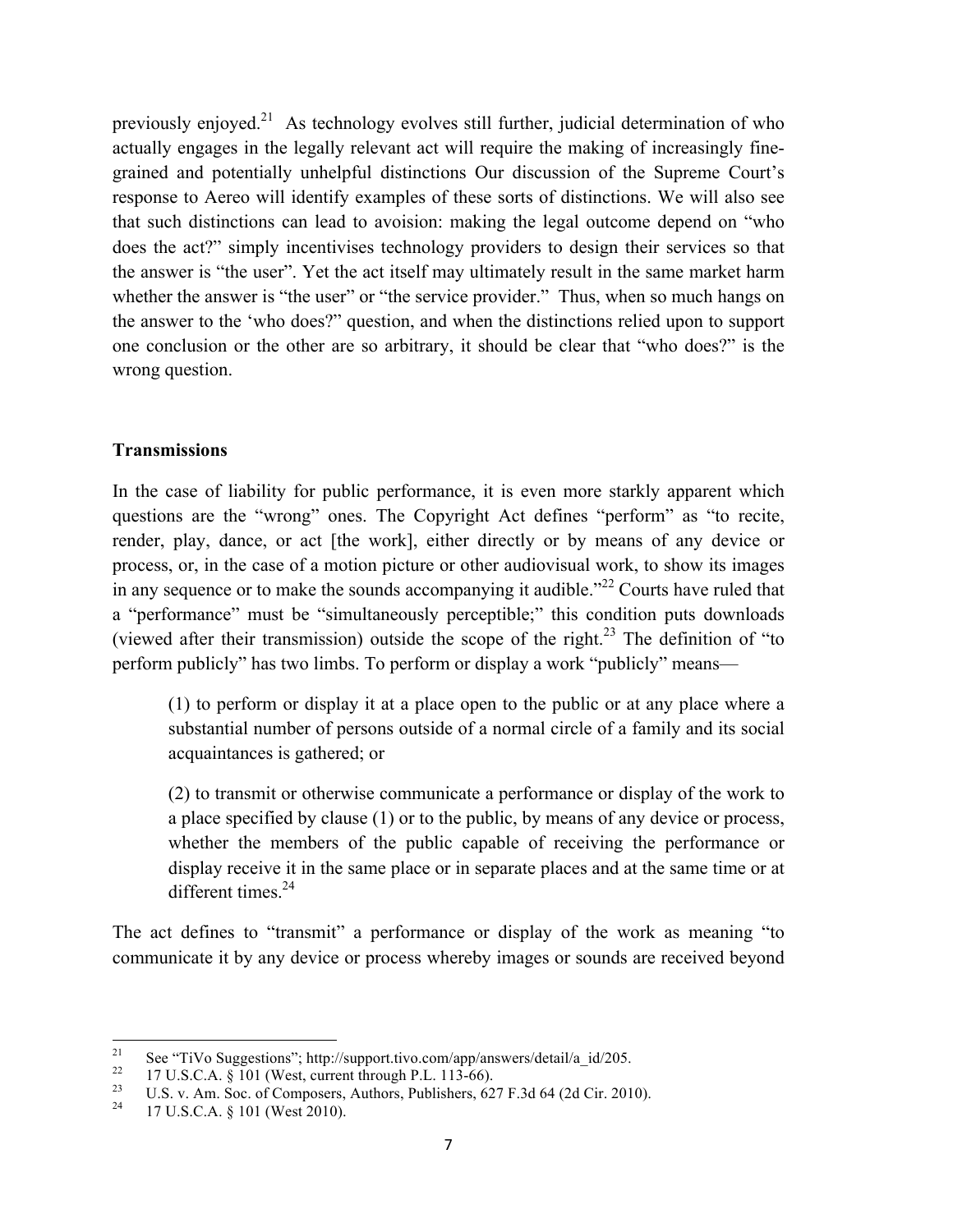the place from which they are sent." "Devices" and "processes" expressly include those developed after the law came into effect.<sup>25</sup>

The discrete definitions of public performance aim at two very different activities. The first seeks to capture performances which are *in* public. The second targets performances transmitted to a place we would think of as "private" (for example, viewers' homes), but which nonetheless target "members of the public" and are therefore *to* the public. In the case of performances transmitted to the public for receipt in private places, caselaw and secondary authority establish that a "substantial number of persons" need not in fact have received the transmission; rather it suffices that the performance of the work be offered to "members of the public."<sup>26</sup>

For identifying the "wrong" questions asked in ascertaining infringement of the public performance right, the starting point once again is *Cartoon Network v. Cablevision*. While the Cablevision system closely resembled a traditional home recording service (which does not implicate the public performance right), its streaming of content on demand to users made it also resemble video-on-demand (which does). Was the cable company engaged in infringing public performances when it streamed the recordings back to its subscribers?

To reach its conclusion, the Second Circuit had to identify the relevant performance. By stating that "[t]o perform . . . a work 'publicly' means . . . to transmit or otherwise communicate a performance . . . of the work . . . to the public", the statute defines the act of transmitting a performance as one type of performing, even though the terms "to perform" and "to transmit" are separately defined as well. Was the relevant performance the performance created by the act of the transmission (as argued by Cablevision) or the performance of the underlying work (as favored by the broadcasters)?

The Second Circuit ultimately held that, in the context of transmitting a performance to the public, Congress was referring "to the performance created by the act of

<sup>&</sup>quot;""""""""""""""""""""""""""""""""""""""""""""""""""""""""""" <sup>25</sup> See, e.g., H.R. Rep. No. 94–1476, 94<sup>th</sup> Cong. 2d sess. at 64 (1976)): "The definition of 'transmit' . . . is broad enough to include all conceivable forms and combinations of wires and wireless communications media, including but by no means limited to radio and television broadcasting as we know them. Each and every method by which the images or sounds comprising a performance or display are picked up and conveyed is a 'transmission,' and *if the transmission reaches the public in [any] form,* the case comes within the scope of clauses (4) or (5) of section 106."; H.R. Rep. No. 90-83,  $90^{th}$  Cong., 1<sup>st</sup> sess. at 29 (1967): the legislation anticipates "the case of sounds or images stored in an information system and capable of being performed or displayed at the initiative of individual

<sup>&</sup>lt;sup>26</sup> Some authorities have also pointed out the commercial character of transmissions held to have been made to "members of the public," *see, e.g.*, On Command Video Corp. v. Columbia Pictures Indus., 777 F. Supp. 787 (N.D. Cal. 1991). In *Cablevision* and in dissent in *Aereo*, Judge Chin cited the commercial character of the relationship to buttress his determination that the transmissions were to "paying strangers," and thus "to the public." *See* Twentieth Century Fox Film Corp. v. Cablevision Sys. Corp., 478 F. Supp. 2d 607, 623 (S.D.N.Y. 2007); WNET, Thirteen v. Aereo, Inc., 722 F.3d 500, 505 (2d Cir. 2013) (Chin, J., dissenting). *See* Giblin & Ginsburg, *supra* note 1, text at notes 159-63.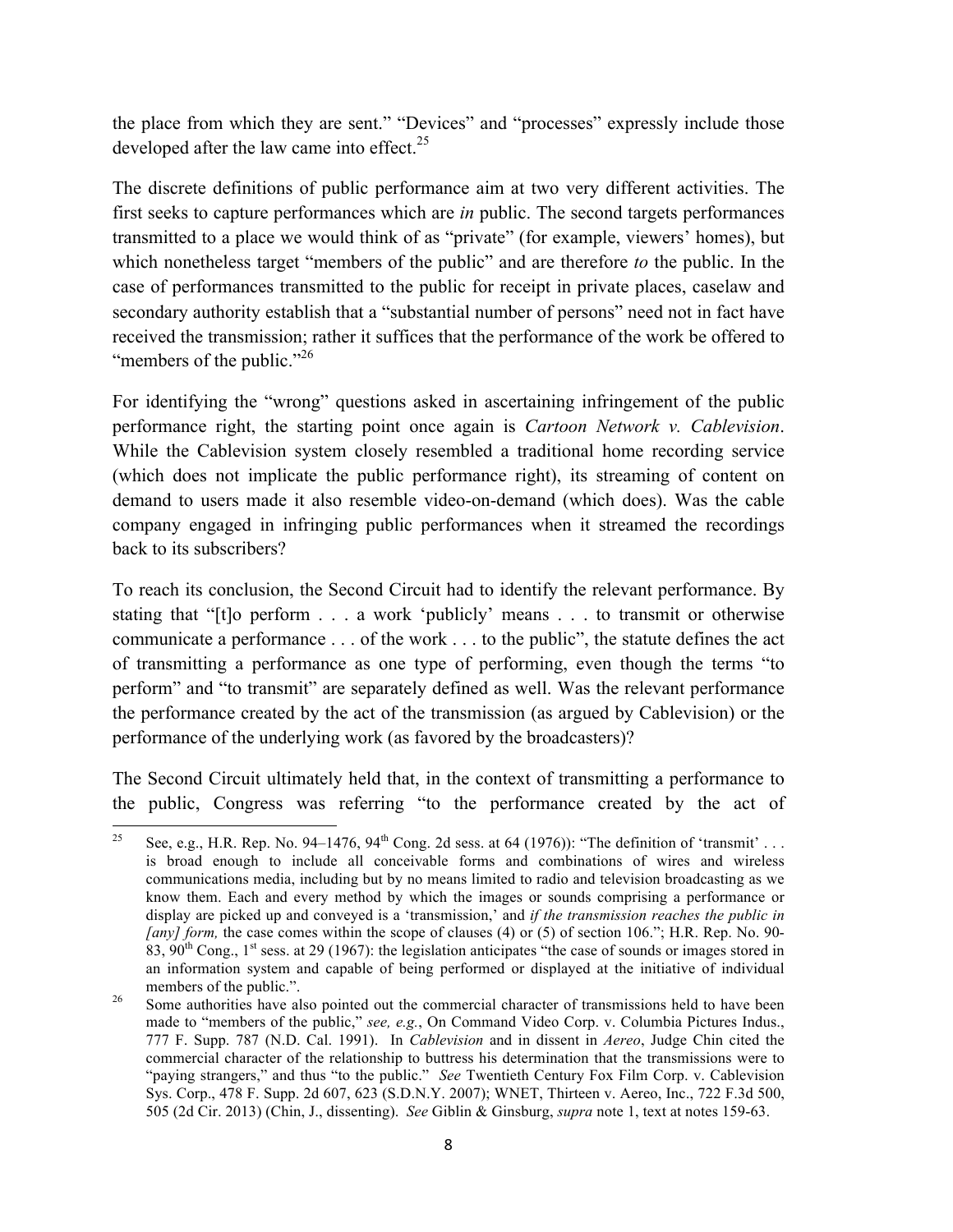transmission."27 Having accepted that the transmission was the relevant performance, the Second Circuit then considered which members of the public were capable of receiving that performance. It held that, since each transmission was made to a specific subscriber from her own copy, the audience of each transmission was just a single individual, and therefore the relevant performances could not possibly be "to the public".<sup>28</sup>

## Why whether the transmission originates from a unique copy and goes to a single individual is the "wrong" question

In the Second Circuit's analysis, the key question was whether the transmission originated from a unique copy and went to a specific individual. The Second Circuit's holdings suggest that, regardless of the nature of the relationship between the recipient and the content, there can be *no* public performance where the service structures the transmission so that it can be received by only one person.

By basing the standard on the number of possible recipients of each transmission, and by acknowledging, by contrast, that a service whose transmissions emanated from a single centralized copy would be liable, the court focused on technological design rather than on principled considerations of whether the particular use ought to be permitted. It encouraged "avoision" by telling providers that, by making technologically inefficient decisions, they can avoid the liability that would accrue to a more efficient technology facilitating precisely the same end result. Asking how many people can receive a given transmission thus is a "wrong" question because it focuses on extraneous considerations without capturing the essence of the distinction between "public" and "non public" performances. Perhaps the number of persons capable of receiving a transmission from a single source copy was a relevant consideration back in 1984, when a court referred to successive viewers of a single copy to explain that a video store was engaging in "public" performances when it played a single copy of a film multiple times to different small groups of members of the public.<sup>29</sup> However, in an environment in which it is possible cheaply to assign each subscriber her "own" copy, thus ensuring that the same copy does not serve successive viewers, to base the analysis of the "public" character of a transmission on the number of people permitted to access transmissions from a given source copy simply invites technological manipulations.

In fairness to the Second Circuit, its focus on the wrong questions might have derived from the matter's procedural history. The parties reached a deal to leave certain issues off the table in the litigation between them; the plaintiff broadcasters did not allege

<sup>&</sup>lt;sup>27</sup> *Id.* at 136.<br><sup>28</sup> Cartoon Network v. CSC Holdings, Inc., 536 F.3d 121, 138 (2d Cir. 2008).<br><sup>29</sup> Columbia Pictures Industries, Inc. v. Redd Horne, Inc., 749 F.2d 154, 159 (3d Cir.1984).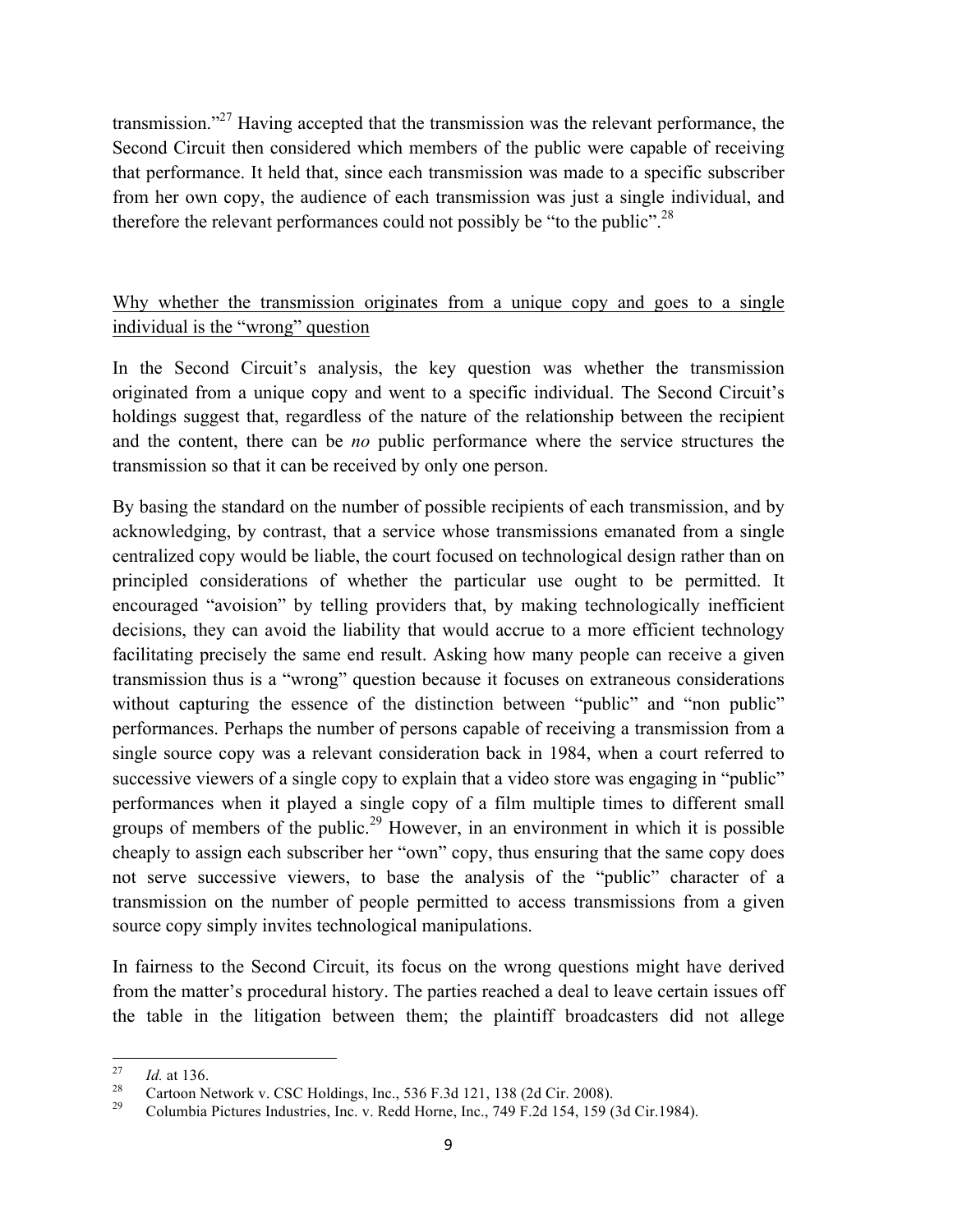Cablevision's liability for secondary infringement, and in exchange, Cablevision waived any defenses based on its customers' possible fair use.<sup>30</sup> Had the case been fully argued, the Court might have decided the case on other aspects of the copyright framework. As it was however, its resolution of the case, with its focus on the "wrong" questions, provided fertile ground for avoision.

#### **Part 2: Asking the wrong questions of Aereo**

As explained above, the only aspects of the *Aereo* controversy so far to have been adjudicated concern whether Aereo should be enjoined from providing access to broadcast television (during the initial broadcast) on the grounds that its service violates the right of public performance. Here, we examine how the lower courts and ultimately the Supreme Court confronted Aereo's challenge to the reach of the public performance right.

#### **The lower court decisions**

Applying *Cartoon Network v. Cablevision*, the district court and a divided Second Circuit each concluded that Aereo had not "publicly performed" the television programs.<sup>31</sup> The appeals court majority reiterated its view that "the relevant inquiry under the Transmit Clause is the potential audience of a particular transmission, not the potential audience for the underlying work or the particular performance of that work being transmitted.<sup>32</sup> It also held that "two essential facts" led to the holding that Cablevision's transmissions were not public performances: Cablevision's RS-DVR allowed each subscriber to create unique copies of each program, and the subscriber's unique copy was the source of the transmission back to the subscriber.<sup>33</sup> These features meant that "the potential audience of every RS-DVR transmission was only a single Cablevision subscriber, namely the subscriber who created the copy;" thus restricted, the transmission was not "to the public".<sup>34</sup> Aereo's system emulated those two features.<sup>35</sup>

The dissenting judge charged that Aereo's technical architecture was "a sham":

The system employs thousands of individual dime-sized antennas, but there is no technologically sound reason to use a multitude of tiny individual antennas rather than one central antenna; indeed, the system is a Rube Goldberg-like contrivance,

<sup>30&</sup>lt;br>
Cartoon Network, 536 F.3d at 124.<br>
874 F. Supp. 2d 373 (S.D.N.Y. 2012); WNET, Thirteen v. Aereo, Inc., 712 F.3d 676 (2d Cir. 2013).<br>
WNET, Thirteen v. Aereo, Inc., 712 F.3d 676, 691 (2d Cir. 2013).<br> *Id.* at 689.<br> *Id*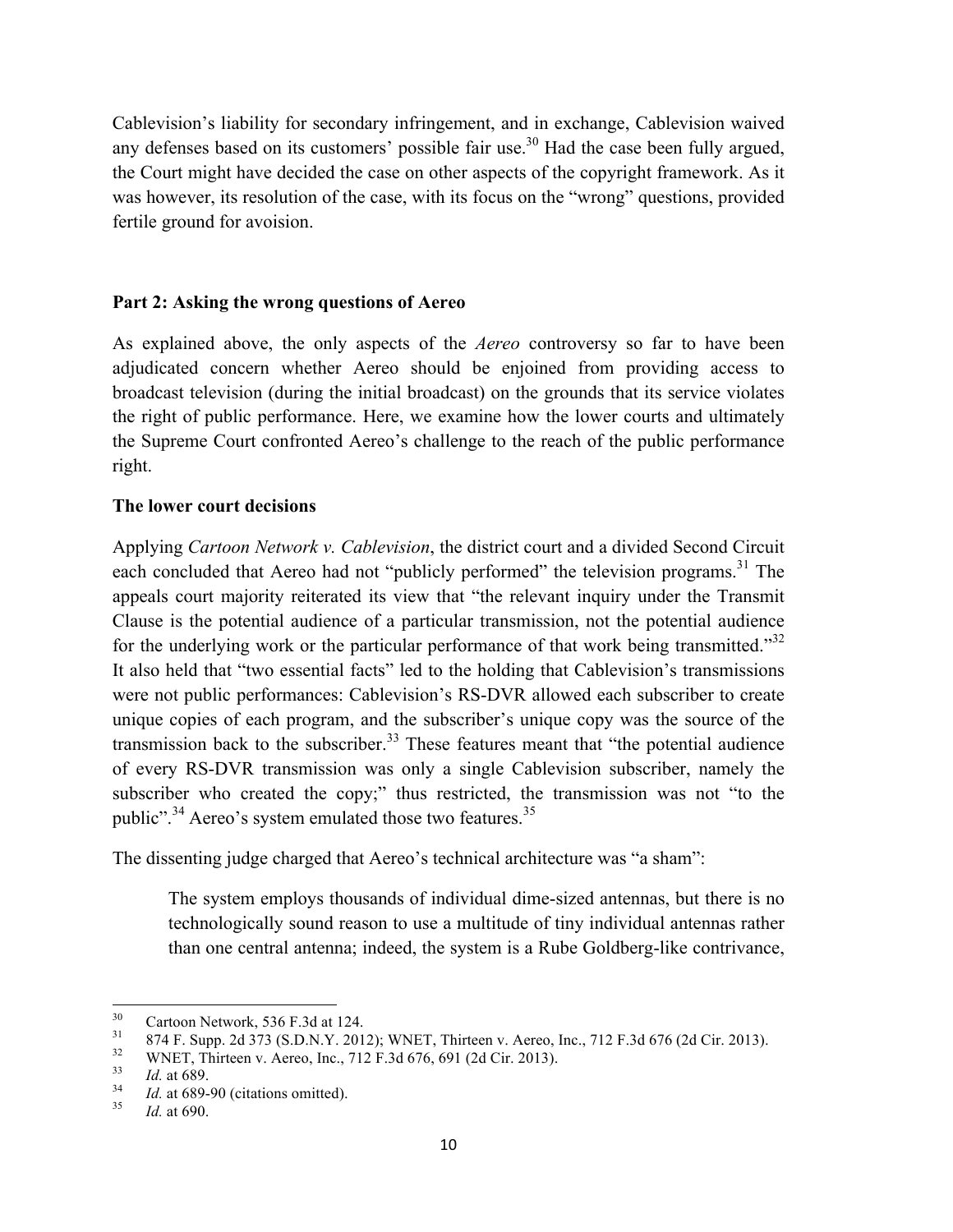over-engineered in an attempt to avoid the reach of the Copyright Act and to take advantage of a perceived loophole in the law.<sup>36</sup>

The majority retorted that many other technology providers, particularly cloud computing services, had also designed their systems around *Cablevision*'s holdings. "Perhaps the application of the Transmit Clause should focus less on the technical details of a particular system and more on its functionality, but this Court's decisions . . . held that technical architecture matters."37 Acknowledging that it is more difficult to distinguish between public and private transmissions than when Congress enacted the transmit clause in 1976, the majority ultimately concluded that the language of the Act, as previously interpreted in *Cablevision*, dictated the conclusion that Aereo's transmissions were not public performances.38

## **The Supreme Court's decision**

In determining whether Aereo was liable for infringing public performance, the Supreme Court on ultimate appeal asked two questions: first, did Aereo perform at all? Second, if it did, were those performances "to the public?"

## Did Aereo perform?

The Second Circuit in *Cartoon Network* and *Aereo* never determined who engaged in the relevant performance, because its findings that the unique copy architecture prevented any of those transmissions from being "to the public" made it unnecessary to do so. However, the Supreme Court did confront this issue.

The six justice majority (Breyer, joined by Roberts, Kennedy, Ginsburg, Sotomayor and Kagan) held that Aereo had indeed performed the relevant act. Though noting the Act does not delineate between entities which themselves "perform" and those which merely supply equipment enabling others to do so, the majority found that, "read in light of its purpose, the Act is unmistakable: An entity that engages in activities like Aereo's performs."<sup>39</sup> In analysis that did not mention the concept of volition at all, the majority reasoned:

Aereo's activities are substantially similar to those of the CATV companies that Congress amended the Act to reach… Aereo sells a service that allows subscribers to watch television programs, many of which are copyrighted, almost as they are being broadcast. In providing this service, Aereo uses its own

<sup>&</sup>lt;sup>36</sup> WNET, Thirteen v. Aereo, Inc., 712 F.3d 676, 697 (2d Cir. 2013) (Chin, J., dissenting).<br> *Id.* 38 *Id.* at 695.<br> *Id.* at 2504.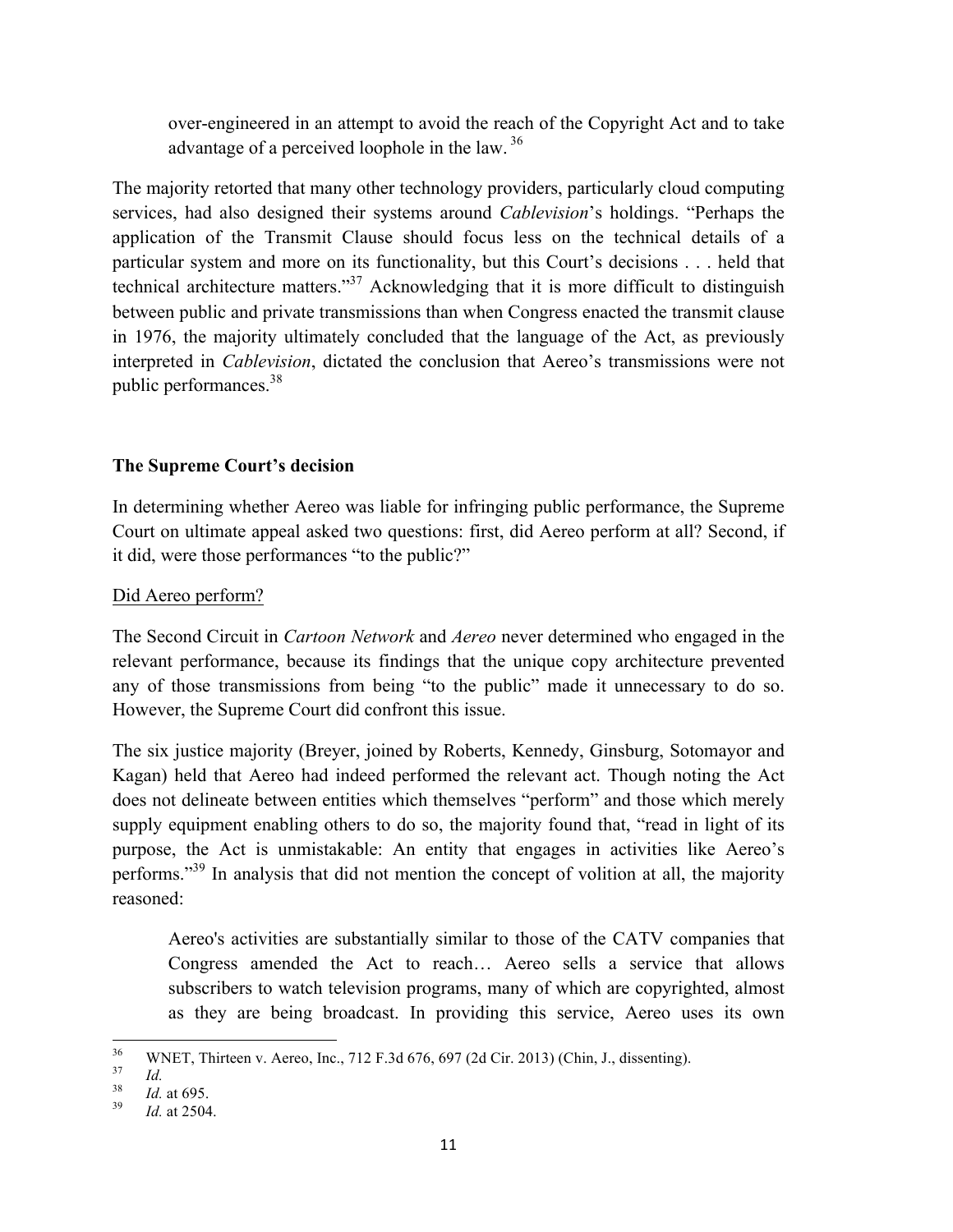equipment, housed in a centralized warehouse, outside of its users' homes. By means of its technology (antennas, transcoders, and servers), Aereo's system "receive[s] programs that have been released to the public and carr[ies] them by private channels to additional viewers."<sup>40</sup>

This holding is a narrow one. It instructs that a technology provider may itself perform when it is sufficiently analogous to a CATV operator, but provides little guidance about whether and when, outside those circumstances, a technology provider will be sufficiently involved in the infringement to justify the imposition of direct liability.

The three justice dissent (Scalia, joined by Thomas and Alito) objected that Aereo lacked sufficient volition to be the one "performing" the programming.<sup>41</sup> Accordingly, these justices found it unnecessary to go on to consider whether the performance was "to the public". Since the only claim being litigated was that Aereo itself had publicly performed, if Aereo did not "perform," there could be no liability.

## Were Aereo's performances "to the public"?

The majority's analysis proceeded on the basis that the relevant act is the performance of the underlying work (effectively overturning the Second Circuit's statutory interpretation identifying the relevant performance as the transmission to the recipient).<sup>42</sup> It then held that those performances were "to the public" notwithstanding each transmission's origin in a separate subscriber-assigned copy. In reaching that finding, the court revisited the meaning of "the public". It noted that, although the Act does not define this term, it does specify that an entity performs publicly when it performs at "any place where a substantial number of persons outside of a normal circle of a family and its social acquaintances is gathered.<sup> $143$ </sup> After repeatedly emphasizing the importance of transmissions being made to a "large" group of people in order to be "to the public", the court concluded that "an entity does not transmit to the public if it does not transmit to a substantial number of people outside of a family and its social circle."<sup>44</sup> Thus, the Court used the text of the first limb of the statutory definition of "to perform publicly"

<sup>&</sup>lt;sup>40</sup> *Id.* at 2506.<br><sup>41</sup> *Id.* at 2514.<br><sup>42</sup> Although the majority states it assumes, *arguendo*, that Aereo's argument that the performance is that which arises from the transmission is correct, its application of the law makes sense only if the relevant performance is the performance of the underlying *work*. See Am. Broad. Cos., Inc. v. Aereo, Inc., 134 S. Ct. 2498, 2508 (2014). Indeed, the court later made that assumption clear: "So whether Aereo transmits from the same or separate copies, it performs the same work; it shows the same images and makes audible the same sounds. Therefore, when Aereo streams the same television program to multiple subscribers, it 'transmit[s] . . . a performance' to all of them." 134 S.Ct. at 2509.<br>Am. Broad. Cos., Inc. v. Aereo, Inc., 134 S.Ct. 2498, 2509-10 (2014) *Id.* at 2510-11.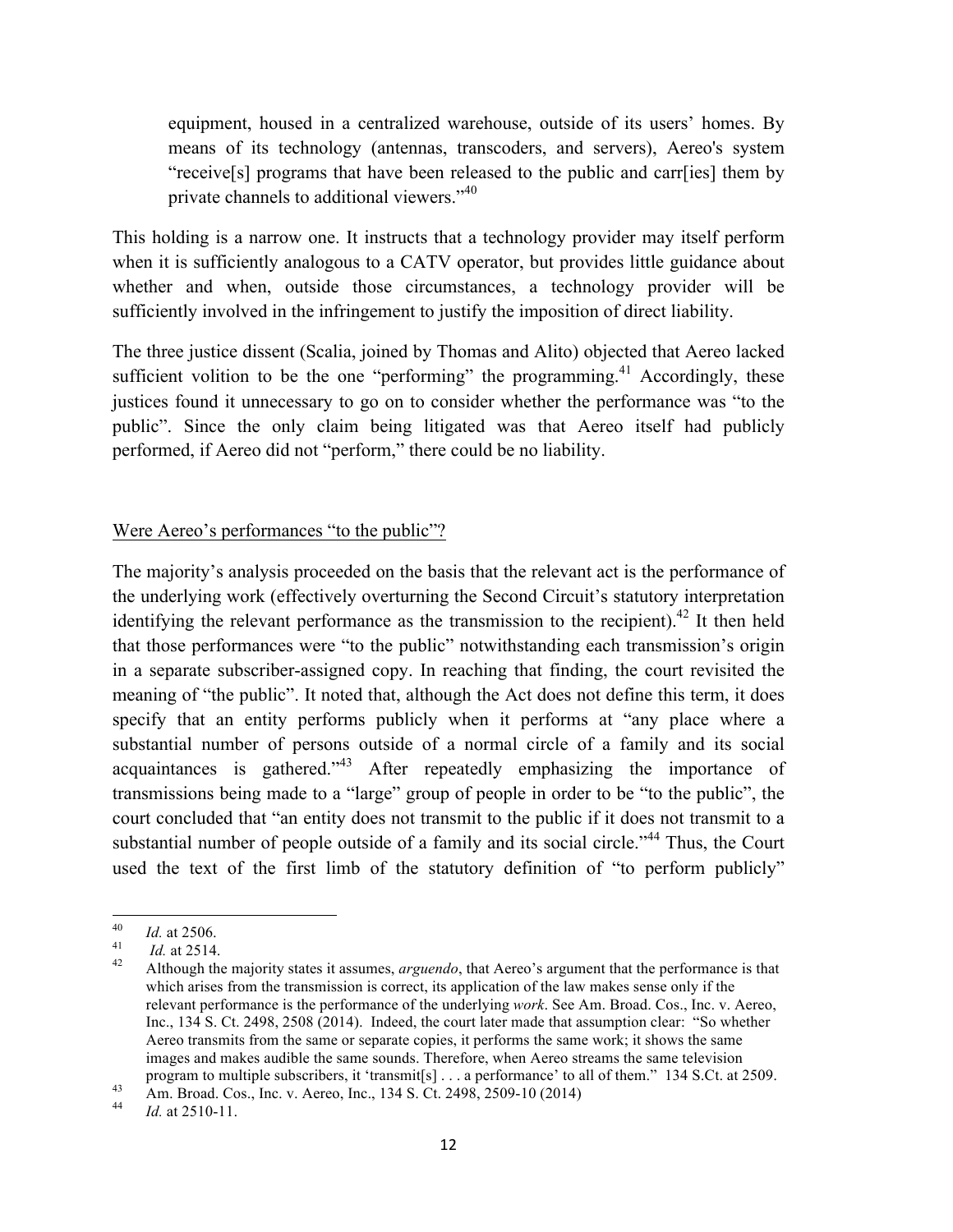(performance *in* public) to help it define the meaning of "the public" in the second (transmission *to* the public). The Court then further narrowed the meaning of "the public" by stating that "those who act as owners or possessors of the relevant product" do not constitute "the public", <sup>45</sup> and by noting, without further explanation, that "the doctrine of 'fair use' can help to prevent inappropriate or inequitable applications of the [Transmit] Clause."46

## How the Supreme Court created new "wrong" questions of its own

The Supreme Court welcomely recognised that, by concentrating on the individual transmissions to subscribers, the Second Circuit had asked the "wrong" question in considering whether Aereo's facts gave rise to any infringing public performance. However, in redefining what it means to perform "to the public", it raised some "wrong" questions of its own.

First, by inquiring whether Aereo "performed," the Court continued to give the question "who does the act?" dispositive significance. Moreover, the Court's way of answering that question is likely to encourage avoision. As we have seen, when "who does the act?" is the predicate question, a court may never assess applicability of exceptions or of principles of secondary liability. Failure to confront the economic concerns that underlie both fair use and contributory infringement may not be problematic where "who does the act?" is readily apparent. But as we noted above, technological advances have made it increasingly difficult to ascertain to whom to attribute the copyright-triggering act, leading to the use of increasingly arbitrary and granular distinctions.

The majority's analysis in *Aereo* exemplifies this difficulty. The factors which inclined the court to find that Aereo itself transmitted the content (rather than simply enabling its users to do so) focused on Aereo's similarities to 1970s-era cable TV providers. Like those community antenna companies, Aereo's service allowed subscribers to watch nearlive television broadcasts. It used its own equipment, and that the equipment was housed in a centralized warehouse rather than in users' homes. This combination of circumstances led the majority to conclude that Aereo committed the legally relevant acts $47$ 

The Supreme Court carefully confined its decision to the facts, and gave no guidance as to when, outside these factors, a provider may face direct rather than secondary liability. The Court's silence portends that future judicial determinations of technology providers' commission of the legally relevant acts will depend too heavily on the relationship of the design of technologies to business models. Reference to analogous technologies

<sup>&</sup>quot;"""""""""""""""""""""""""""""""""""""""""""""""""""""""""""

<sup>45</sup> Aereo, 134 S. Ct. at 2510<br> *Id.* at 2511<br>
See Am. Broad. Cos., Inc. v. Aereo, Inc., 134 S. Ct. 2498, 2506 (2014).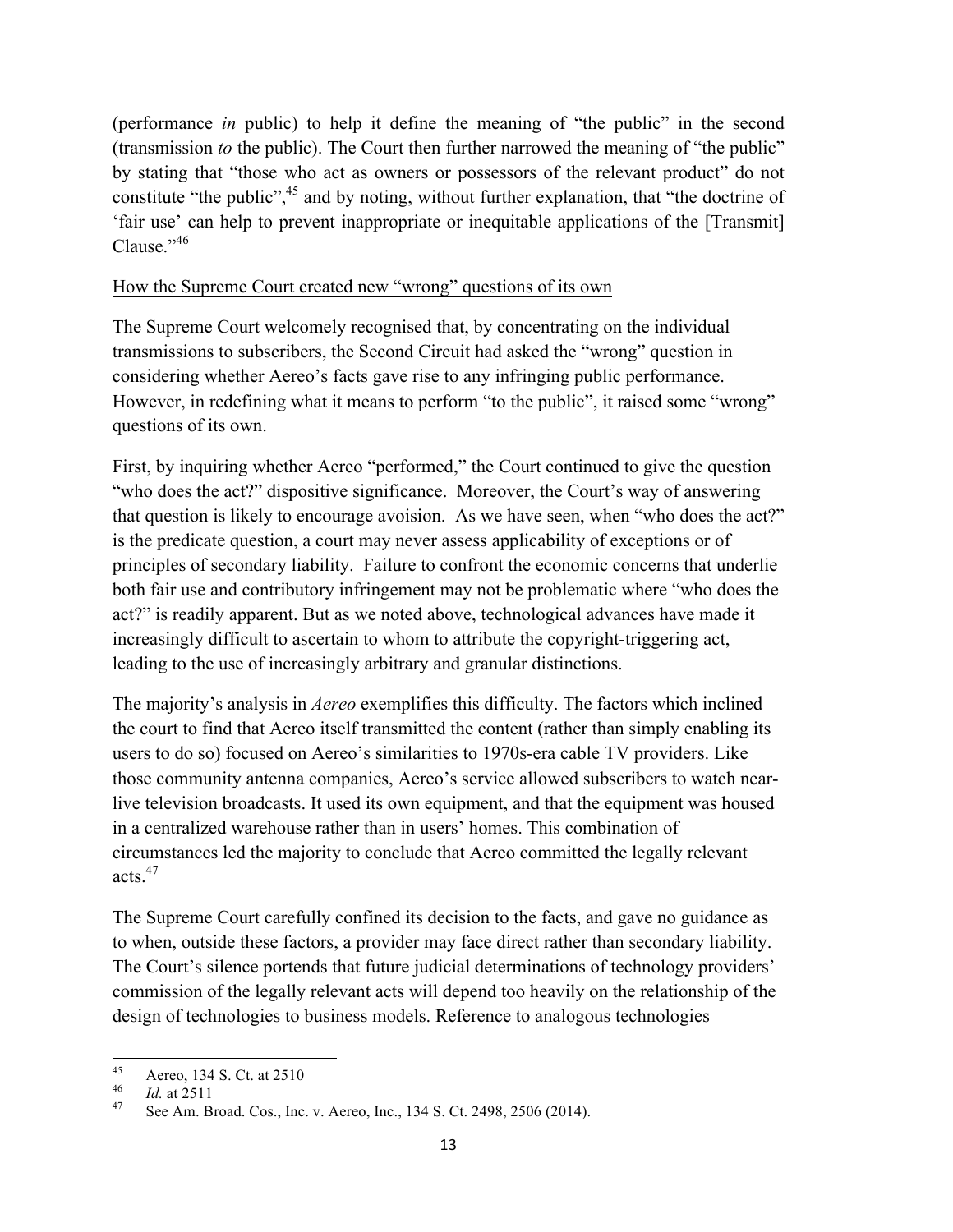demonstrates the arbitrariness of these considerations. For example, Cablevision's RS-DVR also utilizes the service provider's own equipment, housed in a centralized warehouse, but it allows programs to be streamed back from recordings only after the broadcast is complete. What, if any, difference does/should delaying the commencement of playback till after completion of the initial broadcast make? (The Court emphatically declined to address whether RS-DVR services "publicly perform" the timeshifted works.) The "Hopper with Sling", a DVR + slingbox provided by a major satellite company in the US, allows the transmission of near-live TV broadcasts via equipment owned by the satellite company, but located in the user's home instead of in a centralized warehouse. What, if any, difference does/should locating the recording and transmission equipment in the subscriber's home rather than in the service's facilities make?

Our analysis in earlier work demonstrates that, under the Supreme Court's reasoning, such details of location, ownership and technological design may in fact make the difference between legality and infringement – even if the ultimate act remains the same.<sup>48</sup> We also suggested that making these differences outcome-determinative was undesirable. Courts' emphasis on these details creates obvious new incentives for avoision: a service provider, seeking to accomplish an act which would be infringing if done by the service, but permitted if done by the user, will rationally design its technology to assign "actor" attribution to the user. Thus the law (rather than the nature of the services the technologies deliver) may dictate the design of future technologies. For example: online access to remote equipment is cheap and efficient, and can result in improved access for individuals who cannot afford to purchase it outright. But the Supreme Court may have incentivised future providers to design products that are owned by consumers and based in their homes – even though considerations of location and ownership say nothing about the desirability or harm of the underlying use.

The Supreme Court also asked the "wrong" questions in determining when a performance is "to the public". One of the "wrong" questions that the Second Circuit in *Cartoon Network* had asked was whether the transmission originates from a unique copy and goes to a specific individual. The Second Circuit's holding suggested that there can be *no* public performance where the service structures the transmission so that it can be received by only one person, regardless of the nature of the relationship between that person and the content. The Supreme Court correctly ruled that this was not the right question. However, its own definition of what it means to perform "to the public" was not entirely successful either.

As noted above, the majority repeatedly emphasized that the transmission be made to a "large" group of people in order to be "to the public." Moreover, it declared that "an

<sup>&</sup>quot;""""""""""""""""""""""""""""""""""""""""""""""""""""""""""" <sup>48</sup> Rebecca Giblin & Jane C. Ginsburg, *We (Still) Need to Talk About Aereo: New Controversies and Unresolved Questions After the Supreme Court's Decision* (forthcoming, 38 Columbia Journal of Law & the Arts  $(2015)$ ; at 18-22; 24-28 of pre-publication copy.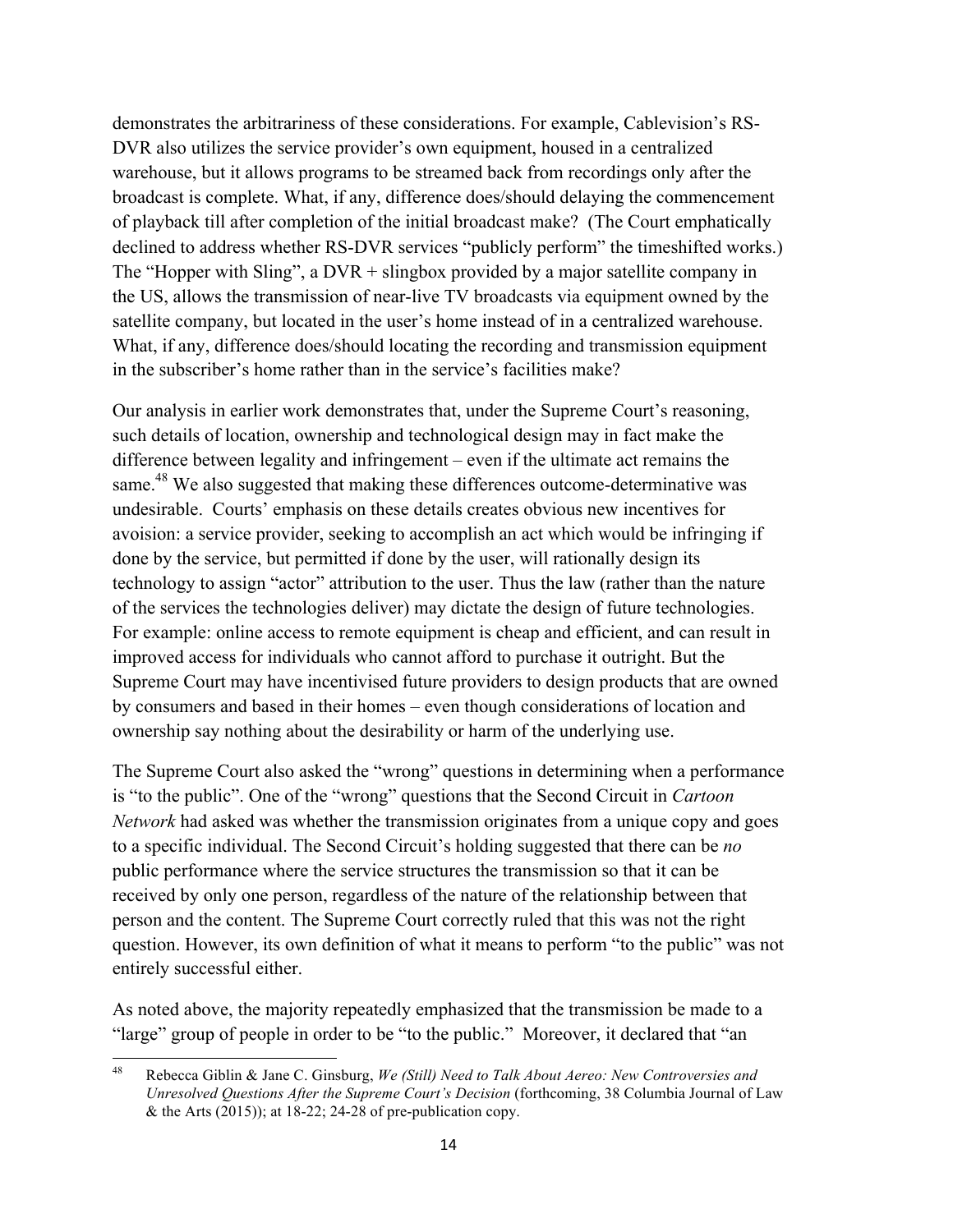entity does not transmit to the public if it does not transmit to a substantial number of people outside of a family and its social circle."<sup>49</sup> It seems likely that the majority imported that size requirement into the latter analysis to avoid problems of overinclusivity arising from its ruling that the relevant act was the performance of the underlying work (rather than the individual transmission). But importing a size requirement into the transmit clause misses the essence of the statutory distinction between public performances (encompassed within the copyright owner's exclusive rights) and non-public performances (to which exclusive rights do not extend): size is a proxy for economic significance; in most cases (at least under prior technologies) a transmission offered to a small group of persons, or to members of a family and its social acquaintance, would not have significantly intruded on the copyright owner's markets for publicly communicating performances of the work. But size is not a value of its own, and the omission of a size of audience criterion from the text of the transmit clause (unlike the performance "in public" clause) should be taken seriously. What matters is whether the offeree of the transmission is a "member of the public," not how many members of the public are "capable of receiving" the transmission. The omission of a size threshold from the transit clause enables the public performance right to adapt to changing market conditions as the means and granularity of transmissions evolve.

Instead, the court's definition of "the public" creates a gap in the scope of the public performance right that invites new business models for delivery of performances of works. A novel suggestion proposed by the Wall Street Journal for reducing cable bills in the wake of *Aereo* – sharing a single cable subscription between two households by utilizing a Slingbox – proves the point. One household would have legitimate access to the cable content via a paid subscription, and would "sling" the content to the other, giving access to the content without ever making any copies. The second household could watch whatever it liked unless the first household was watching too; in that case, it would be limited to the same programming– and have no recourse if the person operating the remote control in the subscribing household decided to change the channel halfway through *Homeland*'s season finale. The WSJ writer argued this arrangement was legal since "this stream goes from one cable connection to just one outside device."<sup>50</sup>

But transmissions even to a small audience can interfere significantly with licensed markets. Think about how the arrangement proposed by the WSJ might spread. The "sharing economy" is all the rage at the moment, connecting those who have unused resources with those who seek them. AirBnB, for example, creates a market for households to rent out their spare rooms. Uber joins those who need a ride with those who have a car. Households with cable subscriptions might readily reach agreement with friends or relatives to share those, too. And the cable-equipped households could add

<sup>&</sup>lt;sup>49</sup> *Id.* at 2510-11.<br><sup>50</sup> http://online.wsj.com/articles/getting-rid-of-cable-tv-the-smartest-ways-to-cut-the-cord-1405472757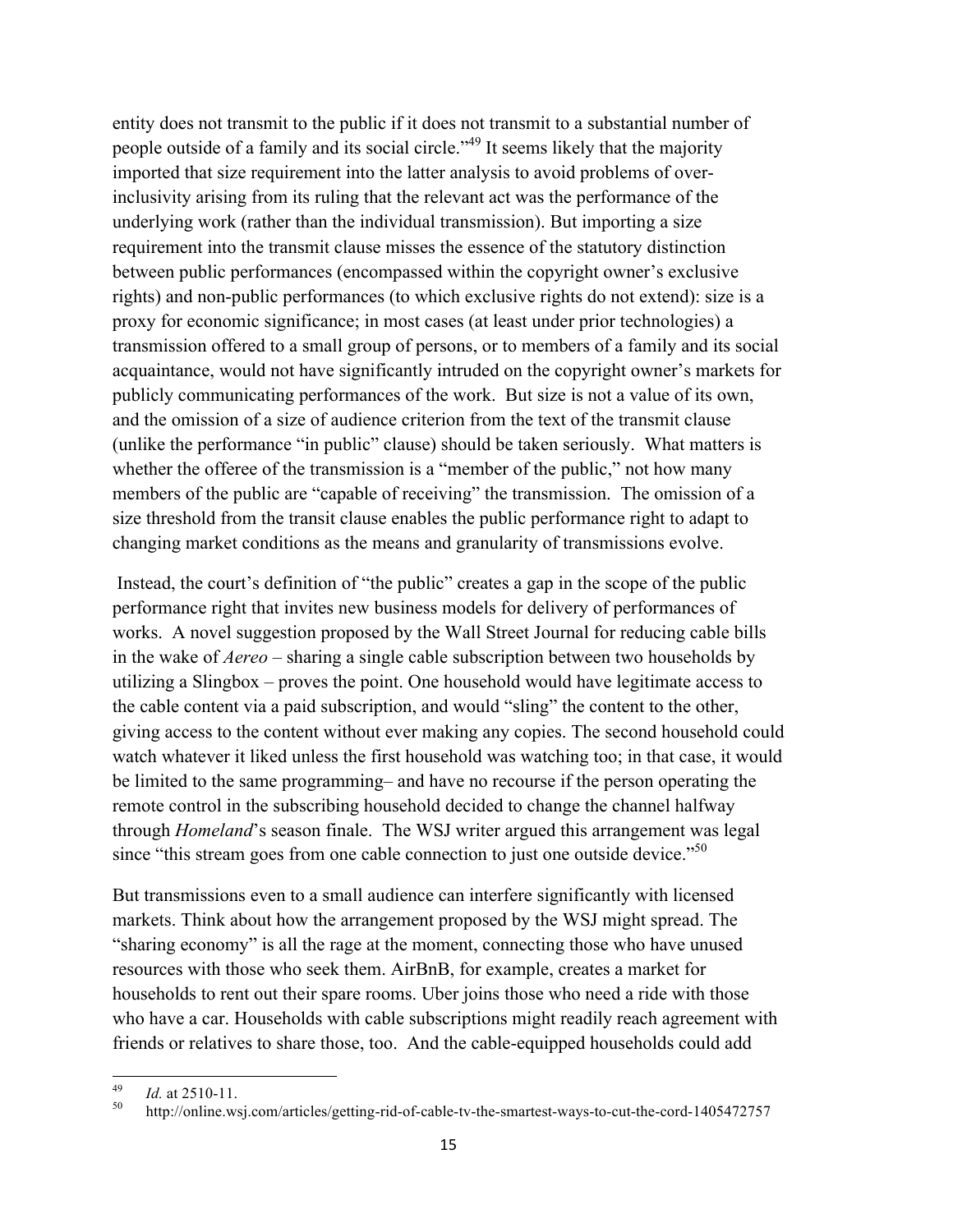more functionality by attaching the slingbox to a secondary set-top box, allowing both households to have full access to the subscribing household's content without limiting anyone's viewing choices.<sup>51</sup> Since they're non rivalrous in consumption, TV signals could be the ultimate contribution to the "sharing economy".

We caution, however, that *Aereo* should not spawn "sharing economy" *brokerage* services, akin to Air BnB or Uber. A household that offers unused cable service to a friend limits not only the transmission but also the offer to one other person. By contrast, an "Uber for cable TV" service offers the surplus cable service to the public in general, even though only one household will in fact receive the shared cable transmissions. Properly understood, *Aereo*'s definition of "the public" refers to the public to whom the transmission is *proposed*. If the brokerage service is putting the sharing household together with the first-comer who replies to an offer made to members of the public at large (or, for that matter, to members of a more narrowly defined "public," such as fans of *Homeland*), the transmissions are "to the public."<sup>52</sup> Of course, the Aereo court did not confront such scenarios, but the posited, unbrokered, arrangement indeed appears to be consistent with the court's statements, to the extent they exclude transmissions that the person engaging in the performance offers to only a small group or to a single individual. Applying *Aereo*, the performances would be engaged in by the householder providing and hosting the equipment and signal. But the performances would not be "to the public" under the majority's reasoning, because they would not have been offered to a "large or substantial" number of people, even though the cumulative impact on rightholders were many people to adopt this practice could be severe. Aereo's concept of "the public," as currently articulated, seems insufficiently nuanced to confront situations involving individual performances to small audiences that cumulatively interfere with markets for licensed alternatives. Moreover, once an avenue of exploitation opens, many will surely follow it; the more widespread the activity, the more difficult it may later become to interpret the copyright act to restrict the practice. Thus, the court's reasoning may open the door to some of the same kind of "avoision" or technological exploitation that it was intended to redress.

## **Part 3: Do other jurisdictions focus on the "wrong" questions too? Aereo-style business models abroad**

 $\frac{\text{http://support.slingbox.com/KB/KB-2000571}}{\text{In this scenario, the "maker" of the transmissions would be the householder, not the broker through}}$ whom the householder offers to share the subscription with a member of the public. But the broker would likely be secondarily liable for contributing to or inducing infringement. Other scenarios might involve intermediaries whose participation might be deemed too attenuated to warrant secondary liability, such as the operator of a "Craigslist" type website that featured a general "sharing economy" category of listings, not broken down into categories sufficiently specific to suggest knowledge of what is being "shared."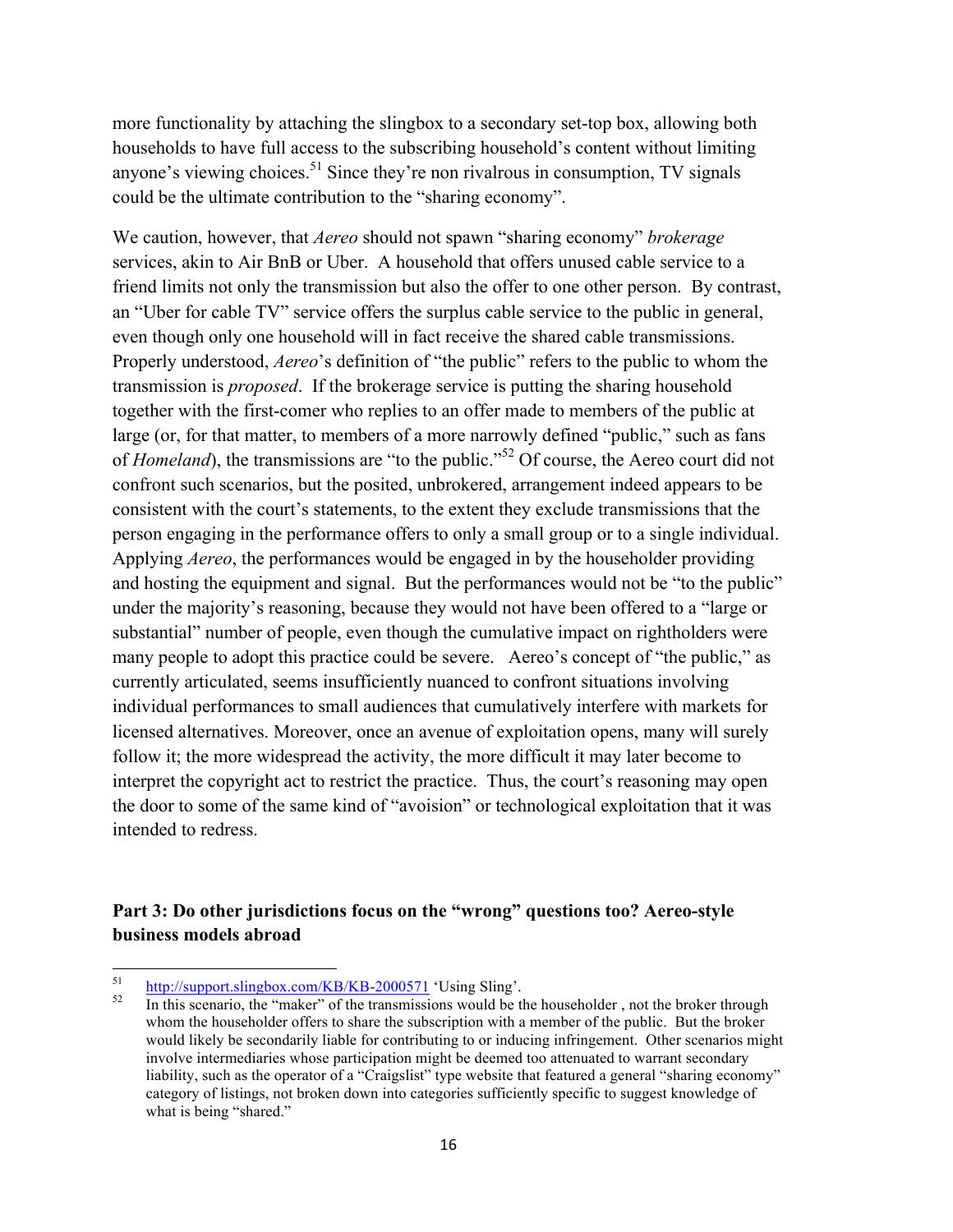In our analysis above, we argue that the US law (both before and after *Aereo*) asks several "wrong questions" in determining liability. Aereo is not the first business to have sought to facilitate copyright-free communications by assigning individual copies of broadcast or cable-transmitted content to requesting subscribers and then retransmitting the content exclusively to that subscriber from "her" copy. It has a number of entrepreneurial predecessors that have been tested in the courts of other jurisdictions. In this section we canvas that history to see both whether the wrong questions are being asked elsewhere too, and if we can glean some lessons for determining what the right questions might be.

#### Singapore

The key authorities in Singapore stem from litigation against RecordTV's "iDVR" service. The iDVR service did not initially make multiple unique copies when multiple subscribers requested the same program to be recorded, but it began migrating to a multiple copy architecture during the course of the *Cartoon Network* litigation, and had begun using this method exclusively within a month or two of the Second Circuit's decision.53 In other essential respects the Singaporean service closely resembled Cablevision's RS-DVR.<sup>54</sup> In response, the nation's largest broadcaster claimed that RecordTV's service infringed its exclusive rights relating to copying and electronic communication.

Under Singaporean law, copyright owners have the exclusive right to "communicate to the public", with "communicate" defined to mean:

to transmit by electronic means (whether over a path, or a combination of paths, provided by a material substance or by wireless means or otherwise) a work or other subject-matter, whether or not it is sent in response to a request, and includes -

(c) the making available of a work or other subject-matter (on a network or otherwise) in such a way that the work or subject-matter may be accessed by any person from a place and at a time chosen by him.<sup>55</sup>

The Act further provides that "a communication other than a broadcast is taken to have been made by the person responsible for determining the content of the communication at the time the communication is made."<sup>56</sup>

Singaporean law also provides that there is no infringement of the copyright in a TV or cable broadcast (or any underlying work) where a user makes copies for her "private and domestic use."57 These copies were not unremunerated: at the time the case was brought,

""""""""""""""""""""""""""""""""""""""""""""""""""""""""""""

…

<sup>53</sup> RecordTV v MediaCorp TV Singapore [2011] 1 SLR 830, 836. <sup>54</sup> *RecordTV Pte Ltd v MediaCorp TV Singapore Pte Ltd* [2010] 2 SLR 152, 157-158; RecordTV v MediaCorp TV Singapore [2011] 1 SLR 830, at 833-836.<br>
<sup>55</sup> Copyright Act 1987 (Singapore), s 7.<br>
<sup>56</sup> Copyright Act 1987 (Singapore), s 16(6).<br>
<sup>57</sup> Copyright Act 1987 (Singapore), s 114.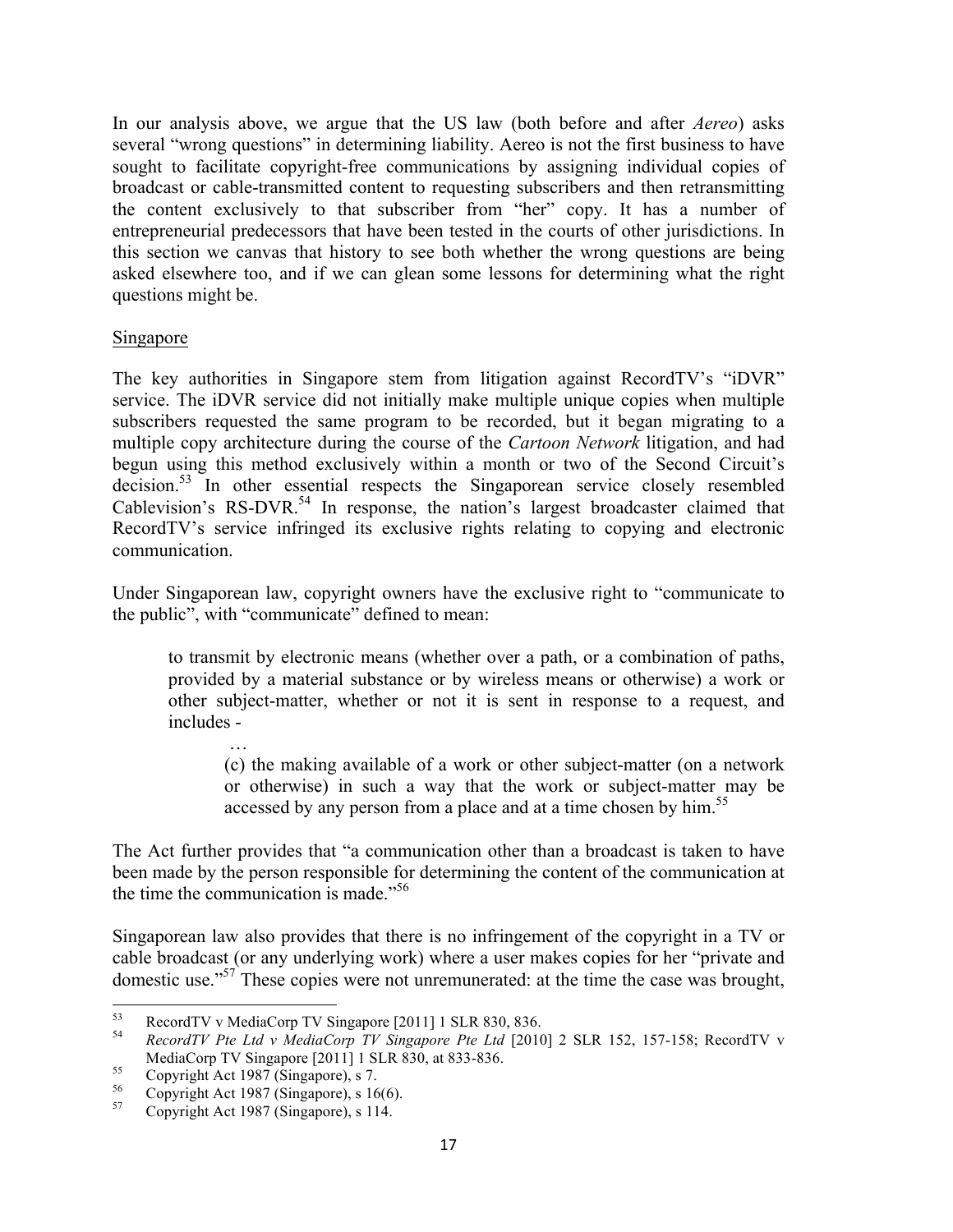Singaporean households were obliged to pay an annual licence fee in exchange for receiving TV signals. The Court of Appeal read the exception as allowing those with valid licences to make copies of those programs as well.<sup>58</sup>

The wording of the private copying exception made it crucial to determine *who* made the copies: if the service, then the service would infringe, but if the user, the exception would apply. In analysis heavily influenced by the Second Circuit's holdings regarding "volition", the Court of Appeal held that the copies were made by the subscribers, not the service, and therefore there was no infringement.<sup>59</sup>

There was no liability under the electronic communication right either, for two reasons. First, the users who had requested the recording be made and then communicated to them did not constitute "the public" within the meaning of the Act. $^{60}$  Though "the public" is not defined, the Court of Appeal found it highly relevant that the only recipient of each recording would be the user or users who had requested it to be made, and saw "no reason why the aggregate of the private and individual communications made to each of the … Registered Users should transform the nature of such communications into "public" communications."<sup>61</sup> Second, even if the subscribers were "the public," there would nonetheless be no liability on these facts because the communication to the subscribers was not "made" by RecordTV. As noted above, under Singaporean law communications are taken to have been made by the person responsible for determining the content of the communication at the time the communication is made.<sup>62</sup> The Court of Appeal distinguished these facts from situations involving video-on-demand providers who share a library of pre-selected works with users at large.<sup>63</sup> Instead, it reasoned that, because the only works that were "communicated" to an individual user were those he or she had previously selected for recording, it was that subscriber who was responsible for determining the content of the communication at the relevant time, and thus the maker of the communication.<sup>64</sup>

#### *Are these the right questions?*

""""""""""""""""""""""""""""""""""""""""""""""""""""""""""""

As this summary demonstrates, even more hangs on the answer to "who makes?" under Singaporean law than in the US. Under US law, whether the user has the right to make copies of broadcast TV signals depends on whether the use is "fair"; that requires consideration of factors such as the effect of the use upon the potential market for the work.<sup>65</sup> Under Singaporean law however, private copies of TV or cable broadcasts can be made regardless of such considerations. Thus, the "winner takes all" – if the maker of the copies is the user, the copying is permitted (with no room to consider whether that outcome is appropriate given the extent of the service provider's contribution); if the

<sup>&</sup>lt;sup>58</sup><br>RecordTV v MediaCorp TV Singapore [2011] 1 SLR 830, 835.<br>RecordTV v MediaCorp TV Singapore [2011] 1 SLR 830, at 838-842.<br>RecordTV v MediaCorp TV Singapore [2011] 1 SLR 830, at 842-845.<br>RecordTV v MediaCorp TV Singapo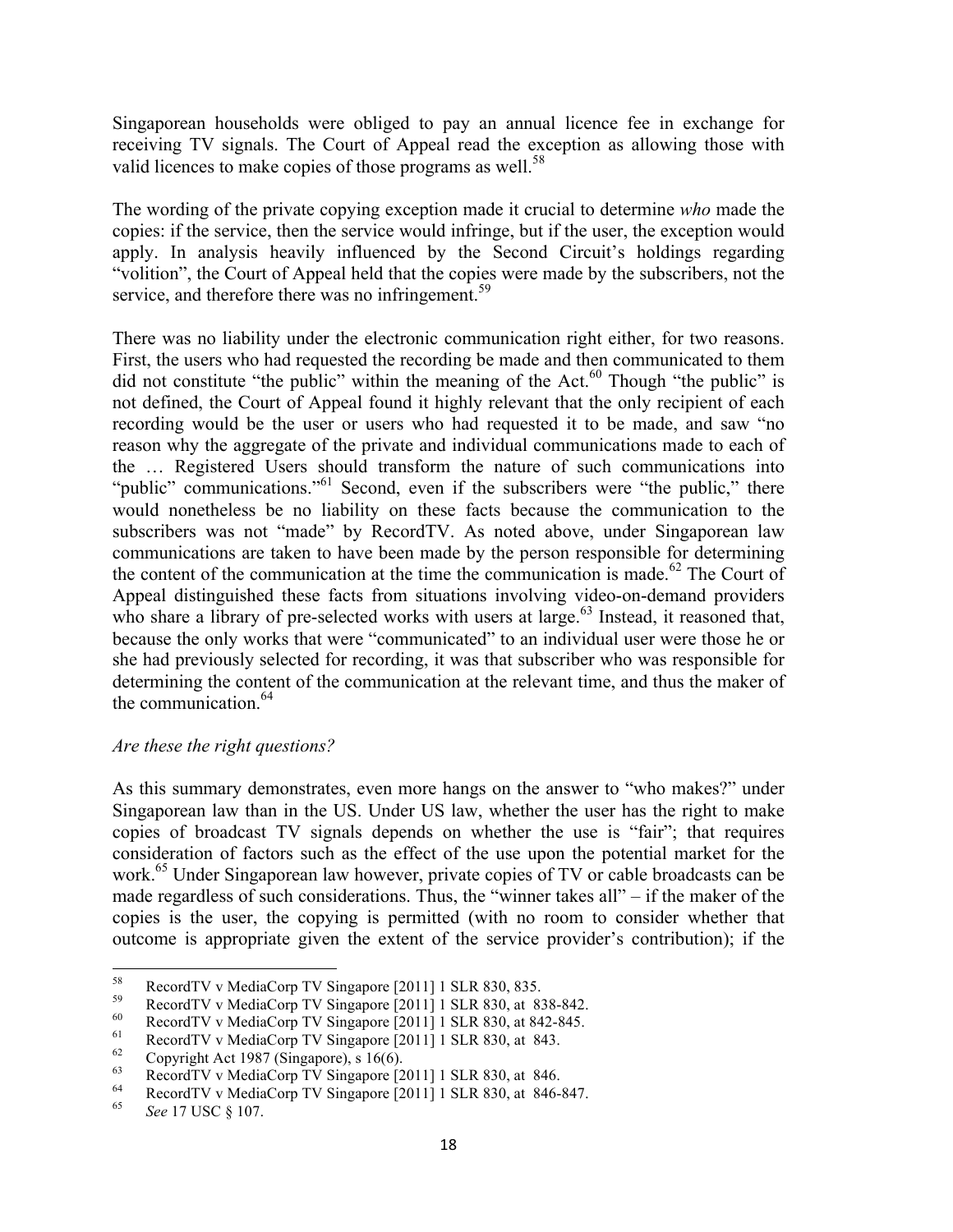maker is the service provider, the use is infringing (regardless of whether it is appropriate for the individual to be permitted to engage in the use). The consequences of that lack of nuance become apparent in examining RecordTV's current offerings. While the appeals court's finding that the users made the copies was apparently influenced by the licence fees paid by Singaporeans for that content, TV licences were abolished a month after the decision.<sup>66</sup> RecordTV nonetheless continues to provide its service, and now offers subscribers the opportunity to record single shows, entire series or even their favourite channels nonstop,  $24/7$ .<sup>67</sup> This service seems to provide a very good substitute for remunerated on-demand access.

Applying the right of public performance, the Court of Appeal suggested that the communications could not be "to the public" because they are made and transmitted to the same person. In any event, it held that they could not be public because each recording was directed only to a single individual. As in *Cartoon Network*, this reasoning incentivises providers to design their technologies to use individualised transmissions, rather than squarely confronting the essence of "public" versus "non public" communications, and renders the law highly vulnerable to avoision. On both counts, the focus was on the "wrong" questions.

#### Australia

Making private copies of television programs was unlawful in Australia until 2006, when a statutory exception finally permitted the making of recordings "solely for private and domestic use by watching or listening to the material broadcast at a time more convenient than the time when the broadcast is made".<sup>68</sup> As in Singapore, there is no requirement that those uses be "fair". In 2011, telecommunications provider Optus introduced a remote DVR service called "TV Now".<sup>69</sup> TV Now worked just like Cablevision's RS-DVR and Record TV's iDVR: subscribers could request television programs to be recorded by making selections from the online program guide, and subsequently play them back via their web browser or on a mobile device.<sup>70</sup> Individual copies were made for, and played back exclusively to, each requesting user. Unique recordings for each requesting user were stored remotely on Optus's servers, and then streamed to subscribers' devices on request, sometimes as they were still airing.<sup>71</sup> The service was explicitly aimed as users who wished to timeshift broadcasts; the service prevented

<sup>&</sup>quot;""""""""""""""""""""""""""""""""""""""""""""""""""""""""""" <sup>66</sup> See eg Media Exchange, 'Radio and Television licence abolished'

http://www.mda.gov.sg/Documents/Newsletter/Issue06/Pages/01.aspx.html. 67 RecordTV.com (content viewable only from a Singaporean IP address). Screenshot of RecordTV's

website offering this feature on file with authors.<br>
See Copyright Amendment Act 2006 (Cth) (Australia), Schedule 6, Part 1. For a fuller discussion of the definition see Rebecca Giblin, 'Optus v NRL: A Seismic Shift for Time Shifting in Australia'

<sup>(2012) 35</sup> European Intellectual Property Review 357, at n19.<br>
Singtel Optus v National Rugby League Investments (No 2) [2012] FCA 34, at [2]-[3].<br>
To Singtel Optus v National Rugby League Investments (No 2) [2012] FCA 34,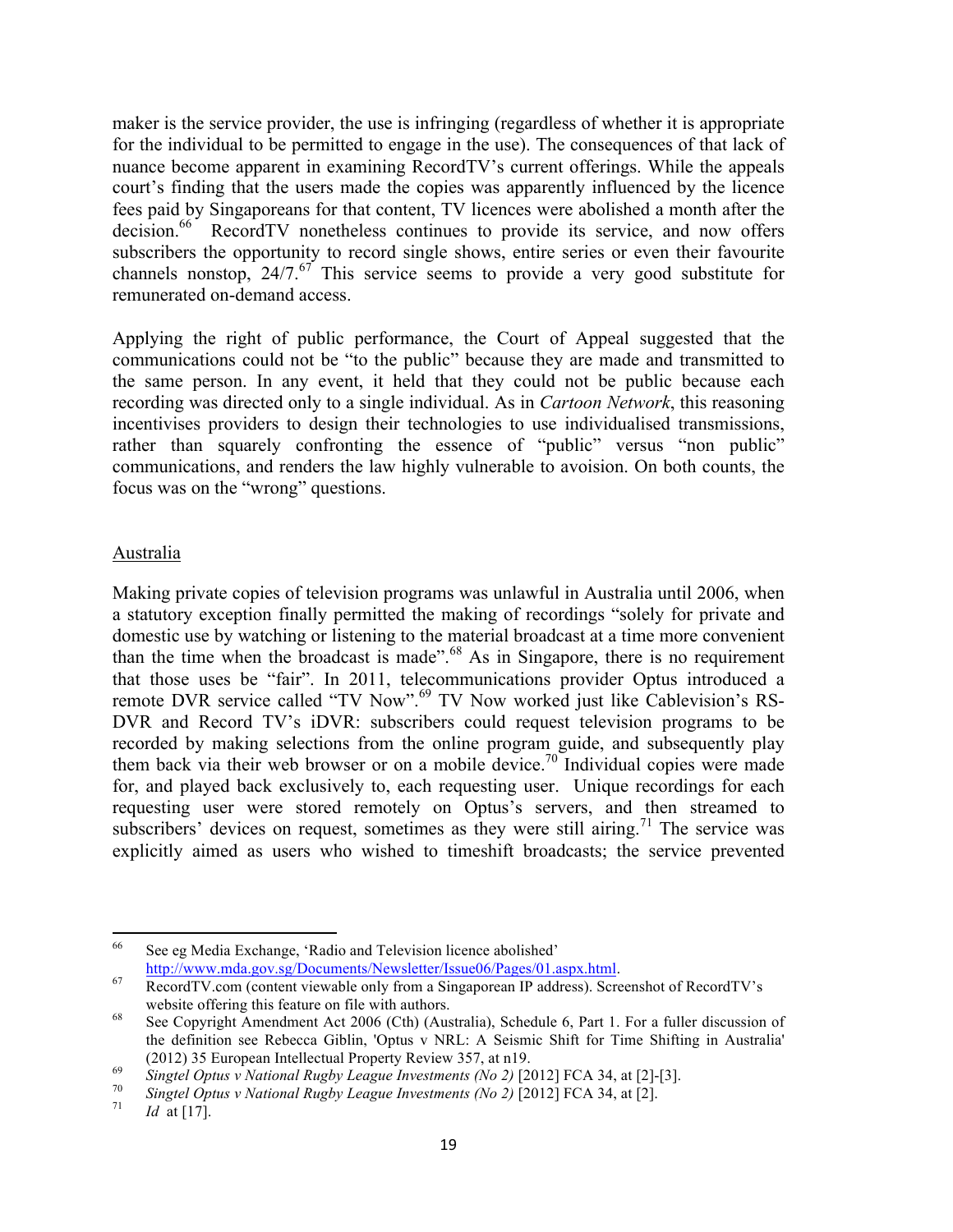librarying by automatically deleting recordings from the remote storage after 30 days, and no copies were made on subscribers' machines.<sup>72</sup>

Sporting organisations and the licensee of their mobile streaming rights quickly sued. Once again, the relevant rights concerned the making of copies and electronic communications. To "communicate" means to make copyrighted protected subject matter available online, or to transmit it electronically.<sup>73</sup> As in Singaporean law, communications (other than broadcasts) are taken to have been made "by the person responsible for determining the content of the communication."<sup>74</sup>

The trial judge found no infringement of the communication right. His starting point was the same as under Singaporean law: the finding that the relevant communications were made by users, not by Optus, since the users were the ones responsible for determining the content of the communication.<sup>75</sup> (Optus did not "communicate" because "it did nothing to determine the content of that communication.<sup> $,76$ </sup>) The trial judge then found that the relevant communications were not "to the public". Here however the reasoning diverts interestingly from that in the US and Singaporean cases we've canvassed so far. Australian courts use the notion of the "copyright owner's public" to distinguish between "public" and "private" performances. The "copyright owner's public" is "the group which the copyright owner would . . . contemplate as its public for the performance of its work."<sup>77</sup> This approach originates in a line of UK cases which, in determining whether a performance was "in public," focused on the harm the act causes to the author of the work.<sup>78</sup> Thus, the essence of a performance "to the public" in Australian law is that it is occurring in circumstances where the owner is entitled to expect payment for the work's authorized performance.<sup>79</sup>

Applying this standard to the facts at issue, the trial judge found it relevant that "a user who made the recording for the protected purpose in s 111(1) and clicked the 'play' button to watch it would ordinarily be doing so for the very private and domestic use for which he or she made the recording,"<sup>80</sup> and that users would have been perfectly entitled freely to copy the broadcasts via a VCR or DVR. For these reasons, he concluded that, "the impact of a user communicating the recording or film to his or her compatible device lacks the element of commercial detriment to the rightholders' that is necessary for a transmission to be 'to the public". $81$ 

<sup>&</sup>quot;"""""""""""""""""""""""""""""""""""""""""""""""""""""""""""

<sup>&</sup>lt;sup>72</sup> Id.<br>
Copyright Act 1968 (Cth) s 10(1).<br>
<sup>73</sup> Copyright Act 1968 (Cth) (Australia), 22(6).<br>
<sup>75</sup> Id. at [90].<br>
<sup>76</sup> Id. at [95].<br> *Telstra Corp. v Australasian Performing Right Ass'n* (1997) 191 CLR 140, 199.<br> *Telstr (Inc.) Ltd v Martans Club Ltd* [1927] 1 Ch 526; *Jennings v Stephens* [1936] Ch 469; *Ernest Turner*  Electrical Instruments Ltd v Performing Right Society Ltd [1943] Ch 167).<br>
See, e.g., Telstra Corp. v Australasian Performing Right Ass'n (1997) 191 CLR 140, 198-99.<br>
Id. Ihe EU Commission found exactly the contrary, see d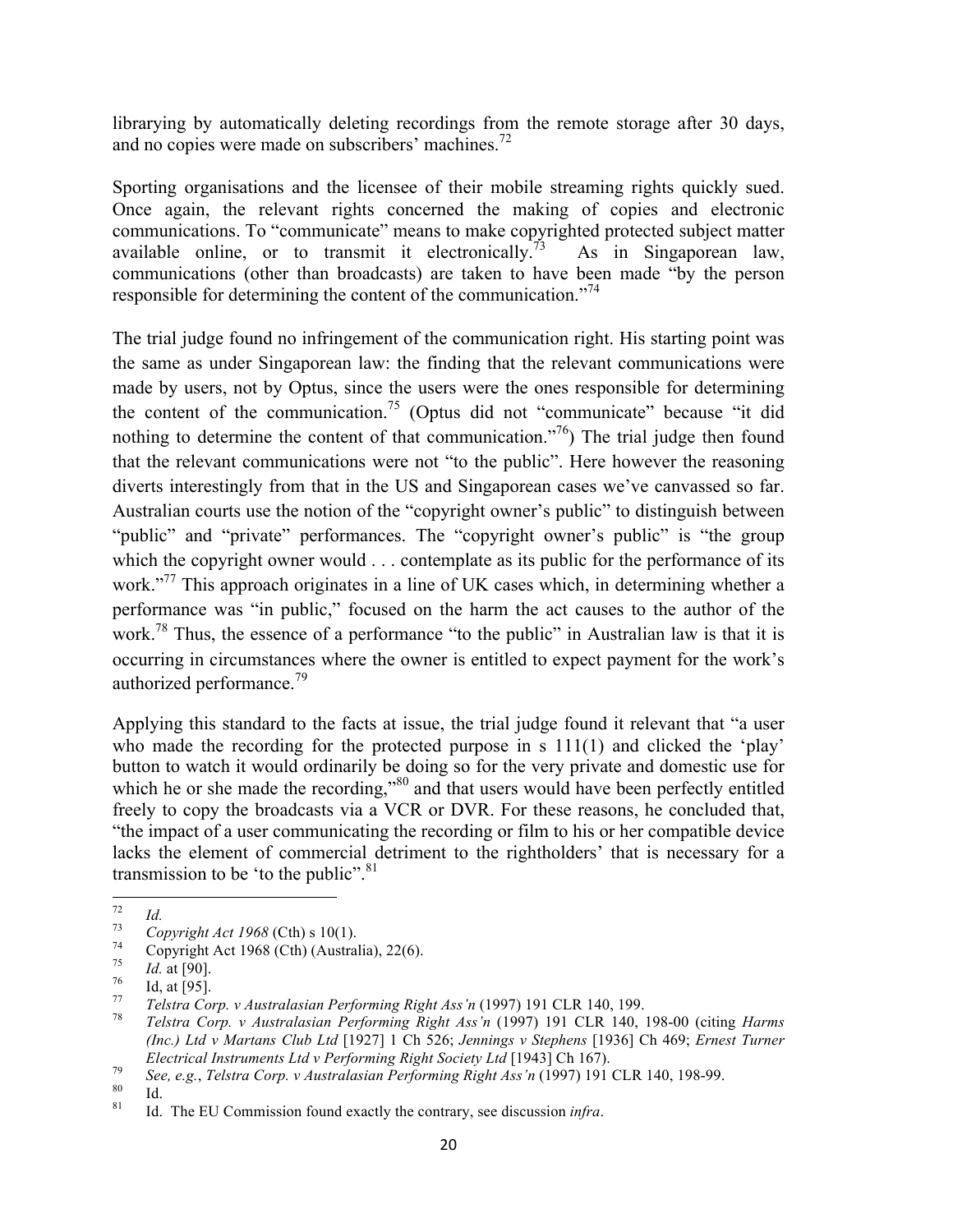The trial judge found no infringement of the right to copy either. He held that the maker of the copies was the user, because "[i]f the user does not click 'record', no films will brought into existence."<sup>82</sup> His analysis noted that the finding was consistent with the reasoning of the Second Circuit in *Cablevision*. 83 Having found that the users made the copies, the trial judge then found that they were protected by the statutory timeshifting exception.<sup>84</sup>

The appeals court did not revisit the issues relating to the communication right, but did overturn the trial judge's findings regarding the right to copy. The Full Federal Court ultimately held that Optus (possibly alone, but probably in conjunction with the user) was the maker of the recorded copies. It described Optus's role in making the copy, by capturing the broadcast and storing it on its servers, as being "so pervasive that, even though entirely automated, it cannot be disregarded when the 'person' who does the act of copying is to be identified."85 It found that the recording is made only "by reason of Optus' system remaining 'up' and available to implement the subscriber's request at the time when its recording controllers poll the user database and receive a response indicating that a recording has been requested."<sup>86</sup> It rejected the *Cablevision*-style "volitional conduct" approach to the question of "who makes the copy," finding that it would "require a gloss to be put on the word 'make' in the Act."<sup>87</sup> The court saw no reason why "a person who designs and operates a wholly automated copying system ought as of course not be treated as a 'maker' of an infringing copy where the system itself is configured designedly so as to respond to a third party command to make that copy".<sup>88</sup> Ultimately the court held that, even if a "volitional conduct" standard were adopted, it would be satisfied by Optus' conduct in "creating and keeping in constant readiness the TV Now system."<sup>89</sup> In its view, Optus wasn't "merely making available its system to another who uses it to copy a broadcast … Rather it captures, copies, stores and makes available for reward, a programme for later viewing by another."<sup>90</sup> As Optus was not protected by the timeshifting exception, it was directly liable for infringement of the reproduction right. $91$ 

#### *Are these the right questions?*

""""""""""""""""""""""""""""""""""""""""""""""""""""""""""""

As in Singapore, the Australian timeshifting exception applies regardless of whether it is "fair" to make those copies. No TV license fee or other remuneration is paid in exchange.

<sup>82</sup> *Singtel Optus*, at [62]. <sup>83</sup> *Cartoon Network v CSC Holdings* 536 F 3d 121 at 138 (2008: CA 2), *Singtel Optus v National Rugby*  League Investments (No 2) [2012] FCA 34, at [66].<br>
<sup>84</sup> Ibid, at [74]-[85].<br>
<sup>85</sup> Ibid, at [67].<br>
<sup>87</sup> *National Rugby League Investments v Singtel Optus* [2012] FCAFC 59, at [63].<br>
<sup>87</sup> Id, at [64], citing Jane C Ginsburg

Exclusive Rights on the Ebb?" (2008) Columbia Public Law & Legal Theory Working Papers, Paper No 08158, at 15-18.<br><sup>89</sup> Id. at [68] (internal citations omitted).<br><sup>91</sup> Id, at [93].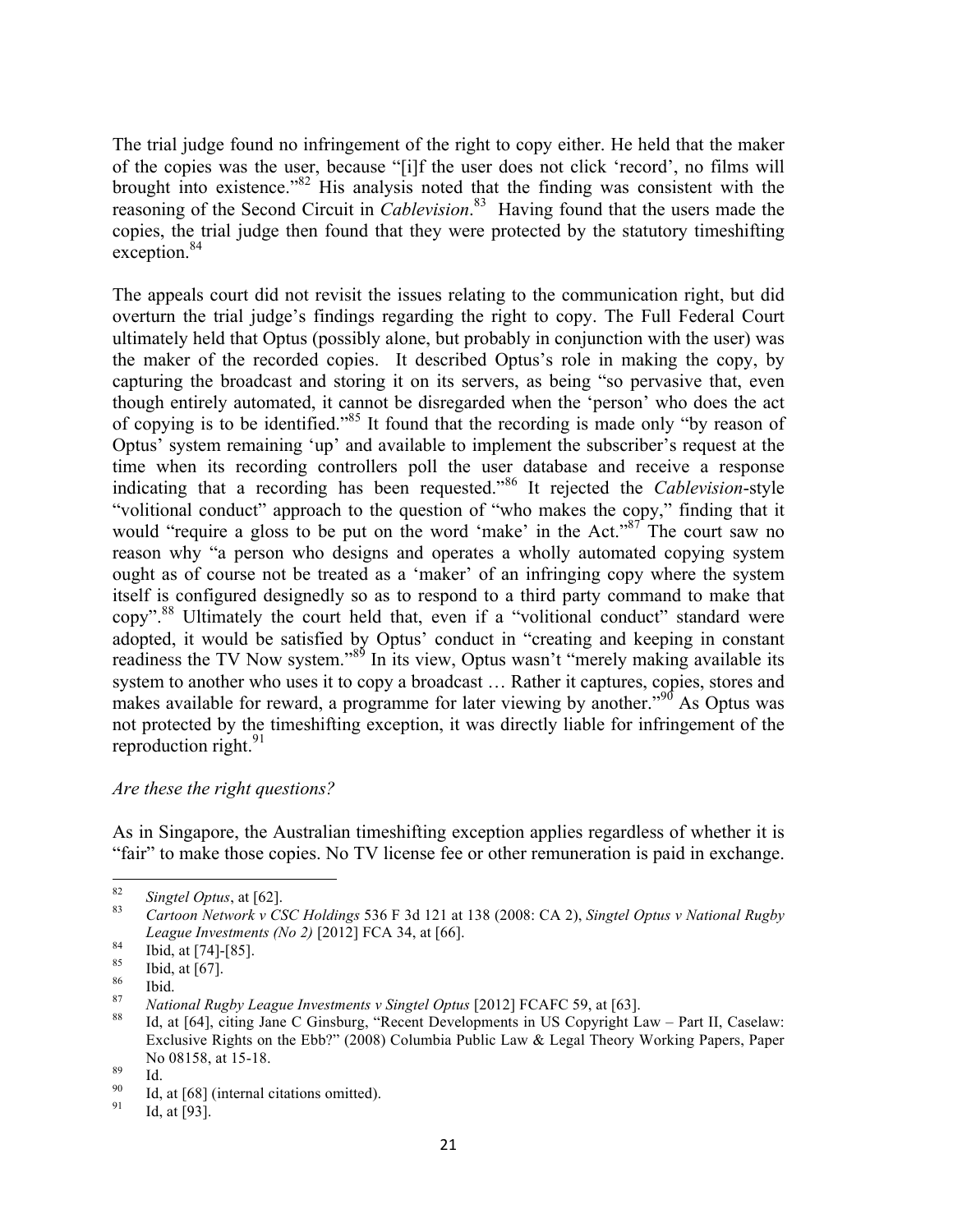The appeals court seemed strongly of the view that Optus' service, providing "near-live" access, was not in fact fair, which may have influenced it to find that Optus also "made" the copies. Once again, the winner takes all. The copies are infringing and not permitted if the maker is the service; but perfectly lawful if the maker is exclusively the user. Regardless of who is found to make the copy, there is no room in this framework to query whether the particular use ought to be permitted in the circumstances.

The Australian law governing the communication right is much more nuanced than the law relating to copies. Who makes the communication matters much less in this analysis than in the others we've seen so far, because the focus is on the relationship between the *copyrighted work* and its recipient, not the *transmitter* and the recipient. By focusing on the harm to the copyright owner's economic interests, this enquiry invites deliberation on a range of considerations relating to the whether the ultimate use should be permitted. It is less vulnerable to avoision than the other interpretations we have canvassed so far, because the size of the audience doesn't matter. Even a transmission from one person to herself may be public in nature if we use the lens of the "copyright owner's public". $^{92}$ 

#### *Japan*

The Japanese copyright owner enjoys exclusive rights (among others) to engage in public transmission of his work, to communicate it publicly and to make reproductions.<sup>93</sup> These rights are subject to a number of purpose-based exceptions, including one which permits the reproduction of copyrighted works 'for the purpose of her personal use, family use or other similar uses within a limited circle'.<sup>94</sup> A private copying levy paid by consumers remunerates owners for many of these uses.<sup>95</sup> Under Japanese copyright law, injunctive relief is reserved for instances of direct infringement; in other cases, damages are the only remedy.<sup>96</sup> To lessen the impact of this rule, a legal principle known as the 'Karaoke' Doctrine' has evolved; it expands the scope of primary infringement to enable a finding of direct infringement where there is sufficient nexus between the service provider and the infringement.<sup>97</sup> The doctrine originated in a case brought against the owners of a

<sup>&</sup>quot;""""""""""""""""""""""""""""""""""""""""""""""""""""""""""" <sup>92</sup> See Rebecca Giblin & Jane C. Ginsburg, *We (Still) Need to Talk About Aereo: New Controversies and Unresolved Questions After the Supreme Court's Decision* (forthcoming, 38 Columbia Journal of Law

<sup>&</sup>amp; the Arts (2015)), 35-36. 41.<br><sup>93</sup> Chosakuken Hō [Japanese Copyright Act], Law No. 48 of 1970, arts. 23(1) and (2); 21. (English translation available at http://www.cric.or.jp/english/clj/cl2.html).<br><sup>94</sup> Chosakuken Hō [Japanese Copyright Act], Law No. 48 of 1970, art. 30(1). (English translation

available at http://www.cric.or.jp/english/clj/cl2.html).<br>
95 See eg Branislav Hazucha, 'Law, Market and the Role of Courts in Regulating New Technologies and

Online Services' http://papers.ssrn.com/sol3/papers.cfm?abstract\_id=1427821 p 31.<br>
96 Chosakuken Hō [Japanese Copyright Act], Law No. 48 of 1970, art. 112(1). (English translation available at http://www.cric.or.jp/english/clj/cl2.html). See also discussion within Naoya Isoda, 'Copyright Infringement Liability of Placeshifting Services in the United States and Japan' 7 Wash J. L. Tech. & Arts 149, 165 (2011); Takashi B. Yamamoto, 'Legal Liability for Indirect Infringement of

Copyright in Japan' http://www.itlaw.jp/yearbook35.pdf at 1-4. <sup>97</sup> Takashi B. Yamamoto, 'Legal Liability for Indirect Infringement of Copyright in Japan' http://www.itlaw.jp/yearbook35.pdf at 1.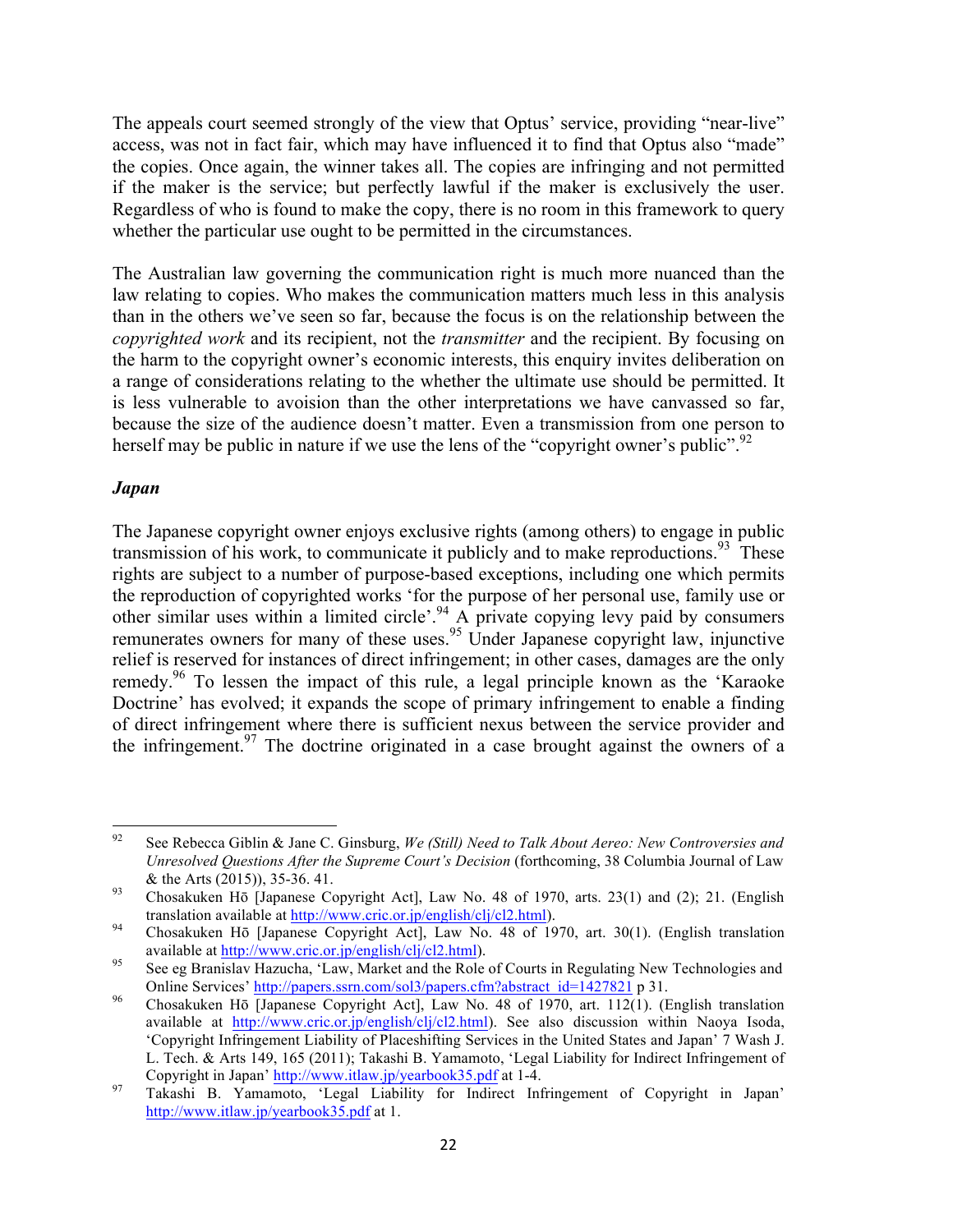karaoke club.<sup>98</sup> Its customers used the machines in the club to sing copyrighted songs, and the Court held the club owners themselves directly liable for infringing the performance right on the grounds that they were so closely involved in their customers' acts that 'singing by the guests may be considered to be the same as singing by the petitioners themselves.'99 The Karaoke Doctrine is analogous to the US secondary liability doctrine of vicarious infringement in that liability depends on an ability to oversee or 'manage' the activity and a financial interest in that activity.<sup>100</sup> However, because it results in primary rather than secondary liability, service providers can be liable for their customers' exploitation of works even where those customers had a right to do so because of an exception within the Act.<sup>101</sup> Since the Karaoke Doctrine is the only way by which injunctive relief may be obtained against those who facilitate conduct without personally committing infringing acts, courts may be inclined to read it expansively.

A number of cases involving internet transmission of TV shows have made their way through Japanese courts in the last few years. The most relevant to our discussion of Aereo is Maneki TV.102 Sony's 'LocationFree' equipment 'slings' TV signals to other locations; the 'base station' of the device receives broadcasts, digitizes them and automatically transmits them to users on demand.<sup>103</sup> Users can then receive those transmissions on another device via the internet.<sup>104</sup> Maneki TV's business involved renting space to its customers for the storage of their 'LocationFree' base stations, and then connecting them to a broadcast signal and the internet.<sup>105</sup> This service was particularly attractive to users wanting to watch Japanese TV while living abroad. Broadcasters argued that the service provider had itself made the transmissions in accordance with the karaoke doctrine, and thus was directly liable for infringement. The Intellectual Property High Court of Japan held there was no public transmission by the defendant because each base station simply transmitted to a single corresponding device,

<sup>&</sup>quot;""""""""""""""""""""""""""""""""""""""""""""""""""""""""""" <sup>98</sup> 'Club Cat's Eye' decision of the Japanese Supreme Court, 15 March 1988, 42 *Minshu* Number 3. The development of this doctrine is discussed in detail in Takashi B. Yamamoto, 'Legal Liability for Indirect Infringement of Copyright in Japan' http://www.itlaw.jp/yearbook35.pdf at 9-11.<br><sup>99</sup> Takashi B. Yamamoto, 'Legal Liability for Indirect Infringement of Copyright in Japan'

http://www.itlaw.jp/yearbook35.pdf at 10 citing 'Club Cat's Eye' decision of the Japanese Supreme Court, 15 March 1988, 42 *Minshu* Number 3. 100 Takashi B. Yamamoto, 'Legal Liability for Indirect Infringement of Copyright in Japan'

http://www.itlaw.jp/yearbook35.pdf at 11.<br><sup>101</sup> Naoya Isoda, 'Copyright Infringement Liability of Placeshifting Services in the United States and Japan' 7 Wash J. L. Tech. & Arts 149, 168 (2011); Takashi B. Yamamoto, 'Legal Liability for Indirect Infringement of Copyright in Japan' http://www.itlaw.jp/yearbook35.pdf at 1.<br>
Due to difficulties accessing comprehensive translations of the case, we have relied more on

secondary sources than would usually be the case.<br><sup>103</sup> Maneki TV decision of the Japanese Supreme Court, p1 (from English translation by Haruaki Murao,

on file with authors).<br><sup>104</sup> Maneki TV decision of the Japanese Supreme Court, p1-2 (from English translation by Haruaki

Murao, on file with authors); Branislav Hazucha, 'Law, Market and the Role of Courts in Regulating New Technologies and Online Services' http://papers.ssrn.com/sol3/papers.cfm?abstract\_id=1427821

p 10. 105 Maneki TV decision of the Japanese Supreme Court, p2 (from English translation by Haruaki Murao, on file with authors).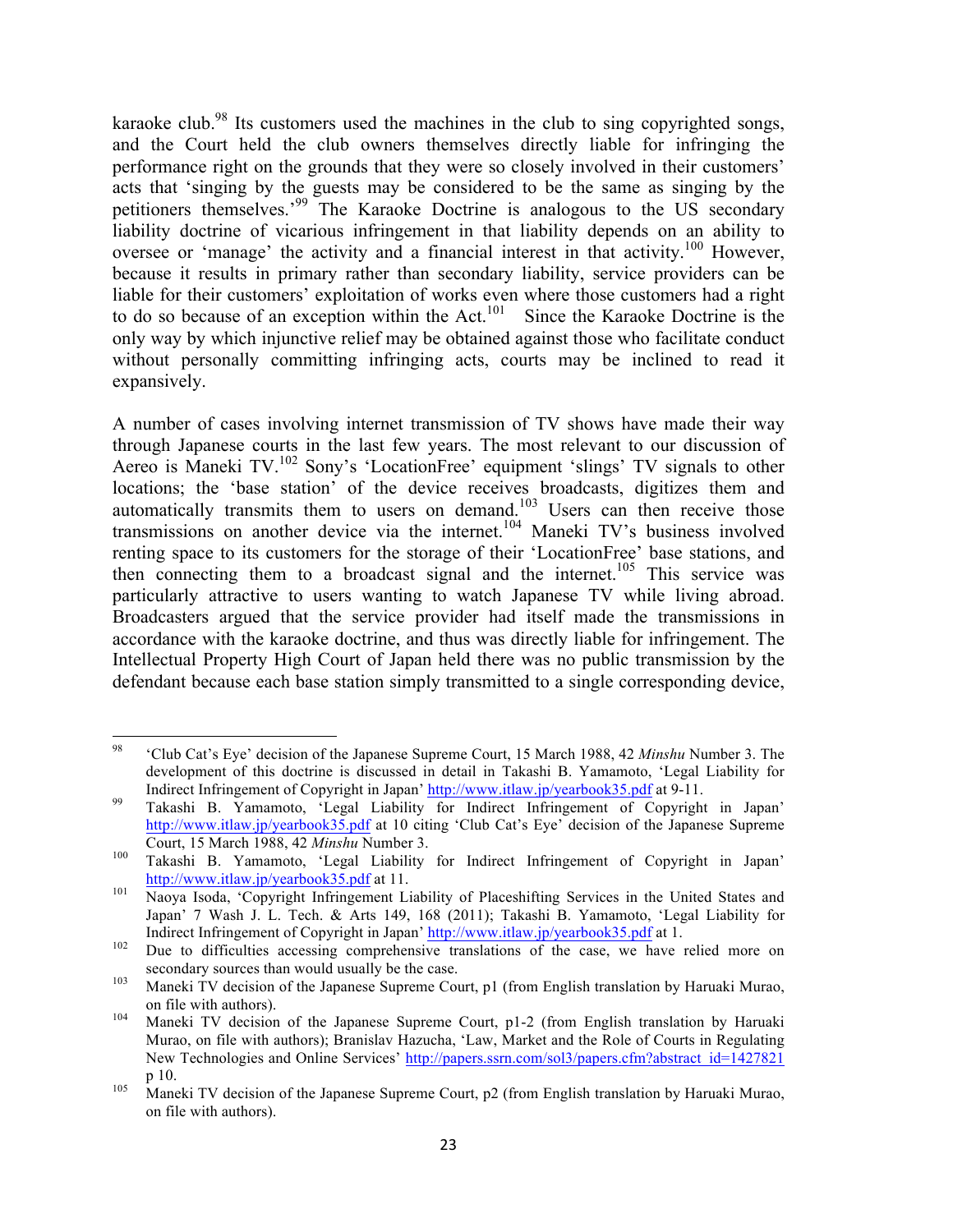not to the "public."<sup>106</sup> In 2011, the Supreme Court reversed, holding that a public transmission can occur even if the device transmits only to a single other device, and that "[w]hen said device is connected with a telecommunications line that is provided for use by the public and information is continuously inputted therein, it is reasonable to consider that the actor of the transmission is the person inputting information to said device."<sup>107</sup> Because any subscriber could use the service, the Court was satisfied that those subscribers were "the public."<sup>108</sup>

At around the same time the High Court was also asked to resolve the legality of a similar technology, the "Rokuraku II." The Rokuraku system had similar functionality to that provided by Maneki TV, but allowed users to make copies as well as "sling" the signal.<sup>109</sup> The plaintiff broadcasters alleged infringement of their exclusive right of reproduction. Emphasizing that it was the users themselves who chose and initiated the recordings, the High Court found that the service provider had not committed any infringement, but instead was doing "no more than provide an environment that facilitates the reproduction by a user of the Service."<sup>110</sup> The users themselves were not liable either, as their making of the copies was permitted under the personal use exception.

The Supreme Court reversed in this case as well, finding that the service provider was in fact a maker of the copies, even though the subscriber was the only person involved in their selection and initiation:

the Service Provider not only provides an environment that facilitates the reproduction, but also plays an [sic] pivotal role in realizing the reproduction of the Broadcast Programs using a Reproduction Device by receiving broadcasts and inputting information relating to the Broadcast Programs to the Reproduction Device under its management and control. As such, it is virtually impossible for the user of said service to reproduce the Broadcast Programs unless the Service Provider conducts each of the acts in reproduction, even if the user sends a request for recording. Thus, the Service Provider can be deemed to be the actor of reproduction.<sup>111</sup>

<sup>&</sup>lt;sup>106</sup> Maneki TV decision of the Japanese Supreme Court, p2 (from English translation by Haruaki Murao,

on file with authors).<br><sup>107</sup> Maneki TV decision of the Japanese Supreme Court, p3 (from English translation by Haruaki Murao, on file with authors).<br><sup>108</sup> Maneki TV decision of the Japanese Supreme Court, p3 (from English translation by Haruaki Murao,

on file with authors). <sup>109</sup> Rokuraku II decision of the Japanese Supreme Court, p 2 (from English translation by Haruaki

Murao, on file with authors).<br><sup>110</sup> Rokuraku II decision of the Japanese Supreme Court, p 2 (from English translation by Haruaki

Murao, on file with authors).<br><sup>111</sup> Maneki TV decision of the Japanese Supreme Court, p3 (from English translation by Haruaki Murao, on file with authors). Both cases were remanded to the High Court for further consideration, where it was ultimately found that Maneki TV was directly liable for infringing the rights of public performance and of making performances transmittable, See Cite Maneki TV (2012) Intellectual **Property High Court**. It was also held that that the provider of the Rokuraku II technology did make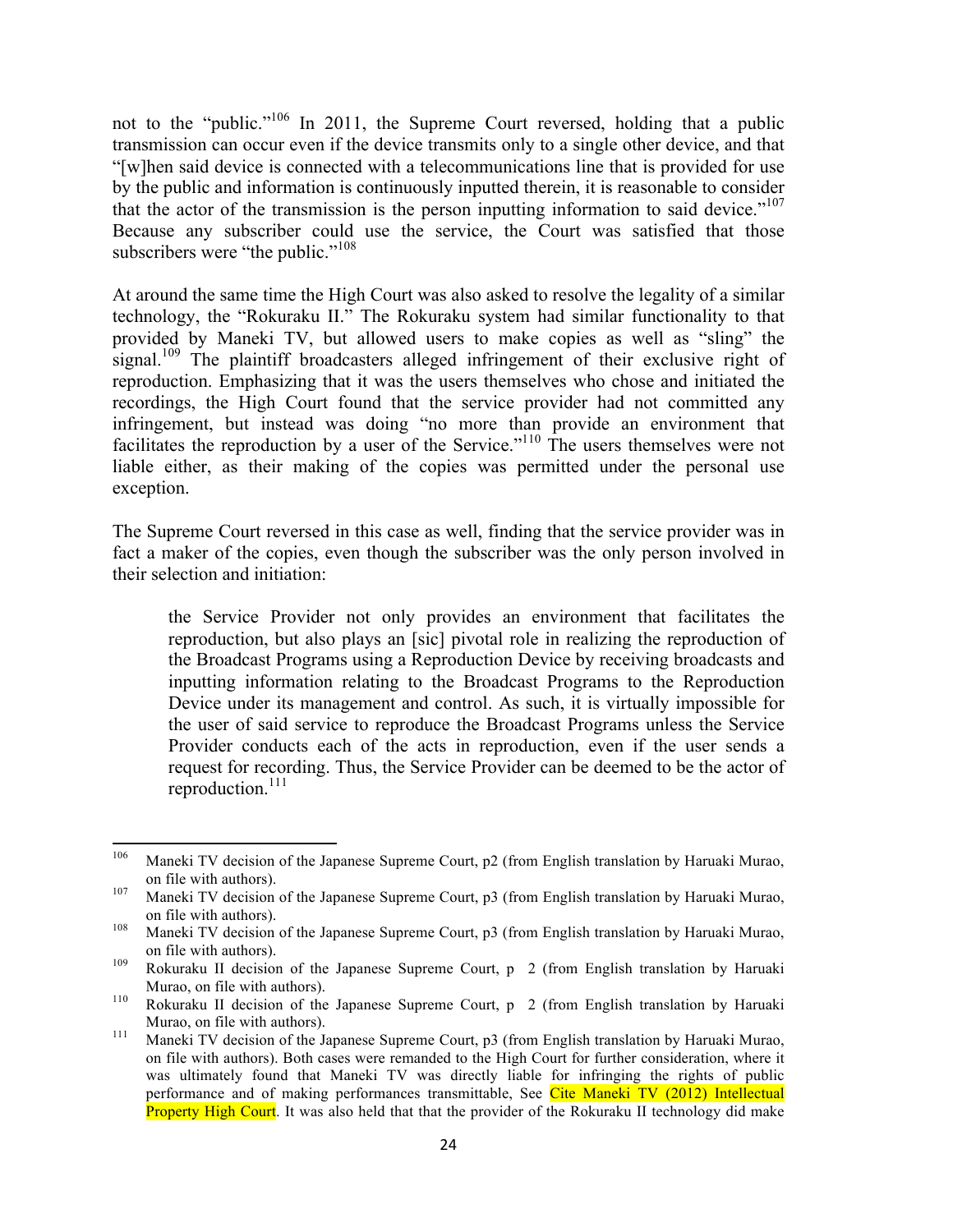#### *Are these the right questions?*

For the same reasons as in Singapore and Australia, the legality of copies depends entirely on "who makes" them, with no room whatsoever for consideration of factors such as the nature of the use, or whether that use might harm the copyright owner's markets. The application of the public performance right also largely turns on "who does the act?", since the determination of the actor then affects the assessment of whether the audience is "the public". The finding in *Maneki* that the service provider made the transmissions also meant that the transmissions were "to the public", since any subscriber could use the service. On this logic, had the individual subscriber been held to have made the transmissions, their inaccessibility to third parties would have pointed toward a finding that the transmissions were not "to the public".

#### EU national law approaches to making available on an individualized basis

#### *France*

In May 2008 the Wizzgo company began offering a free internet-based service which allowed users to record and store programs offered by the national television stations that engage in digital broadcasting. The service involved two kinds of copies: temporary buffer copies, which Wizzgo claimed fell within the 2001 Information Society Directive's transitory copying exception,<sup>112</sup> and permanent copies, which Wizzgo argued fell within the scope of an exception for private copying (for which remuneration would have been paid via a private copying fee levied on the recording equipment and media).<sup>113</sup> Like the laws of Singapore, Australia and Japan, French copyright law confines the private copying exception to copies made by (and not on behalf of) the beneficiary of the copy.<sup>114</sup> Thus, the exception would apply only if the user, not the service, was the maker of the copies.

The remote videorecorder service allowed the user to select programs from the Wizzgo program guide; selected programs would then be encrypted and stored on the Wizzgo server until the user requested them, at which point they would be sent to the user's computer and decrypted. In arguing that the user was the maker of the copies, Wizzgo stressed the automated nature of its service: the user's initial click would initiate the automatic recording of the selected program, which would be stored on the Wizzgo platform until the user took the initiative to request it. Wizzgo also contended that the buffer copies met the law's criteria for non-infringing transitory copies, which requires them to be temporary and have no independent economic value.<sup>115</sup>

<sup>&</sup>quot;""""""""""""""""""""""""""""""""""""""""""""""""""""""""""""""""""""""""""""""""""""""""""""""""""""""""""""""""""""""""""""""""""""""""""""""""""""""""""""""""""""""""""""""""""" the relevant copies and thus infringe the reproduction right. See Cite Rokuraku II (2012) Intellectual

Property High Court.<br>
<sup>112</sup> Directive 2001/29 on Copyright in the Information Society, art. 5(1).<br>
<sup>113</sup> France, Code of intellectual property, art. L. 122-5(2); L. 311-1 – L. 311-8.<br>
See France, Code of intellectual prop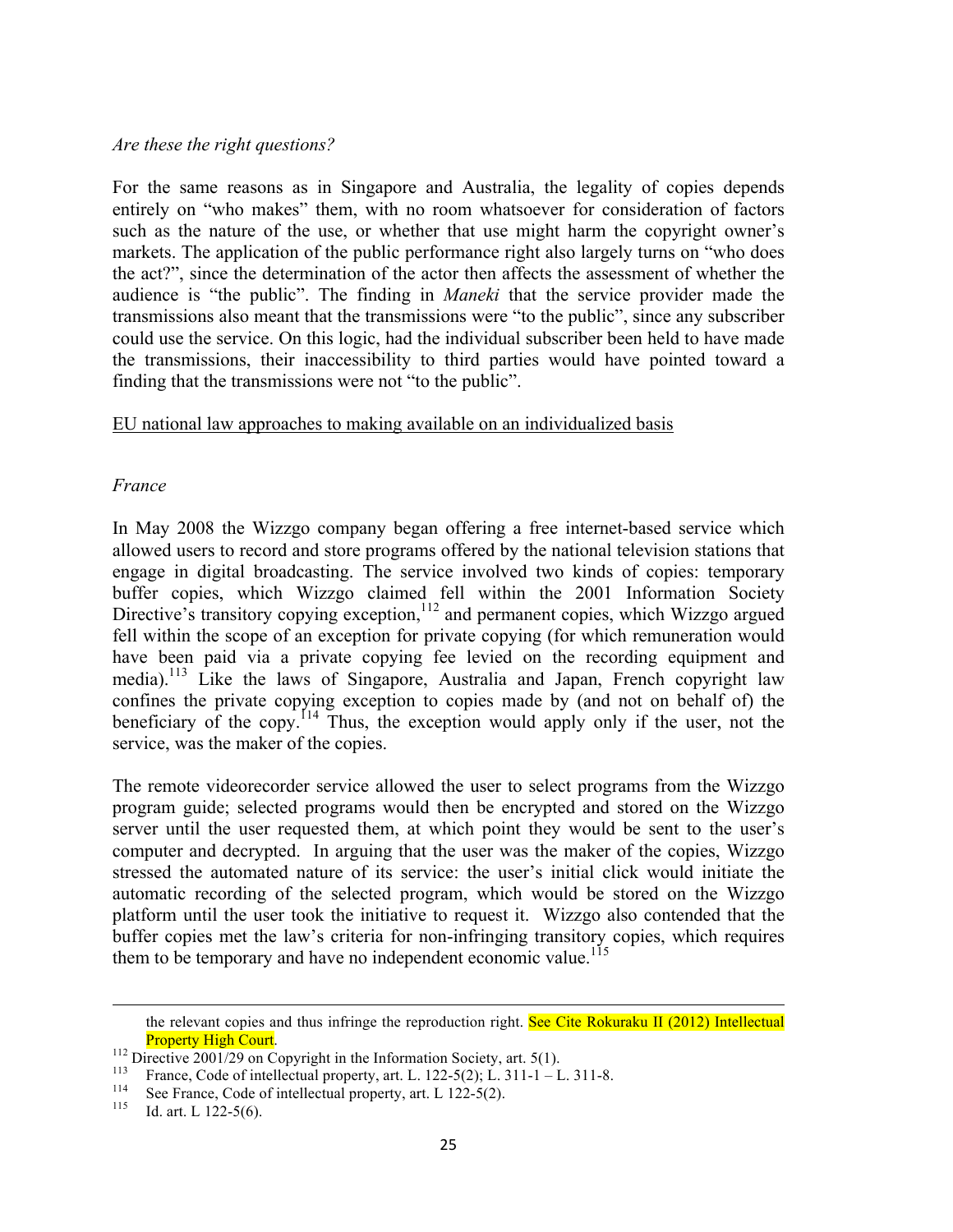The owners of the copyrights in the television programs countered that Wizzgo's encryption and decryption features made no difference to the nature of the service, whose purpose was to make retention, not transitory, copies on behalf of the users. The Paris Court of Appeals<sup>116</sup> agreed that the encryption features were irrelevant (finding that the service would perform the same functions without them), and that Wizzgo created a copy for the end user to keep for as long as he or she wished. Those copies, moreover, had an economic value for the service because the service's advertising revenues depended on the number of subscribers and the number of copies made on their behalf. As a result, the service fulfilled the requirements of neither the transitory copying nor the private copying exceptions.

#### *Are these the right questions?*

""""""""""""""""""""""""""""""""""""""""""""""""""""""""""""

The French court did not address whether the transmissions back to the end users were communications to the public; its determination that the Wizzgo service was built on illicit copies obviated any analysis of the legality of communications emanating from those copies. Accordingly, this case gives us no guidance about whether the "wrong" questions are being asked in the context of transmissions. However, we may glean some clues from the statute. French law does not define "le public", but does recognize an exception for free performances carried out in the intimacy of the "family circle".<sup>117</sup> The family circle exception may imply that paid performances, or even free ones outside that circle, might be "public". If so, French law would offer courts more flexibility than conceptions that rely solely on the size of the audience.<sup>118</sup> When it comes to copies however, the analysis is much more constrained, and, because of the wording of the private copying exception, once again results in liability depending almost entirely on *who* makes the copy.

#### *Germany*

In 2005, shift.tv began offering an internet-based personal videorecorder that enabled users to choose among free-to-air television and to request shift.tv to record specific shows for the users' subsequent viewing on demand. The RTL broadcast service initiated an action for violation of its neighboring rights to reproduce and make publicly available the broadcasts, as well as its separate right to retransmit those broadcasts. Shift.tv offered a *Cartoon Network*-like defense: the users made the copies, and their subsequent

<sup>&</sup>lt;sup>116</sup> Wizzgo v. Metropole Television et autres, Paris Court of Appeals, decision of 14 December 2011, http://www.legalis.net/spip.php?page=jurisprudence-decision&id\_article=3297<br>CPI L 122-2 ("Les copies ou reproductions réalisées à partir d'une source licite et strictement

réservées à l'usage privé du copiste et non destinées à une utilisation collective" ; « copies or reproductions made from a lawful source and strictly reserved to the private use of the copyist, and not intended for collective use »).<br><sup>118</sup> French domestic law, however, must be read in light of the Court of Justice of the EU's interpretation

of the 2001 Information Society Directive's art. 3(1) on communication to the public; according to CJEU caselaw, "it follows from Article 3(1) of Directive 2001/29 that, by the term 'public', that provision refers to an indeterminate number of potential recipients and implies, moreover, a fairly large number of persons (*SGAE*, paragraphs 37 and 38, and *ITV Broadcasting and Others*, paragraph 32), " Case C-466/12, *Svensson v Retriever Sverige*, 13 Feb. 2013, para 21.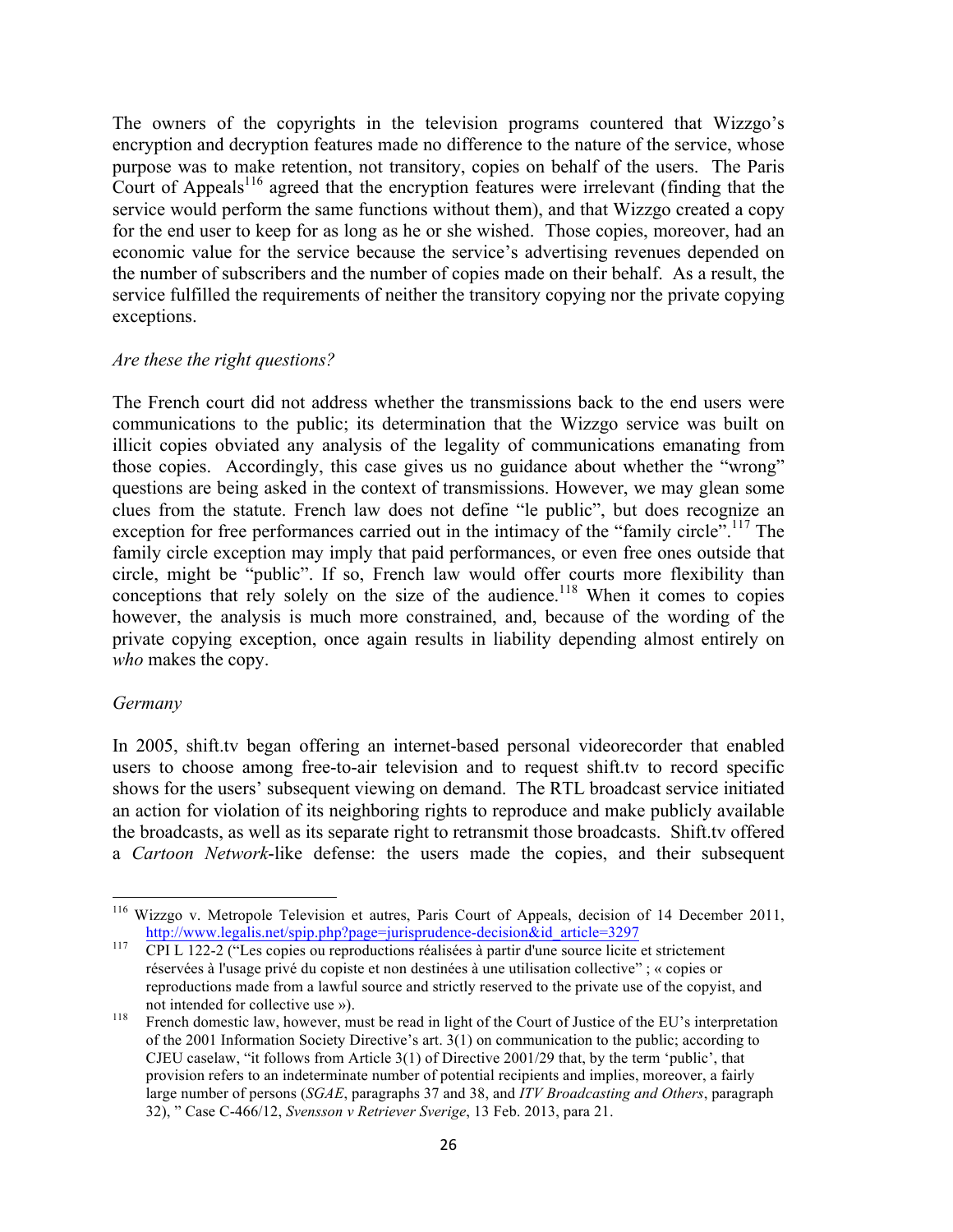transmission back to the users was not "to the public" because the transmission was communicated only to the requesting user, from her personal copy. Germany also has an exception which permits individuals to make private copies, including of audio-visual material.<sup>119</sup> Rightholders are remunerated for some of these uses via levies.<sup>120</sup>

The German Supreme Court affirmed lower court findings that shift.tv had not infringed broadcasters' rights to reproduce or make publicly available, but did hold that it had infringed the right of retransmission.

On the reproduction right, the Court held that the user should be deemed the maker of the copies; the copies therefore would come within the German private copying exception.<sup>121</sup> The user "initiates through the programming of the recording a purely technical process which—as found in the hearing of the evidence—occurs in a fully automated manner without external human intervention."<sup>122</sup>

With respect to the making available right, the Supreme Court held that there was no infringement because the defendant's retransmission directly to the storage lockers of individual customers meant that the service did not make the broadcasts available to "the public".<sup>123</sup> The court's reasoning suggested that the outcome may have been different had the defendant kept copies on a server and distributed them centrally from there.<sup>124</sup>

However, the Court nonetheless found that shift.tv had violated the broadcaster's retransmission right:

42. The Defendant receives the transmission signals of the [television] broadcast with satellite antennas and transmits them simultaneously to online videorecorders, which are assigned to the sphere of the customers who are the makers of the fully automatic recordings. Since the Defendant provides its customers with "personal videorecorder" receiving devices, the Defendant's activity is within the meaning of an exploitation of a work comparable to other copyright-protected exploitations made through public replay.

43. The Defendant has made available plaintiff's [television] broadcast to a "plurality of members of the public." The Court of Appeal has correctly assumed that even a few people are a "plurality" within the meaning of  $\S$  15(3) of the German Copyright Law.<sup>125</sup> The plaintiff's broadcasting signal could be

<sup>&</sup>lt;sup>119</sup> Copyright Act of 9/9/1965 (Germany) § 53.<br><sup>120</sup> For the technologies (and applicable rates) as of 2013, see

http://www.wipo.int/edocs/pubdocs/en/copyright/1037/wipo\_pub\_1037\_2013.pdf at 65-66.<br>
Shift.tv, BGH (German Supreme Court), I ZT 152/11, 11 April 2013.<br>
Id. para. 11. Many thanks to David Ruther and Maximilian Vonthien, bo LLM Class of 2014, for translating the BGH decision.<br>
123 Id. para. 21-22.<br>
125 Art. 15(3) provides:

The communication of a work shall be deemed public if it is intended for a plurality of members of the public. Anyone who is not connected by a personal relationship with the person exploiting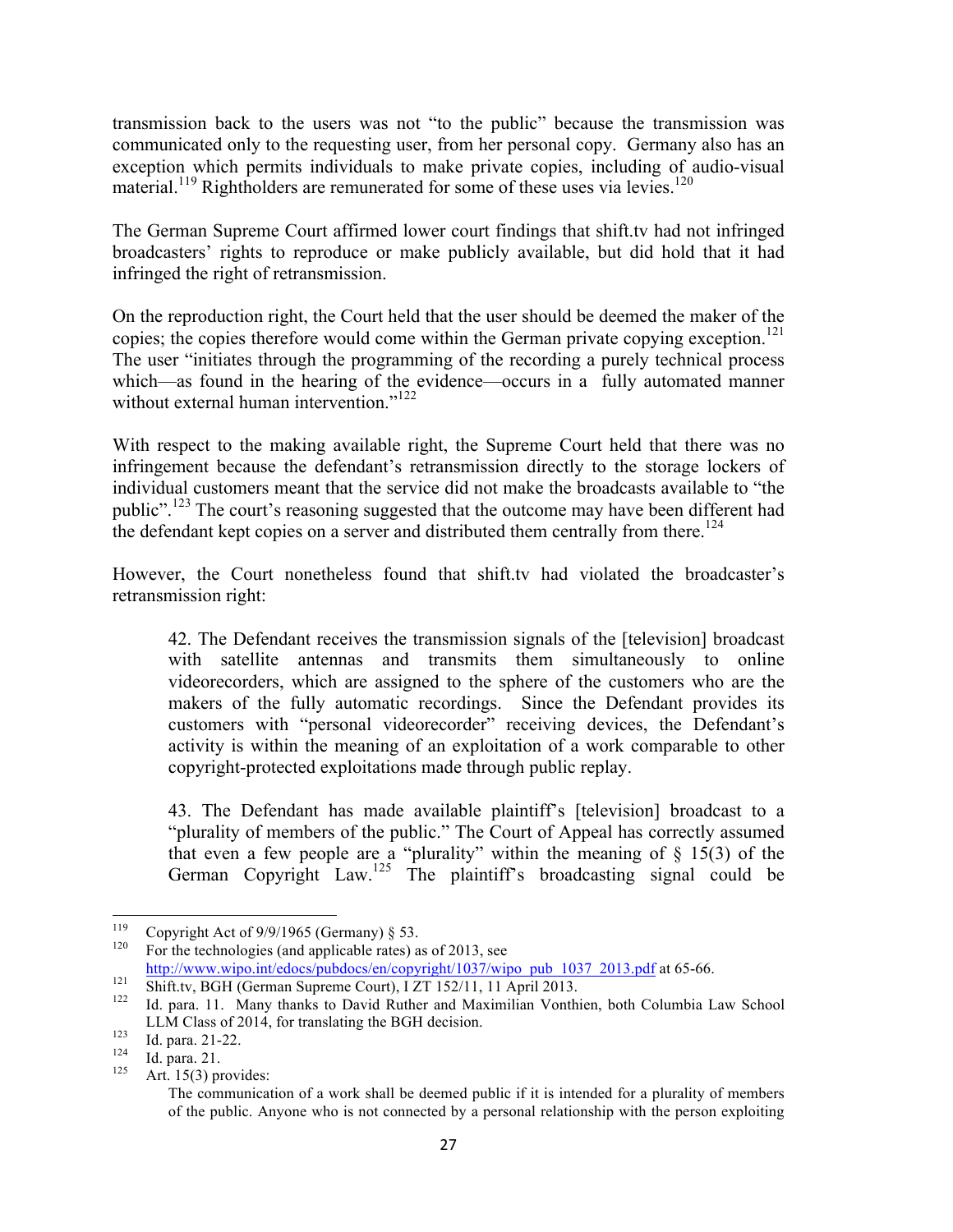independently and simultaneously recorded by [multiple] users of "Shift.TV" who are not connected to each other by personal relationships. The Court of Appeal rightly assumed that a plurality of members of the public received reproductions of plaintiff's broadcast. The time at which the users in fact watch the recorded broadcast is irrelevant.

In this analysis the Court focused on shift.tv's transmission of the over-the-air television signal from its antennae to its subscribers' virtual videorecorders (rather than the transmission from the recorder to the subscriber). While the users would have "made" the copies by initiating the request that the signal be downloaded into the user's remote storage box, the court deemed the relaying of the broadcast signal to the storage box for user download to be a secondary transmission. Because the target audience was members of the public in general at the moment of the offer to deliver the signals, shift.tv was engaging in a secondary transmission to the public. (By contrast, on the court's earlier analysis, once the signals had been downloaded to the personal storage space, the resulting copies were not part of the "public sphere" and therefore did not give rise to a communication to the public when they were subsequently played back to the user.) Thus all the elements of a violation of the retransmission right fell into place.

#### *Are these the right questions?*

In the context of copies, legality or infringement once again depends almost entirely on who is found to have made the copy, and not on the underlying use to which the copy is put.

With respect to the transmission of the performances, the German law operates quite differently from the others we have examined. As interpreted, it distinguishes between the service's initial retransmission to the subscribers' storage boxes (an infringement of the retransmission right) and the subscribers' separate transmissions to themselves (falling outside all of the copyright owners' exclusive rights).

The ruling that the second stage of communication was not to the public because the oneon-one transmission did not encompass a "plurality of persons" was not dispositive of liability because the entity engaging in the first stage communication was retransmitting to multiple persons. The "who makes?" question in this context thus attracts more than one answer.

Unfortunately, dividing the acts into some attributable to the service and others attributable to the end user does not eliminate the possibility for avoision. As a result, multiplying the number of potential actors and asking which one commits a copyrightinfringing act may also be a "wrong" question. Consider how the law so construed would apply to a system like Japan's Maneki TV or Rokuraku. If each subscriber provided her own receiving equipment, as occurred in those cases, there would be no transmission from the operator's receiver to "the public", and thus precisely the same end result could

""""""""""""""""""""""""""""""""""""""""""""""""""""""""""""""""""""""""""""""""""""""""""""""""""""""""""""""""""""""""""""""""""""""""""""""""""""""""""""""""""""""""""""""""""""

the work or with the other persons to whom the work is made perceivable or made available in non-material form shall be deemed to be a member of the public.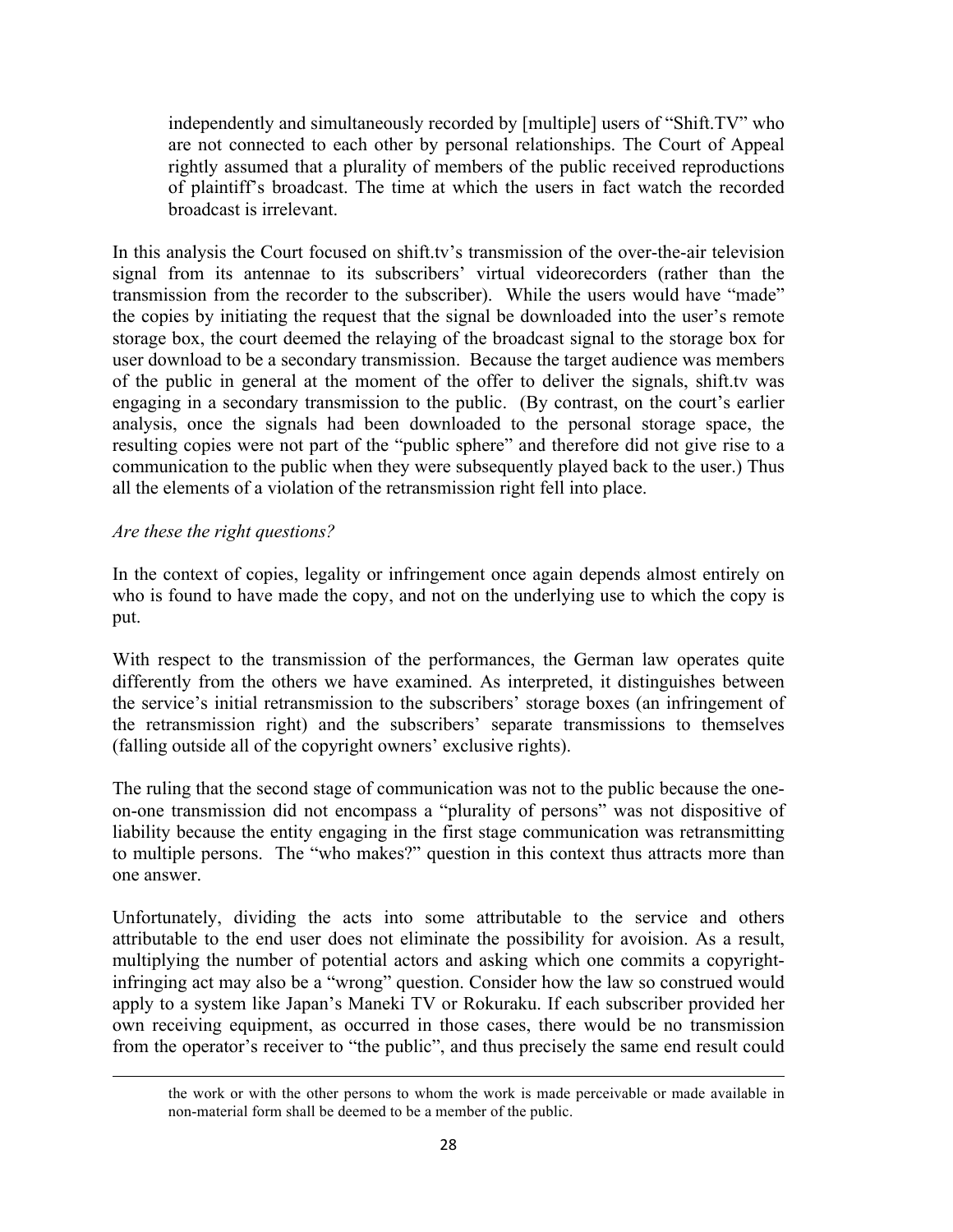be achieved in a way that is copyright free. A system like Aereo's individual antennae may successfully eliminate the operator's part in the transmission as well. On this reasoning, technical architecture would continue to determine liability.

## EU authorities

At the end of 2007, the Italian legislature modified the copyright law's compulsory license regime for private copying to add "remote videorecorder" services.<sup>126</sup> The EU Commission, Internal Market and Services Directorate General, demanded that Italy rescind the measure.<sup>127</sup> The Commission's letter condemned the Italian law as a violation of the reproduction and making available rights in the 2001 EU Information Society Directive. The Commission rejected Italy's characterization of the service as merely enabling its customers to make private copies. The Commission also stated that no other permissible copyright exception could shelter Italy's "weakening" of the reproduction and making available rights because "the offer of video on demand services is an important part of the revenue stream of the rightholders" and remote time-shifting services "are in direct competition" with copyright owners' exclusive rights to license video on demand. "It is difficult to conceive how an exception for remote videorecording services could not in the last analysis conflict with and reduce the opportunities for commercial exploitation of licensed on demand services."128 As a result of the Commission's rebuke, $129$  the government never implemented the amendment, and an Italian administrative court rejected a service provider's attempt to compel implementation, observing that the characterization of the remote videorecorder service as engaging in a "making available" of content to end users was consistent with a textual analysis of the Directive.<sup>130</sup>

Another personalized transmission service fell afoul of EU norms when the Court of Justice for the European Union ruled that TV Catchup, a service that offered streaming of over the air broadcasts to U.K. users whose households possessed a television-viewing license was engaging in unlawful communications to the public.<sup>131</sup> TV Catchup captured broadcast signals through an aerial and sent the signals to servers, which extracted individual video streams from the received signals. Upon the user's request, the streams then were sent to another server which created a separate stream for each user who requested a channel through it. An individual packet of data leaving the server was thus addressed to an individual user, not to a class of users. <sup>132</sup> Unlike Aereo, TV Catchup did not assign each subscriber to a separate antenna, but it did divide the source transmission into separate streams corresponding to each subscriber. Pursued by British broadcasters,

<sup>126</sup> See Decreto-Legge of Dec. 31, 2007, n. 248. Art. 5(2-ter), converted 28 February 2008 to law n. 31 of 31 December 2007.<br>
Letter n. 29900 DG Markt/D1/DB/D (2009).<br>
<sup>128</sup> Letter n. 29900, supra at 4-5 (translation Ginsburg).<br>
<sup>129</sup> The letter also warned that Italy's failure to modify the law could lead the Commission to in

action against Italy for non-compliance with its obligations under the EU Treaty, id. p. 5.<br>
Tribunale Amministrativo Regionale, Lazio Roma, sez. II, 02.3.2012, n. 2157, pp. 41-44.<br>
Case C-607/11 TVCatchup Ltd, 7 March 201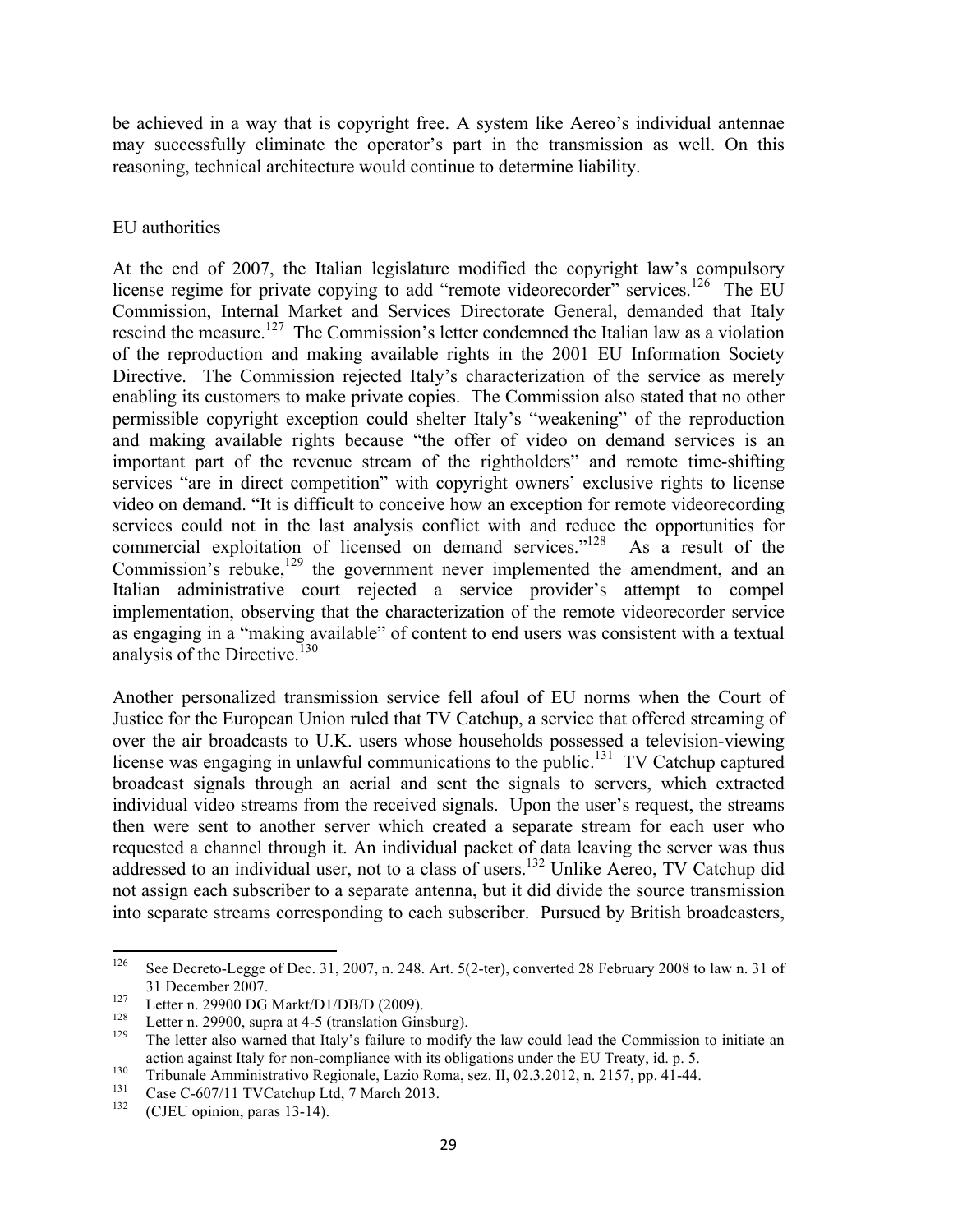TV Catchup urged that its service was not communicating the television programming to the public, because each subscriber was receiving individualized transmissions. The CJEU rejected the defense:

31 In . . . order to be categorised as a 'communication to the public' within the meaning of Article 3(1) of Directive 2001/29, the protected works must also in fact be communicated to a 'public'.

32 In that connection, it follows from the case-law of the Court that the term 'public' in Article 3(1) of Directive 2001/29 refers to an indeterminate number of potential recipients and implies, moreover, a fairly large number of persons . . . .

33 As regards that last criterion specifically, the cumulative effect of making the works available to potential recipients should be taken into account. In that connection, it is in particular relevant to ascertain the number of persons who have access to the same work at the same time and successively . . . .

34 In that context, it is irrelevant whether the potential recipients access the communicated works through a one-to-one connection. That technique does not prevent a large number of persons having access to the same work at the same time.

. . .

#### *Are these the right questions?*

Although the TV Catchup decision concerned live streaming rather than the capture-andtransmit model of *Aereo*, it nonetheless provides useful guidance as to the meaning of "the public" under EU law. The CJEU's holding that the "public" means "an indeterminate number of potential recipients and implies … a fairly large number of persons" confirmed earlier judgments to the same effect.<sup>133</sup> Unfortunately however, that definition seems vulnerable to the same kind of exploitability as the Supreme Court's in *Aereo*. By focusing on the number of potential recipients, rather than on the nature of the relationship between the recipient and the work, this distinction also fails to provide a principled mechanism for distinguishing between public and non-public performances.

By contrast, the EU Commission, DG Markt (as it then was) in its admonition to Italy, largely eschewed technical analyses of "who does?" and concentrated on the economic impact of the law legitimating RS-DVRs. In concluding that remote time-shifting services compete with copyright owners in the emerging market "for commercial exploitation of licensed on demand services," the Commission, we believe, was focusing on the right questions. However, if providers do not reasonably make content available for licence "on demand", ruling out such systems altogether may leave consumers with no legitimate access options. If the rationale for finding remote DVRs to infringe the communication to the public right is to prevent competition with commercial exploitation of licensed VOD services, that rationale becomes less compelling in the absence of a reasonable prospect that the copyright owner will offer those services.

<sup>&</sup>quot;""""""""""""""""""""""""""""""""""""""""""""""""""""""""""" <sup>133</sup> See eg Case C-306/05 SGAE [2006] ECR I-11519, paragraphs 37-38, Case C-89/04 Mediakabel [2005] ECR I-4891, paragraph 30, and Case C-192/04 Lagardère Active Broadcast [2005] ECR I-7199, paragraph 31.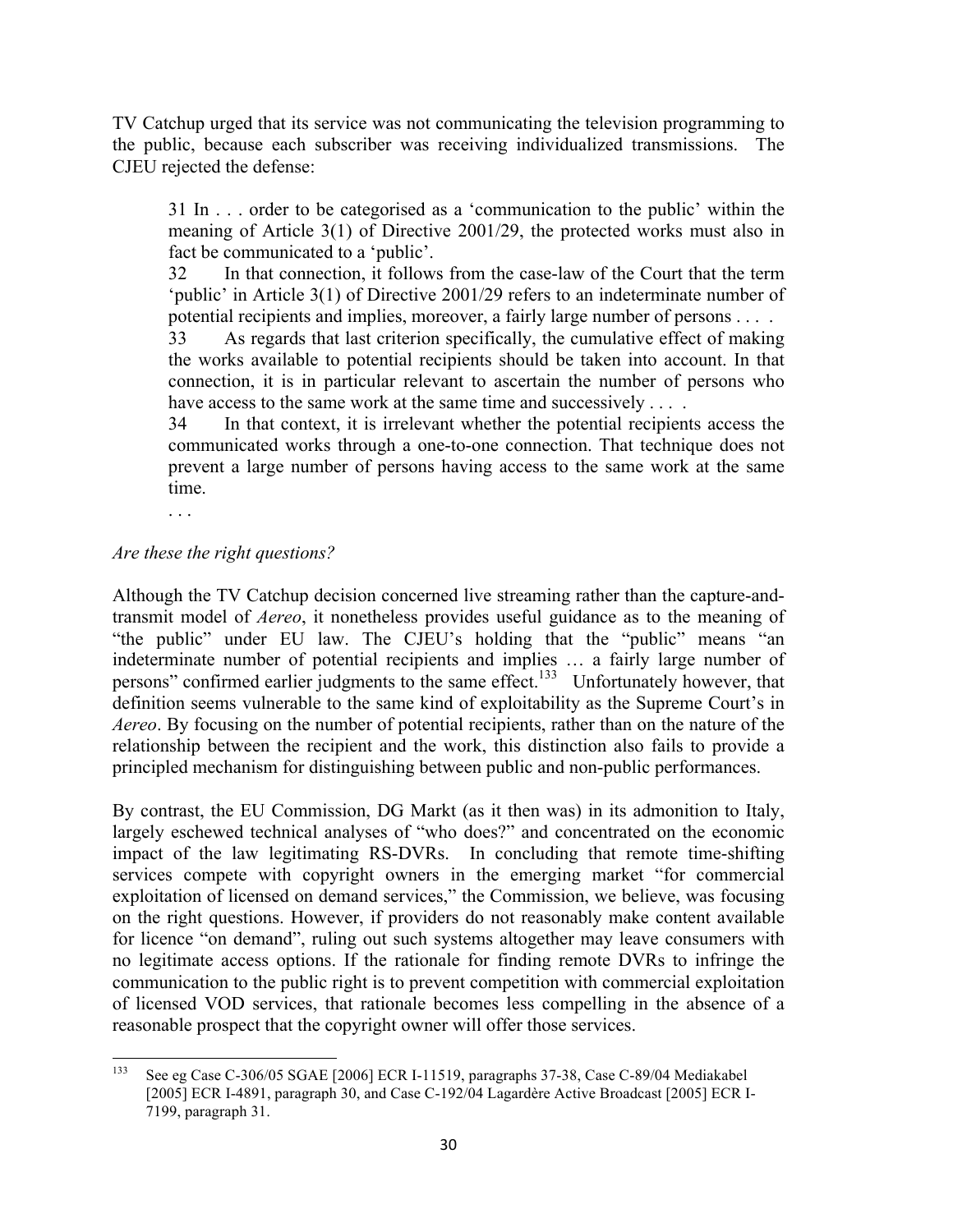## Part 4: Lessons from Aereo and its international brethren: what might the "right" **questions look like?**

The above ramble through various world jurisdictions is by no means exhaustive, but nonetheless discloses some striking patterns. In most jurisdictions, claims invoking the reproduction right succeed or fail depending almost entirely on who is found to have made the copy. If it is the user, then as long as any threshold elements are satisfied (such as being made "solely for private and domestic use"<sup>134</sup>) the copy will be permitted; if it is the service provider, then every copy will be infringing. This leads to all-or-nothing outcomes: if the service is found to do the deliberate act of the subscriber, the user's rights to make private copies – including those granted by statute for targeted purposes, and paid for by levies - can disappear. If the user is found to do the act, there is no room to consider whether that particular act was an appropriate act in light of all circumstances including the service provider's contribution, and the amount paid for the use (if any).

In this context of copies, the only one of these jurisdictions to permit a more nuanced analysis of whether the use ought to be allowed is the US. There, "who did the act?" is only the first part of the analysis; there may also be a defence based on fair use. That defense requires courts take into account all statutorily enumerated factors (including the nature and purpose of the use and its effect upon the potential market for the work $^{135}$ ) in order to determine whether the use is "fair" (and therefore permitted without remuneration). This framework provides some scope for considering the social benefits and economic impact of the ultimate use. However, because of the different assessment of the fairness of the use depending on whether the "doer" is found to be the service provider or the end-user, a great deal still hangs on the answer to "who makes". The Supreme Court's finding that Aereo engaged in the performances, for example, meant that the exception was so far from applying that no fair use analysis even occurred.

DG Markt's approach, if integrated into the infringement analysis, would result in airing some of the same issues as under a US fair use analysis, given the Commission's focus on whether the "timeshifted" copies would compete with licensed VOD exploitations. Moreover, the DG Markt approach seems less vulnerable to manipulation of the person who "does" the copyright infringing act, than the Supreme Court's, because it focuses squarely on the use itself.

The analysis of the right of public performance produced greater divergence between our illustrative jurisdictions. In a number of cases, the answer to "who does the act?" again dictated liability. Like the US, jurisdictions such as the EU and Singapore also focus on the size of the audience in determining whether a communication is "public". That means

<sup>&</sup>lt;sup>134</sup> The various threshold requirements in each state must also be satisfied, eg in Australia the copy must be for "solely for private and domestic use by watching or listening to the material broadcast at a time more convenient than the time when the broadcast is made"; Singapore requires them to be made for "private and domestic use", and in Japan "for the purpose of her personal use, family use or other similar uses within a limited circle". See discussion above.<br>135 17 U.S.C. § 107.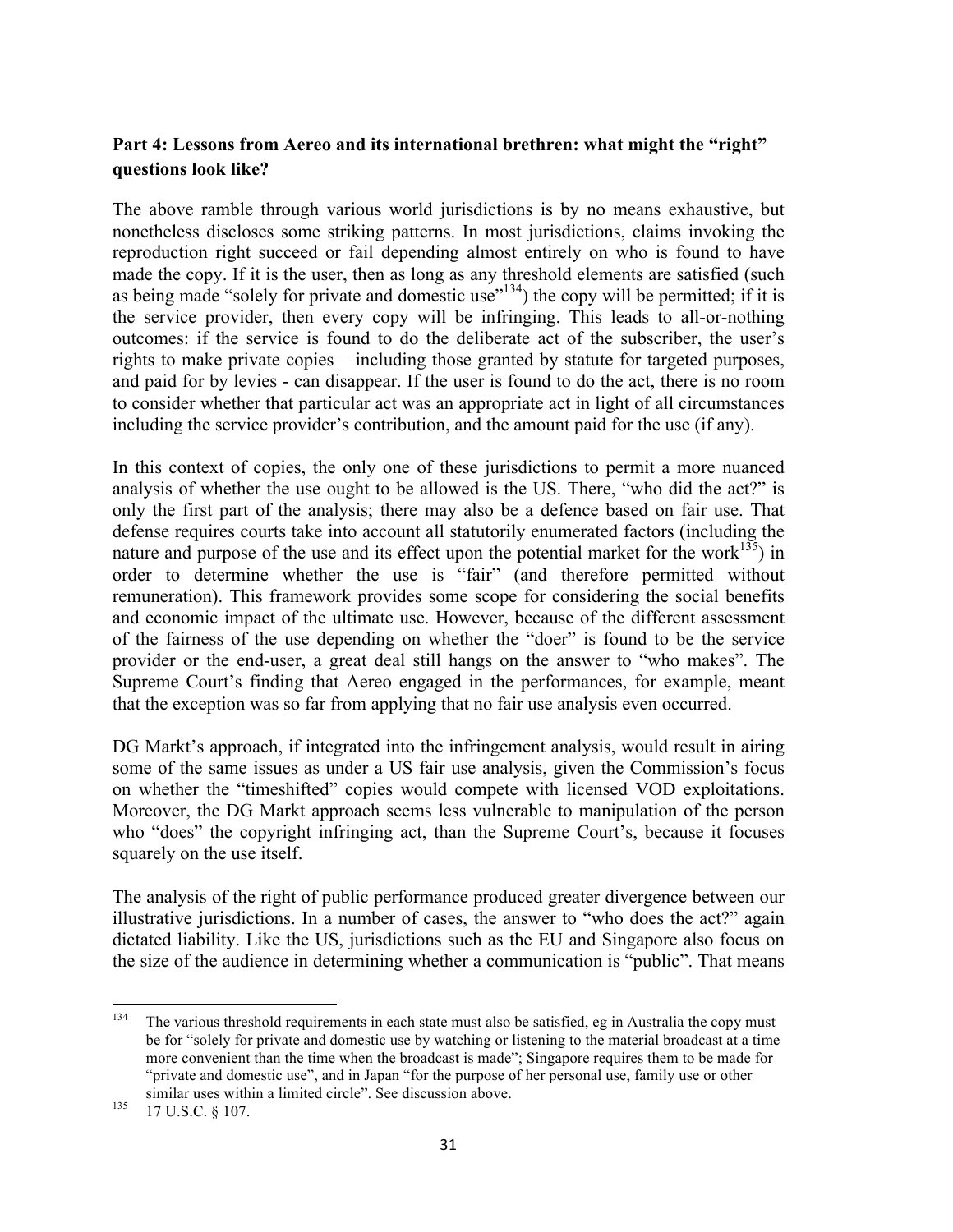that, if the communicator is the user, and she is transmitting only to herself, it cannot possibly be "public" – no matter how much such transmissions cumulatively interfere with licensed markets.

In Australia however, we saw an interesting approach which focused on the relationship between the copyrighted work and the recipient of the transmission, rather than the transmitter and the recipient. This focus made the question of "who performs?" much less significant, and opened room for more principled considerations of whether the ultimate use should be treated as a "public" one (and therefore within the scope of the copyright owner's exclusive rights), depending on the use's interference with the market for the work rather than on who engaged in the transmission. The Australian approach also meant that a transmission from one person to herself could, in appropriate circumstances, be "public" in nature.

Our exploratory analysis also highlighted the continuing significance of the distinction between primary and secondary infringement – as well as the circumstances in which relying on principles of secondary liability would be insufficient. As described above, Japan and Australia both take expansive approaches to the question of "who does the act". Consequently, service providers in those jurisdictions are more likely to face direct (as opposed to secondary) liability. The Australian Full Federal Court's reasoning has potential implications far beyond the context of remote DVRs. Although the Full Court acknowledged "that different relationships and differing technologies may well yield different conclusions to the 'who makes the copy' question",  $136$  technology providers and some legal commentators alike view the uncertainty stemming from the breadth of its reasoning as seriously disincentivizing investment in cloud computing services.<sup>137</sup> The Law Council of Australia expressed concern that, despite the Court's limiting language, "[t]he conclusion that Optus was the maker of the copies in question … seems equally applicable to other online storage systems such as Dropbox, Sugarsync, Flickr, Google Drive, YouTube and so on."<sup>138</sup> Cloud storage and remote backup providers could face broad direct liability under this reasoning because they design and operate wholly automated copying systems that are configured to make copies in response to requests

<sup>136</sup> National Rugby League Investments v Singtel Optus [2012] FCAFC 59, at [100].<br><sup>137</sup> See e.g. Rebecca Giblin, *Stranded in the Technological Dark Ages: Implications of the Full Federal Court's Decision in NRL v Optus* 35 European Intellectual Property Review 632 (2012). Responding to a recent inquiry into Australia's copyright exceptions, eBay described the *Optus* decision as"creat[ing] serious disincentives for the development of cloud services in Australia" (http://www.alrc.gov.au/sites/default/files/subs/93. org\_ebay.pdf, at 9); the Internet Industry Association described the standard as unacceptably uncertain and as 'creat[ing] a barrier to the adoption of cloud technology.' (http://www.alrc.gov.au/sites/default/files/subs/253.\_org\_internetindustryassociation.pdf at 5-6);

<sup>&</sup>quot;"""""""""""""""""""""""""""""""""""""""""""""""""""""""""""

Google finds that it 'rendered the status of a wide range of … applications and services highly uncertain', and 'impose[d] barriers to the introduction of remote storage services including cloud computing and network PVRs'. (http://www.alrc.gov.au/sites/default/files/subs/217. org\_google.pdf at p35.)<br>
http://www.alrc.gov.au/sites/default/files/subs/263. org\_lawcouncilaustralia.pdf at 7.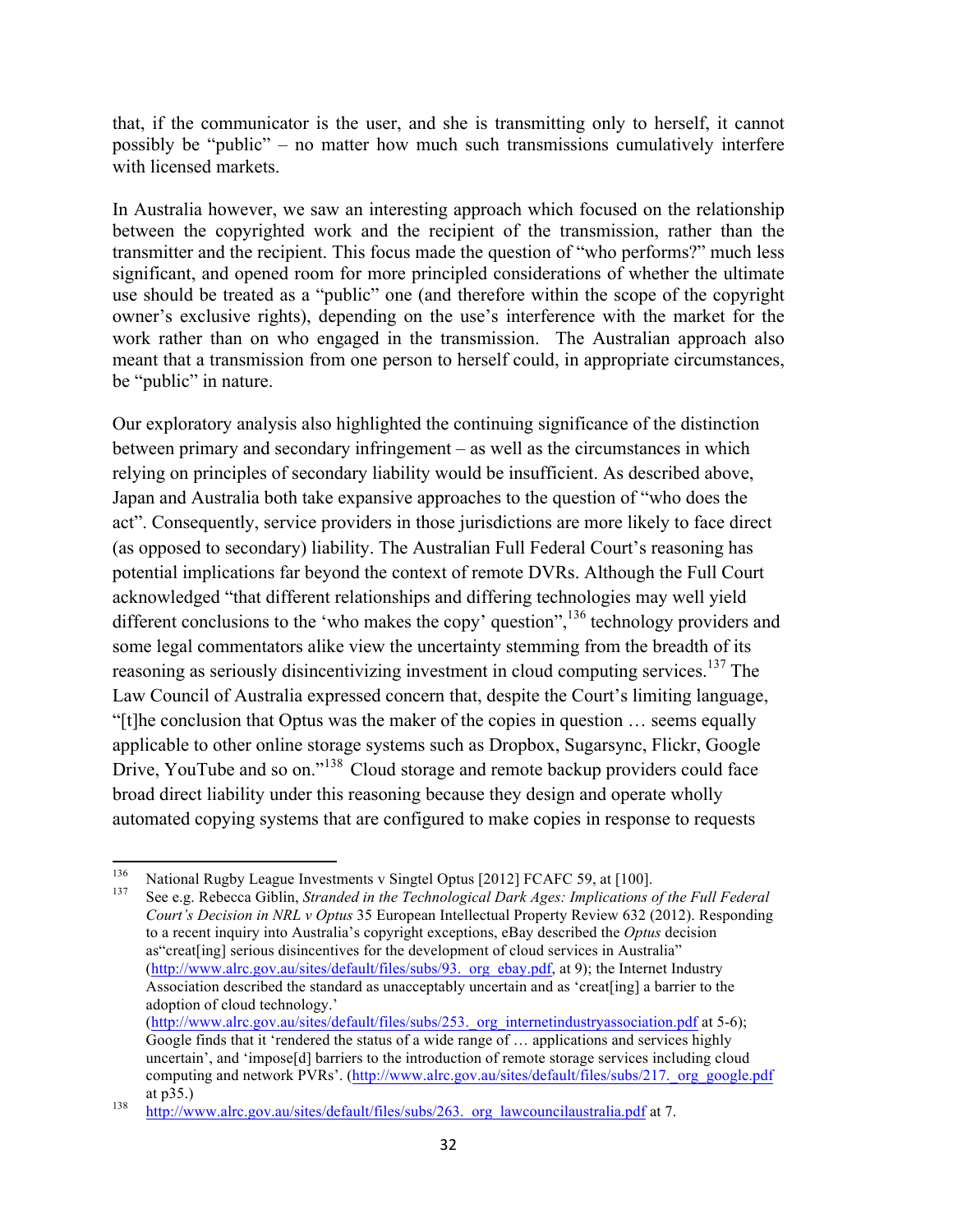from third parties. This is precisely the kind of activity the Full Federal Court in *Optus* held should result in direct liability, albeit, it bears emphasis, in circumstances where the service provider was itself proposing the content.

The most useful and intuitive of these systems make copies without any specific direction from the user, potentially making such providers more intimately involved with their users' copies than was Optus. Consider Dropbox, for example. The actual user has only to install the application, login, and start putting material in her Dropbox folder. Then she can sit back while the Dropbox service handles everything else: actively monitoring that folder, automatically copying and synchronizing new and changed files to each device over the internet, and encrypting those files when they reach Dropbox's servers.<sup>139</sup> Who makes those copies? While the Dropbox scenario concerns content the user herself posted, rather than content initially supplied by the storage service (as was the case in *Optus*), Australian-based service providers have expressed concern that *Optus*' characterization of "who makes" might mean that they could deemed the "makers." Accordingly, they highlight this risk as a key barrier to investment in cloud technologies. <sup>140</sup> (The asserted risk both uproots *Optus* from its facts, and may overstate the extent to which *Optus* in fact affects decisions about cloud-based investments; other considerations, such as the absence of flexible exceptions that would permit user copying in some circumstances, and the lack of any Australian safe harbour protecting Dropboxstyle providers may also play a role in the current paucity of such services in Australia.) In Japan, technology providers have also argued that the broad interpretation of "maker" is a serious barrier to investment in (and adoption of) cloud-based technologies.<sup>141</sup> Setting aside the possibility that some of these statements may be self-serving, it is clear that a too-ready finding that the service provider itself engaged in the act can undesirably blur the line between primary and secondary infringement.

On the other hand, however, it is problematic to rely on secondary infringement principles to obtain redress in situations where the law that governs primary infringement is unsatisfactory. For example, a copying exception that applies to all uses, regardless of their nature and impact, will extend to some that ought not to be permitted. Similarly, a conception of "the public" that relies on transmissions being directed to a "large" number of people will fail to fully capture all of the circumstances in which a transmission might be public in nature. Where principled mechanisms for making determinations about primary infringement are missing, principles of secondary liability cannot fill the gap.

<sup>&</sup>lt;sup>139</sup> https://www.dropbox.com/help/4/en.<br><sup>140</sup> *Supra*, note 139.<br><sup>141</sup> See, e.g., A World Without Cablevision nor Sony: How Japanese Courts Find Providers of Personal Locker and Content-Sharing Services Liable, https://papers.ssrn.com/sol3/papers.cfm?abstract\_id=2238359, from section entitled 'Effect of legal Environment on Cloud Businesses in Japan and the U.S.' (pp28-33).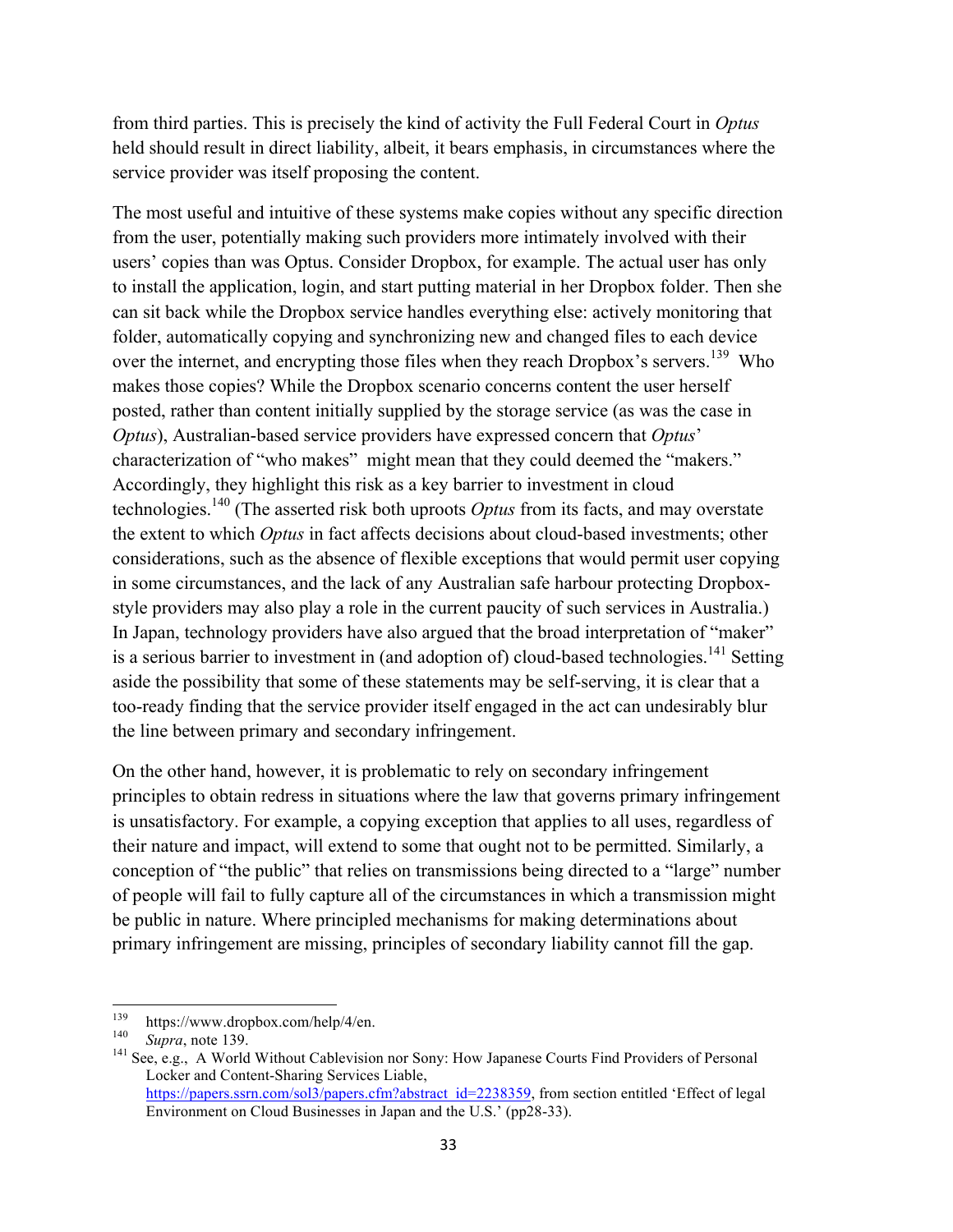## **Part 4. What are the "right" questions?**

If we are correct that copyright law in many cases asks the "wrong questions", what then are the right ones?

Given the significant (and increasing) potential for arbitrary outcomes to the "who does?" analysis, we consider that a better approach would centre inquiry on whether, after full reflection on the contributions of each party, the *use* should be permitted – instead of allowing ancillary considerations to determine liability.

In the context of the reproduction right, the US law is very close to having such a framework already. In practice however, at least in the context of the kinds of technology this paper addresses, there are two barriers. First, as discussed above, fair use considerations can apply very differently depending on who is found to "make" the copy. Second, the application of those principles has been problematic. In 1984, the US Supreme Court held that it was a "fair use" for consumers to use Sony's Betamax VCR to timeshift free broadcast television programming. Subsequently, many commentators and some courts have treated *Sony* as imprimatur for any timeshifting whatsoever.<sup>142</sup> However, *Sony* was far from a blanket authorization of any and all consumer timedeferred copying of television broadcasts. While the *Sony* court assumed that consumers should be entitled to watch at their convenience programming that they had been invited to view for free,<sup>143</sup> the court reached the conclusion that the copies made there were not infringing only after deliberating considerations relating to market harm, cost and difficulty of copying, and the nonexistence of copyright owner-supplied alternatives to inconvenient broadcast times. 144

Technologies such as Aereo are readily distinguishable from the Betamax. Most importantly, they have much more potential to compete with remunerated markets for making the same content conveniently available on demand (which have developed significantly since the 1980s, now offering multiple alternative viewing opportunities to the original broadcast time). Moreover, the technologies themselves have eliminated a great deal of "friction" from the copying process (notably, as in the case of DISH's "autohop" service, by automatically deleting the advertisements). However, there still seems to be a widely held view that "time shifting" = "fair use" regardless of such distinctions.<sup>145</sup> This cannot be correct. Such shortcuts remove the nuance from the fair

<sup>&</sup>quot;""""""""""""""""""""""""""""""""""""""""""""""""""""""""""" <sup>142</sup> See eg Fox Broadcasting Co. Inc. v. Dish Network, L.C.C., 905 F.Supp.2d 1088 (affirmed by Fox Broad. Co., Inc. v. Dish Network L.L.C. 723 F.3d 1067 (9th Cir. 2013) (also note opinion amended and en banc rejection by Fox Broadcasting Co., Inc. v. Dish Network L.L.C., --- F.3d ----, 2014 WL

<sup>260572, 14</sup> Cal. Daily Op. Serv. 765 (9th Cir.(Cal.) Jan 24, 2014) (NO. 12-57048)).<br>464 U.S. at 421, 423-25 and n. 8.<br>5ee Rebecca Giblin & Jane C. Ginsburg, We Need to Talk About Aereo: Copyright-Avoiding Business *Models, Cloud Storage and a Principled Reading of the "Transmit" Clause*, Colum. L. & Economics

Working Paper No. 480 (2014), 35.<br>
See eg Fox Broadcasting Co. Inc. v. Dish Network, L.C.C., 905 F.Supp.2d 1088 (affirmed by Fox Broad . Co., Inc. v. Dish Network L.L.C. 723 F.3d 1067 (9th Cir. 2013) (also note opinion amended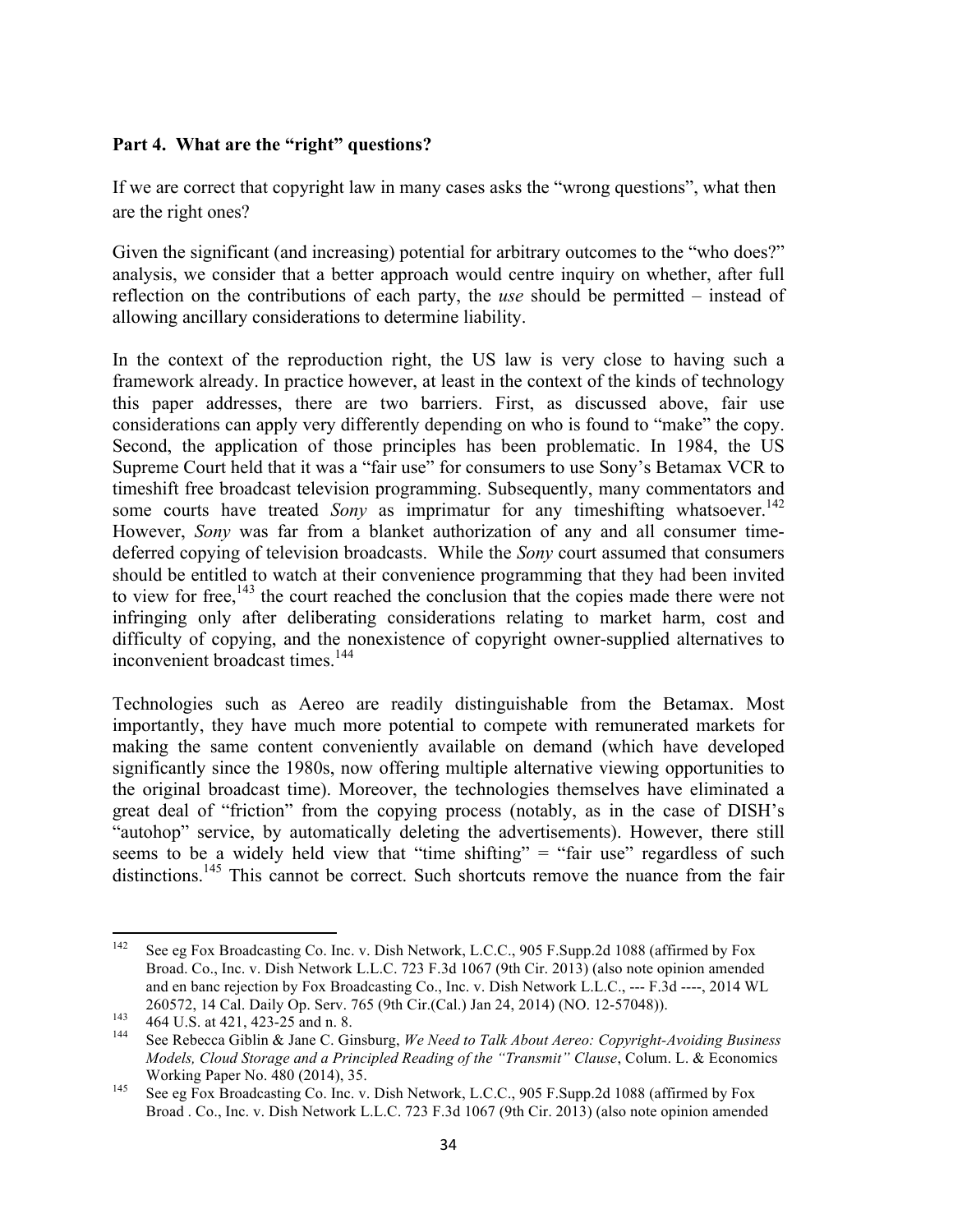use framework, and render the analysis as binary as those in other jurisdictions we canvassed above. Asking "are the copies made for purposes of time-shifting?" is a "wrong" question, at least where an answer of "yes" equates those purposes with "noninfringing". The use-based focus we advocate is achievable within the existing framework if, instead of taking such mental shortcuts, all fair use analyses were conducted with due consideration of *all* relevant circumstances, including awareness of how technologies and markets have changed since *Sony*, and the contributions made by provider and user.

In the context of the public performance right, the US framework may be missing some analytic steps before it can focus on the desirability of the ultimate use. Nonetheless, the Supreme Court in *Aereo* did open the door to future judicial consideration of the "right" questions by stating that whether or not recipients constitute "the public" often depends on their relationship to the underlying work.<sup>146</sup> The court's adverting to a "possessory" relationship between the user and the work explicitly recognizes that the use of the work is significant in determining whether there is any infringing public performance at all. As we have argued elsewhere, such considerations could be integrated into the US law's public performance analysis by focusing more on the transmission's economic impact on the copyright owner (whether via an Australian-style interpretation of "the public" or otherwise).<sup>147</sup>

#### **Conclusions**

We have argued that asking the "wrong" questions leaves the law vulnerable to avoision. As the law now stands – in the US as well as in a number of other jurisdictions – the focus on the "wrong" questions is sending copyright business models in the direction of tax planning, wastefully devoting resources to hyper-technical compliance with the letter rather than the meaning and purpose of the law.<sup>148</sup>

Liability should not turn on ancillary questions such as who did the act, whether unique copies were made, or the size of a transmission's potential audience, because these bases for (or against) liability can be vulnerable to manipulation and exploitation. Instead, the focus should train on the use itself. Does the use duplicate or displace existing forms of exploitation, supplanting markets, or creating new ones? Aereo looks a lot like a cable retransmitter of broadcast signals – a use clearly encompassed within the scope of copyright's exclusive rights. But Aereo is also providing users with an antenna (and a lot of computing resources) through which consumers may access broadcast TV, something

<sup>&</sup>quot;""""""""""""""""""""""""""""""""""""""""""""""""""""""""""""""""""""""""""""""""""""""""""""""""""""""""""""""""""""""""""""""""""""""""""""""""""""""""""""""""""""""""""""""""""" and en banc rejection by Fox Broadcasting Co., Inc. v. Dish Network L.L.C., --- F.3d ----, 2014 WL

<sup>260572, 14</sup> Cal. Daily Op. Serv. 765 (9th Cir.(Cal.) Jan 24, 2014) (NO. 12-57048)).<br>Am. Broad. Cos., Inc. v. Aereo, Inc., 134 S. Ct. 2498, at 2510 (2014).<br>Rebecca Giblin & Jane C. Ginsburg, We (Still) Need to Talk About Aer *Unresolved Questions After the Supreme Court's Decision* (forthcoming, 38 Columbia Journal of Law

<sup>&</sup>amp; the Arts (2015)). <sup>148</sup> See Susy Frankel, "The International Copyright Problem and Durable Solutions," 15 Vanderbilt J. Ent. And Tech. L. (forthcoming 2015).